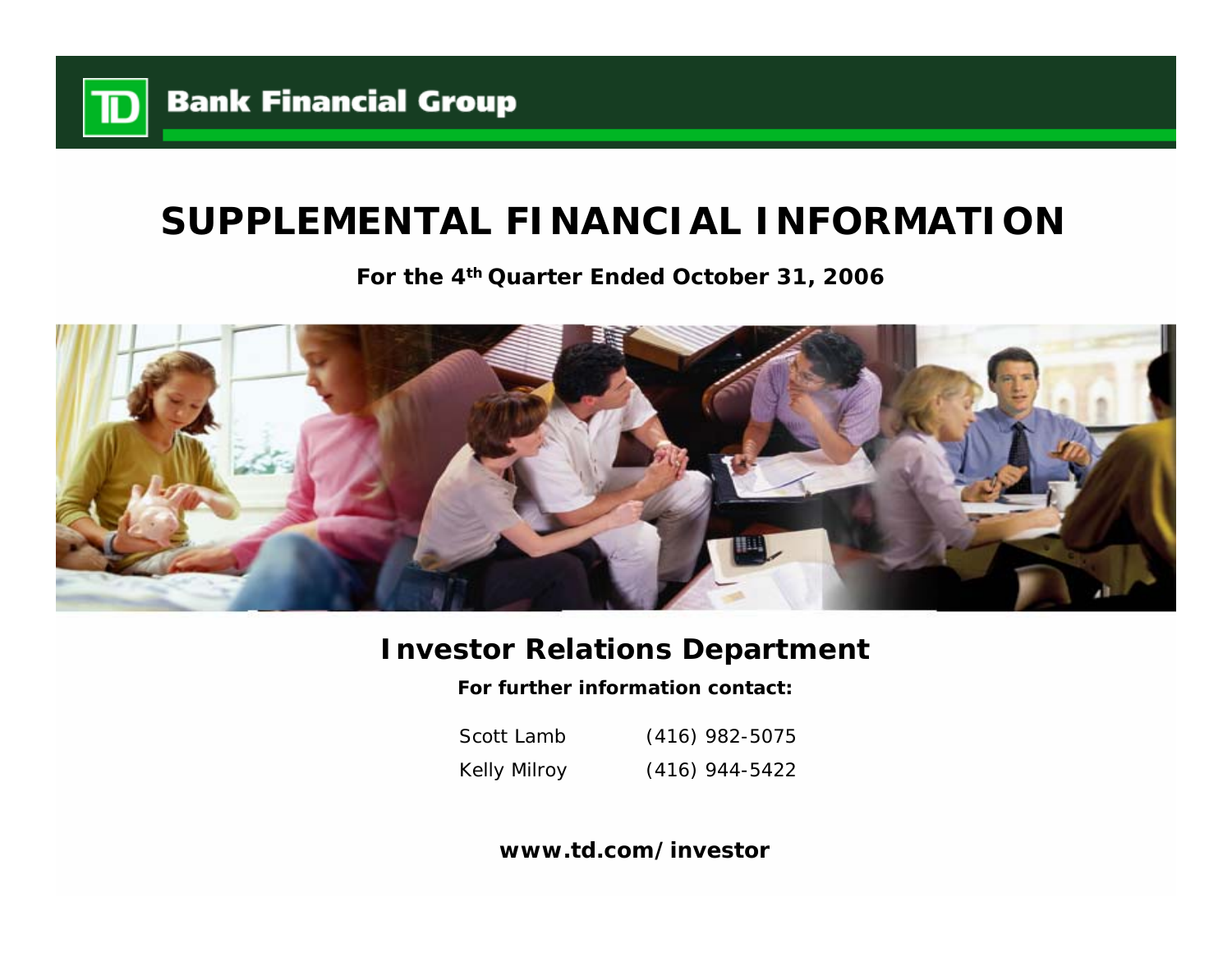

## **Bank Financial Group**

### **For the 4th Quarter Ended October 31, 2006**

#### **How the Bank Reports**

The supplemental information contained in this package is designed to improve the readers' understanding of TD Bank Financial Group's (the Bank) financial performance. This information should be used in conjunction with the fourth quarter 2006 press release, the 2006 Annual Report, including Consolidated Financial Statements for the year ended October 31, 2006, and Investor Presentation.

The Bank's financial results are prepared in accordance with Canadian generally accepted accounting principles (GAAP). The Bank refers to results prepared in accordance with GAAP as "reported". The Bank also utilizes "adjusted" earnings to assess each of its businesses and to measure overall Bank performance. To arrive at adjusted earnings, the Bank removes "items of note" from reported earnings. The items of note are listed on page 3 of this package and relate to items which management does not believe are indicative of underlying business performance. Commencing the first quarter of 2006, the items of note include the Bank's amortization of intangible assets relating to the TD Banknorth acquisition in March 2005, the acquisition of Hudson United Bancorp by TD Banknorth in January 2006 and the Canada Trust acquisition in fiscal 2000. Previously, the Bank described this measure as earnings before the amortization of intangibles and items of note. The Bank believes that adjusted earnings provides the reader with a better understanding of how management views the Bank's performance.

As explained, adjusted earnings are different from reported results determined in accordance with GAAP. Adjusted earnings and related terms used in this package are not defined terms under GAAP and therefore, may not be comparable to similar terms used by other issuers. A reconciliation between the Bank's adjusted earnings and its reported results is provided on page 3.

#### **Segmented Information**

For management reporting purposes, the Bank's operations are organized into the following four operating business segments: Canadian Personal and Commercial Banking, U.S. Personal and Commercial Banking, Wholesale Banking and Wealth Management. The Bank's other activities are grouped into the Corporate segment.

The Bank's management reporting process measures the performance of the segments based on our management structure and is not necessarily comparable with other financial services companies. Due to the complexity of the Bank, its management reporting model uses various estimates, assumptions, allocations and risk-based methodologies for funds transfer pricing, inter-segment revenues, income tax rates, capital, indirect expenses and cost transfers to measure business segment results. Transfer pricing of funds is generally applied at market rates. Inter-segment revenues are negotiated between each business segment and approximate the value provided by the distributing segment. Income tax expense or benefit is generally applied to each segment based on a statutory tax rate and may be adjusted for items and activities unique to each segment.

The Bank measures and evaluates the performance of each segment based on adjusted net income available to common shareholders, economic profit and return on invested capital. Economic profit is adjusted net income available to common shareholders, less a charge for average invested capital. Each segment's invested capital represents the capital reguired for economic risks, including credit, market and operational risks, plus the purchased amounts of goodwill and intangible assets, net of impairment write downs. Return on invested capital is adjusted net income available to common shareholders, divided by average invested capital.

Net interest income, primarily within Wholesale Banking, is calculated on a taxable equivalent basis (TEB), which means that the value of the non-taxable or tax-exempt income, including dividends, is adjusted to its equivalent before-tax value. Using TEB allows the Bank to measure income from all securities and loans consistently and makes for more meaningful comparison of net interest income with similar institutions. The TEB adjustment, reflected primarily in the Wholesale Banking segment's results, is eliminated in the Corporate segment on page 9.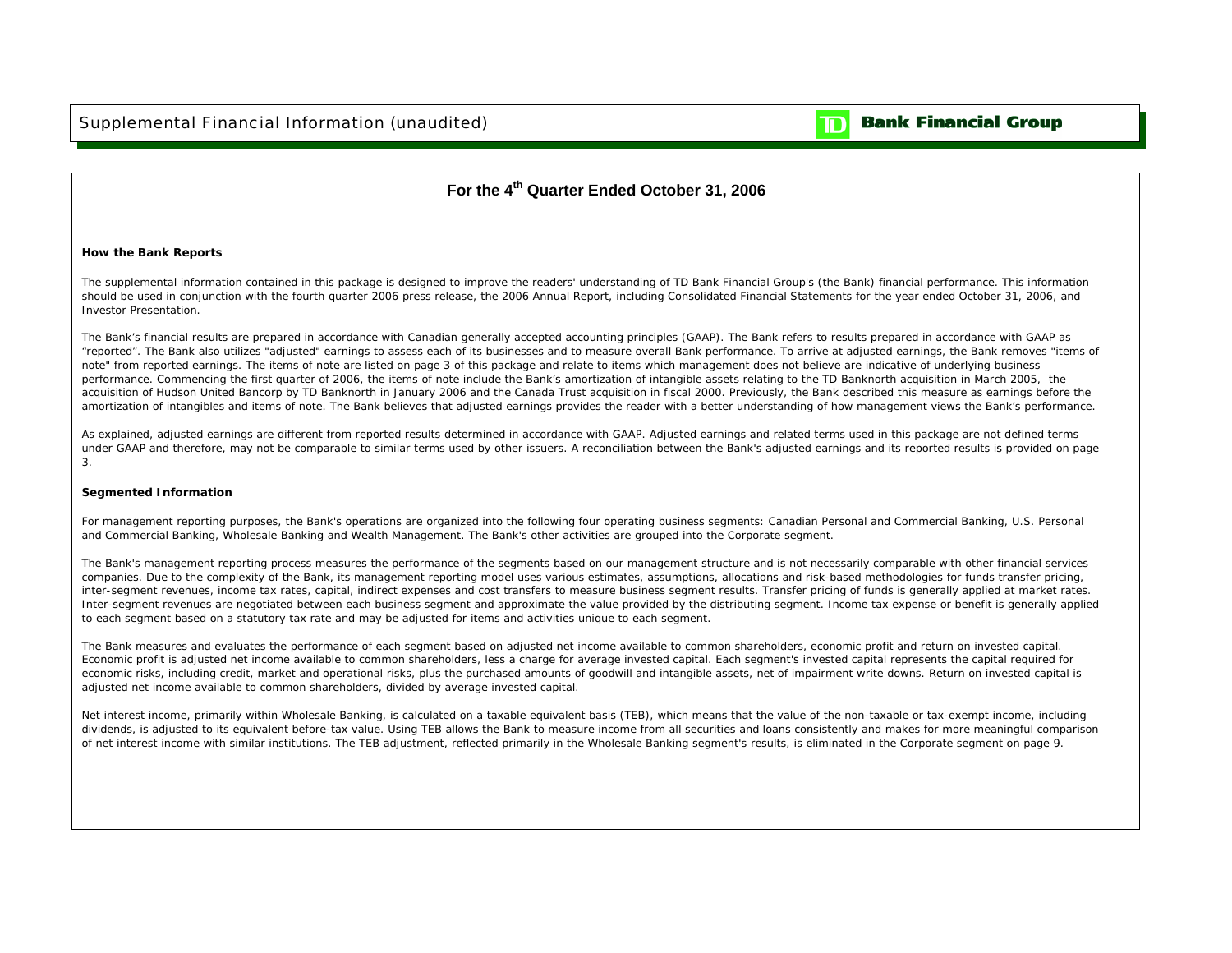**Bank Financial Group** וסד

| For the 4 <sup>th</sup> Quarter Ended October 31, 2006<br><b>Table of Contents</b> |              |
|------------------------------------------------------------------------------------|--------------|
|                                                                                    | Page         |
| <b>Highlights</b>                                                                  | 1            |
| <b>Shareholder Value</b>                                                           | $\mathbf{2}$ |
| Adjustment for Items of Note, Net of Tax                                           | 3            |
| <b>Segmented Results Summary</b>                                                   | 4            |
| <b>Canadian Personal and Commercial Banking Segment</b>                            | 5            |
| U.S. Personal and Commercial Banking Segment                                       | 6            |
| <b>Wealth Management Segment</b>                                                   | 7            |
| <b>Wholesale Banking Segment</b>                                                   | 8            |
| <b>Corporate Segment</b>                                                           | 9            |
| Net Interest Income and Margin                                                     | 10           |
| <b>Other Income</b>                                                                | 11           |
| <b>Non-Interest Expenses</b>                                                       | 12           |
| <b>Balance Sheet</b>                                                               | 13           |
| <b>Investment Securities Surplus (Deficit) Over Book</b>                           | 14           |
| <b>Assets under Administration and Management</b>                                  | 14           |
| <b>Intangibles and Goodwill</b>                                                    | 15           |
| <b>Restructuring Costs</b>                                                         | 15           |
| <b>Loan Securitization</b>                                                         | 16           |
| <b>Impaired Loans</b>                                                              | 17           |
| Allowance for Credit Losses and Provision for Credit Losses                        | 18           |
| Analysis of Change in Shareholders' Equity                                         | 19           |
| Analysis of Change in Non-Controlling Interests                                    | 20           |
| Analysis of Change in Investment in TD Ameritrade                                  | 20           |
| <b>Risk-Weighted Assets and Capital</b>                                            | 21           |

Certain comparative amounts have been reclassified to conform with current period presentation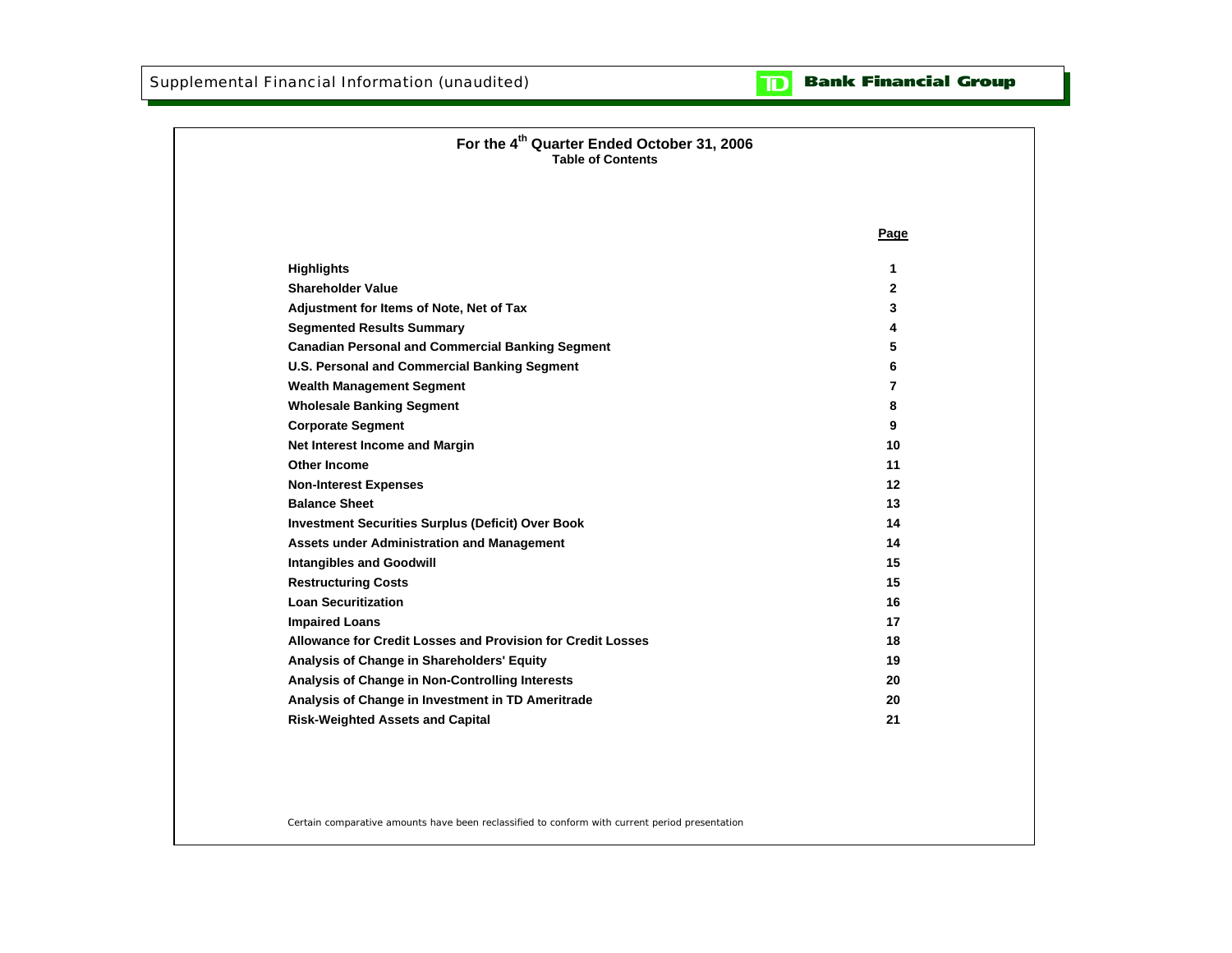| <b>Highlights</b>                                                                                     |                        |                      |                     |                      |                       |                |                |                      |                      |            |                | ID                   |                       |                |                      | <b>Bank Financial Group</b> |                  |
|-------------------------------------------------------------------------------------------------------|------------------------|----------------------|---------------------|----------------------|-----------------------|----------------|----------------|----------------------|----------------------|------------|----------------|----------------------|-----------------------|----------------|----------------------|-----------------------------|------------------|
| <b>FOR THE PERIOD ENDED</b>                                                                           |                        | LINE<br>#            | Q4                  | 2006                 | Q2                    |                | Q1             | Q4                   | Q3                   | 2005       | Q <sub>2</sub> | Q1                   | 2004<br>Q4            |                |                      | <b>Full Year</b>            | 2004             |
|                                                                                                       |                        |                      |                     | Q3                   |                       |                |                |                      |                      |            |                |                      |                       |                | 2006                 | 2005                        |                  |
| <b>Income Statement (\$millions)</b>                                                                  |                        |                      |                     |                      |                       |                |                |                      |                      |            |                |                      |                       |                |                      |                             |                  |
| Net interest income<br>Other income                                                                   | (page 10)<br>(page 11) | -1<br>$\overline{2}$ | 1,714<br>S<br>1,580 | \$<br>1,623<br>1,665 | \$<br>1,427<br>1,691  | \$             | 1,607<br>1,797 | \$<br>1,641<br>1,442 | \$<br>1,563<br>1,535 | \$         | 1,393<br>1,517 | \$<br>1,411<br>1,395 | \$<br>1,435<br>1,118  |                | \$<br>6,371<br>6,733 | \$<br>6,008<br>5,889        | \$5,773<br>4,883 |
| <b>Total revenues</b>                                                                                 |                        | 3                    | 3,294               | 3,288                | 3,118                 |                | 3,404          | 3,083                | 3,098                |            | 2,910          | 2,806                | 2,553                 |                | 13,104               | 11,897                      | 10,656           |
| Dilution gain on investments, net of costs                                                            |                        | $\overline{4}$<br>5  | 170                 | 109                  | (5)<br>16             |                | 1,564          |                      |                      | 40         | 20             | 10                   |                       | (73)           | 1,559<br>409         | 55                          | (386)            |
| Provision for (reversal of) credit losses<br>Non-interest expenses                                    | (page 18)<br>(page 12) | 6                    | 2,187               | 2,147                | 2,103                 |                | 114<br>2,290   | (15)<br>2,203        | 2,577                |            | 2,057          | 1,945                | 1,904                 |                | 8,727                | 8,782                       | 8,007            |
| Net income before provision for income taxes                                                          |                        | $\boldsymbol{7}$     | 937                 | 1,032                | 994                   |                | 2,564          | 895                  |                      | 481        | 833            | 851                  |                       | 722            | 5,527                | 3,060                       | 3,035            |
| Provision for income taxes                                                                            |                        | 8                    | 175                 | 235                  | 244                   |                | 220            | 253                  |                      | 12         | 213            | 221                  |                       | 127            | 874                  | 699                         | 803              |
| Income before non-controlling interests in subsidiaries                                               |                        | 9                    | 762                 | 797                  | 750                   |                | 2,344          | 642                  |                      | 469        | 620            | 630                  |                       | 595            | 4,653                | 2,361                       | 2,232            |
| Non-controlling interests in subsidiaries<br>Equity in net income of associated company, net of tax   |                        | 10<br>11             | 48<br>48            | 52<br>51             | 47<br>35              |                | 37             | 53                   |                      | 58         | 21             |                      |                       |                | 184<br>134           | 132                         |                  |
| Net income - reported                                                                                 |                        | 12                   | 762                 | 796                  | 738                   |                | 2,307          | 589                  |                      | 411        | 599            | 630                  |                       | 595            | 4,603                | 2.229                       | 2.232            |
| Adjustment for items of note, net of tax                                                              | (page 3)               | 13                   | 113                 | 90                   | 42                    |                | (1, 472)       | 176                  |                      | 328        | 73             | 55                   |                       | $\overline{2}$ | (1,227)              | 632                         | 253              |
| Net income - adjusted<br>Preferred dividends                                                          |                        | 14<br>15             | 875<br>5            | 886<br>6             | 780<br>6              |                | 835<br>5       | 765                  |                      | 739        | 672            | 685                  |                       | 597            | 3,376<br>22          | 2,861                       | 2,485            |
|                                                                                                       |                        |                      |                     |                      |                       |                |                |                      |                      |            |                |                      |                       |                |                      |                             |                  |
| Net income available to common shareholders - adjusted                                                |                        | 16                   | 870                 | \$<br>880            | \$<br>774             | \$             | 830            | \$<br>765            | \$                   | 739<br>\$  | 672            | \$<br>685            | \$                    | 597            | \$<br>3,354          | \$2,861                     | \$2,485          |
| Per common share <sup>1</sup> and average number of shares                                            |                        |                      |                     |                      |                       |                |                |                      |                      |            |                |                      |                       |                |                      |                             |                  |
| Basic net income - reported                                                                           |                        | 17                   | 1.05<br>5           | \$<br>1.10           | \$<br>1.02            | \$             | 3.23           | \$<br>.83            | \$                   | .58<br>\$  | .87            | \$<br>.96            | \$                    | .91            | \$<br>6.39           | \$<br>3.22                  | \$<br>3.41       |
| - adjusted                                                                                            |                        | 18                   | 1.21                | 1.22                 | 1.10                  |                | 1.16           | 1.08                 | 1.04                 |            | 1.00           | 1.04                 |                       | .91            | 4.70                 | 4.17                        | 3.80             |
| Diluted net income - reported                                                                         |                        | 19                   | 1.04                | 1.09                 | 1.01                  |                | 3.20           | .82                  |                      | .58        | .86            | .95                  |                       | .90            | 6.34                 | 3.20                        | 3.39             |
| - adjusted                                                                                            |                        | 20                   | 1.20                | 1.21                 | 1.09                  |                | 1.15           | 1.06                 | 1.04                 |            | 1.00           | 1.04                 |                       | .91            | 4.66                 | 4.14                        | 3.77             |
| Average number of common shares outstanding - basic (millions)                                        |                        | 21                   | 719.7               | 719.1                | 715.7                 |                | 712.5          | 710.0                | 707.6                |            | 690.8          | 656.6                | 653.5                 |                | 716.8                | 691.3                       | 654.5            |
| - diluted                                                                                             |                        | 22                   | 726.0               | 724.7                | 722.5                 |                | 718.9          | 716.1                | 713.4                |            | 696.1          | 661.9                | 658.2                 |                | 723.0                | 696.9                       | 659.4            |
| <b>Balance sheet (\$billions)</b>                                                                     |                        |                      |                     |                      |                       |                |                |                      |                      |            |                |                      |                       |                |                      |                             |                  |
| <b>Total assets</b>                                                                                   | (page 13)              | 23                   | 392.9<br>5          | \$<br>385.8          | \$<br>388.6           | \$             | 384.4          | \$<br>365.2          | \$<br>368.4          |            | \$359.5        | \$<br>333.3          | \$<br>311.0           |                | \$<br>392.9          | \$<br>365.2                 | \$<br>311.0      |
| Total shareholders' equity                                                                            | (page 19)              | 24                   | 19.6                | 19.4                 | 19.3                  |                | 18.5           | 15.9                 | 15.8                 |            | 15.6           | 13.2                 |                       | 12.7           | 19.6                 | 15.9                        | 12.7             |
| Investment securities - surplus over book <sup>2</sup> (\$millions)                                   |                        | 25                   | 774                 | 707                  | 706                   |                | 806            | 750                  |                      | 733        | 550            | 537                  |                       | 418            | 774                  | 750                         | 418              |
| <b>Capital and Risk Metrics (\$billions)</b>                                                          |                        |                      |                     |                      |                       |                |                |                      |                      |            |                |                      |                       |                |                      |                             |                  |
| Risk-weighted assets                                                                                  | (page 21)              | 26                   | 141.9<br>5          | \$<br>139.1          | \$<br>135.8           | \$             | 135.9          | \$<br>130.0          | \$<br>130.5          | \$         | 127.6          | \$<br>103.0          | $\mathbb{S}$<br>100.3 |                | \$<br>141.9          | \$<br>130.0                 | \$<br>100.3      |
| Tier 1 capital                                                                                        | (page 21)              | 27                   | 17.1                | 16.8                 | 16.4                  |                | 16.1           | 13.1                 | 13.1                 |            | 12.8           | 13.4                 |                       | 12.6           | 17.1                 | 13.1                        | 12.6             |
| Tangible common equity                                                                                | (page 21)              | 28                   | 12.9                | 12.7                 | 12.3                  |                | 12.0           | 9.6                  |                      | 9.1        | 8.8            | 9.6                  |                       | 9.0            | 12.9                 | 9.6                         | 9.0              |
| Tier 1 capital ratio                                                                                  | (page 21)              | 29                   | 12.0 $9$            | 12.1%                | 12.1%                 |                | 11.9%          | 10.1%                |                      | 10.0%      | 10.0%          | 13.0%                |                       | 12.6%          | 12.0%                | 10.1%                       | 12.6%            |
| Total capital ratio                                                                                   | (page 21)              | 30                   | 13.1                | 13.2                 | 14.1                  |                | 13.8           | 13.2                 |                      | 13.3       | 13.4           | 17.2                 |                       | 16.9           | 13.1                 | 13.2                        | 16.9             |
| Tangible common equity as a percentage of RWA<br>After tax impact of 1% increase in interest rates on | (page 21)              | 31                   | 9.1                 | 9.1                  | 9.0                   |                | 8.8            | 7.4                  |                      | 7.0        | 6.9            | 9.3                  |                       | 9.0            | 9.1                  | 7.4                         | 9.0              |
| Common shareholders' equity (\$millions)                                                              |                        | 32                   | (20)<br>S           | \$<br>(14)           | \$.<br>$\overline{2}$ | $\mathfrak{s}$ | 5              | \$<br>(61)           | \$                   | (66)<br>\$ | (156)          | \$<br>(113)          | \$                    | (124)          | \$<br>(20)           | $\mathfrak{s}$<br>(61)      | \$<br>(124)      |
| Annual net income (\$millions)                                                                        |                        | 33                   | (4)                 |                      | 12                    |                | 15             | (20)                 |                      | (19)       | (6)            | (12)                 |                       | (17)           | (4)                  | (20)                        | (17)             |
| Net impaired loans (\$millions)                                                                       | (page 17)              | 34                   | (906)               | (922)                | (942)                 |                | (993)          | (944)                |                      | (928)      | (928)          | (625)                |                       | (646)          | (906)                | (944)                       | (646)            |
| Net impaired loans as a % of net loans                                                                |                        | 35                   | $(.5)$ %            | (.6)%                |                       | $(.6)$ %       | (.6)%          | $(.6)$ %             |                      | (.6)%      | $(.6)$ %       | (.5)%                |                       | (.5)%          | (.5)%                | $(.6)$ %                    | (.5)%            |
| Provision for credit losses as a % of net average loans                                               |                        | 36                   | .40                 | .26                  | .04                   |                | .29            | (.04)                |                      | .10        | .06            | .03                  |                       | (.22)          | .25                  | .04                         | (.30)            |
| Rating of senior debt:<br>Moody's                                                                     |                        | 37                   | Aa3                 | Aa3                  | Aa3                   |                | АаЗ            | Aa3                  |                      | Aa3        | АаЗ            | АаЗ                  |                       | Aa3            | АаЗ                  | АаЗ                         | Aa3              |
| Standard and Poor's                                                                                   |                        | 38                   | A+                  | $A+$                 | $A+$                  |                | A+             | A+                   |                      | $A+$       | $A+$           | $A+$                 |                       | $A+$           | A+                   | $A+$                        | A+               |

<sup>1</sup> Earnings per share (EPS) is computed by dividing income by the weighted average number of shares outstanding during the period. As a result, the sum of the quarterly EPS figures may not equal the YTD EPS.

<sup>2</sup> Excludes debt security positions which are used as part of the Bank's Asset and Liability Management hedging activities and preferred shares that are hedged.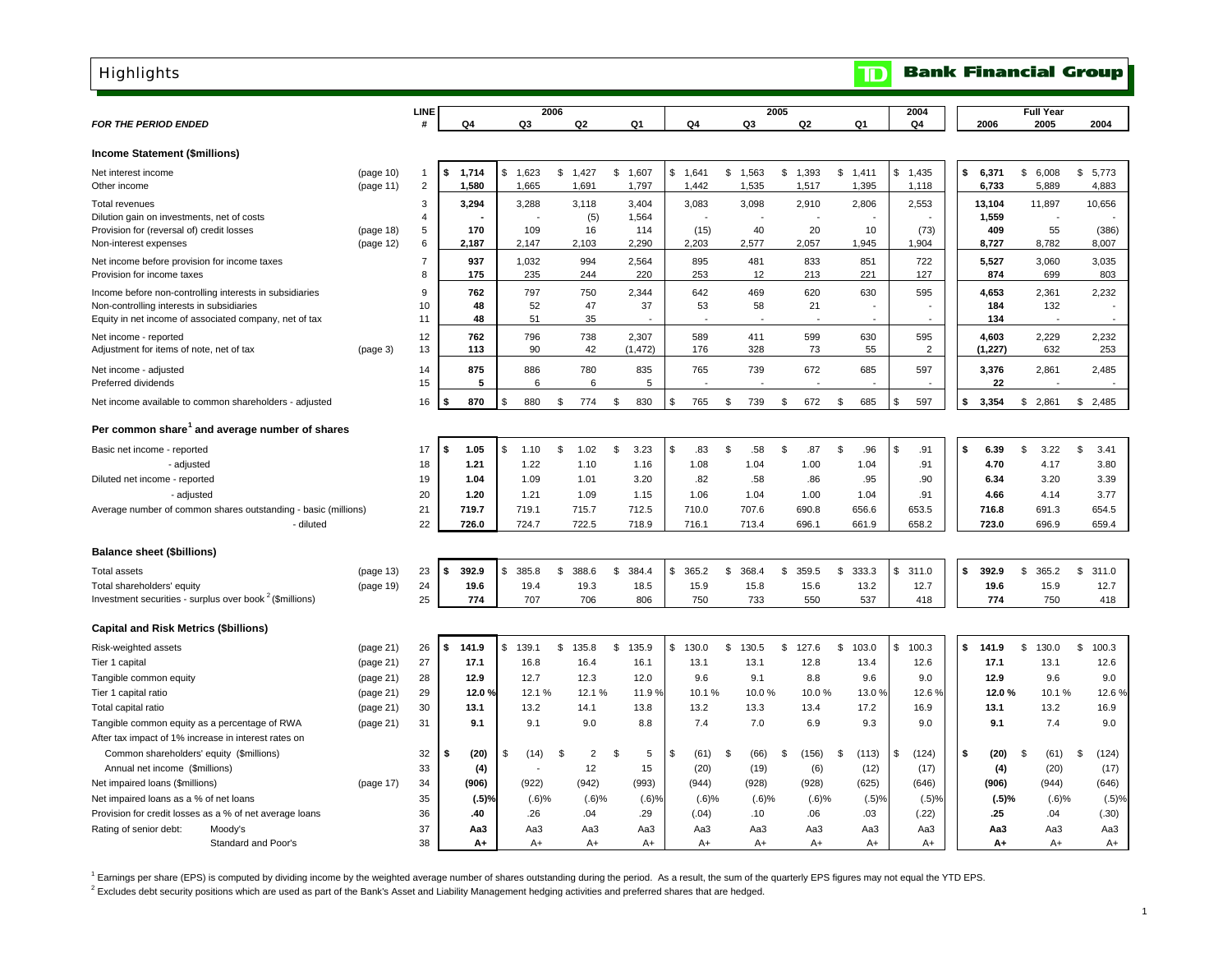#### Shareholder Value

#### **Bank Financial Group**  $\mathbf T$

|                                                                     | <b>LINE</b>    |             | 2006        |             |             |                | 2005        |             |                          | 2004                    |             | <b>Full Year</b> |             |
|---------------------------------------------------------------------|----------------|-------------|-------------|-------------|-------------|----------------|-------------|-------------|--------------------------|-------------------------|-------------|------------------|-------------|
| <b>FOR THE PERIOD ENDED</b>                                         | #              | Q4          | Q3          | Q2          | Q1          | Q <sub>4</sub> | Q3          | Q2          | Q1                       | Q4                      | 2006        | 2005             | 2004        |
|                                                                     |                |             |             |             |             |                |             |             |                          |                         |             |                  |             |
| <b>Business performance (\$millions)</b>                            |                |             |             |             |             |                |             |             |                          |                         |             |                  |             |
| Net income - available to common shareholders                       | $\mathbf{1}$   | \$<br>757   | \$<br>790   | \$<br>732   | \$<br>2,302 | \$<br>589      | \$<br>411   | \$<br>599   | \$<br>630                | \$<br>595               | \$<br>4,581 | \$<br>2,229      | \$2,232     |
| Economic profit                                                     | $\overline{2}$ | 326         | 347         | 271         | 353         | 279            | 258         | 242         | 280                      | 184                     | 1,309       | 1,062            | 892         |
| Average common equity                                               | 3              | 19.069      | 18,692      | 18,183      | 16,476      | 15,755         | 15,693      | 14,298      | 12,846                   | 12,392                  | 17,983      | 14,600           | 12,050      |
| Average invested capital <sup>2</sup>                               | $\overline{4}$ | 22,710      | 22,270      | 21,694      | 19,908      | 19,103         | 18,952      | 17,464      | 15,926                   | 15,383                  | 21,523      | 17,813           | 14,884      |
| Return on common equity                                             | 5              | 15.7%       | 16.8%       | 16.5%       | 55.4 %      | 14.8%          | 10.4%       | 17.2%       | 19.5%                    | 19.1%                   | 25.5%       | 15.3%            | 18.5%       |
| Adjusted return on common equity <sup>3</sup>                       | 6              | 18.1        | 18.7        | 17.5        | 20.0        | 19.3           | 18.7        | 19.3        | 21.2                     | 19.1                    | 18.7        | 19.6             | 20.6        |
| Return on tangible common equity 4                                  | $\overline{7}$ | 35.6        | 38.1        | 37.0        | 43.3        | 44.1           | 45.2        | 31.1        | 31.8                     | 30.0                    | 38.6        | 36.8             | 33.9        |
| Return on invested capital <sup>5</sup>                             | 8              | 15.2        | 15.7        | 14.6        | 16.5        | 15.9           | 15.5        | 15.8        | 17.1                     | 15.4                    | 15.6        | 16.1             | 16.7        |
| Return on risk-weighted assets <sup>6</sup>                         | 9              | 2.46        | 2.54        | 2.34        | 2.48        | 2.33           | 2.27        | 2.39        | 2.67                     | 2.38                    | 2.46        | 2.42             | 2.39        |
| Efficiency ratio                                                    | 10             | 66.4        | 65.3        | 67.6        | 46.1        | 71.5           | 83.2        | 70.7        | 69.3                     | 74.6                    | 59.5        | 73.8             | 75.1        |
| Effective tax rate                                                  | 11             | 18.7        | 22.8        | 24.5        | 8.6         | 28.3           | 2.5         | 25.6        | 26.0                     | 17.6                    | 15.8        | 22.8             | 26.5        |
| Net interest margin                                                 | 12             | 2.12        | 2.05        | 1.84        | 2.07        | 2.14           | 2.05        | 2.05        | 2.10                     | 2.22                    | 2.02        | 2.09             | 2.26        |
| Average number of full-time equivalent staff                        | 13             | 51.282      | 51,400      | 50,484      | 51,400      | 51,427         | 51,326      | 50,941      | 43,107                   | 43.332                  | 51,147      | 50,991           | 42,843      |
| Number of domestic retail outlets at period end '                   | 14             | 1,073       | 1,051       | 1,052       | 1,050       | 1,048          | 1,034       | 1,033       | 1,033                    | 1,034                   | 1,073       | 1,048            | 1,034       |
| Number of U.S. retail outlets at period end 7                       | 15             | 618         | 620         | 630         | 425         | 425            | 424         | 424         | $\overline{\phantom{a}}$ |                         | 618         | 425              |             |
| Number of retail brokerage offices at period end                    | 16             | 208         | 206         | 204         | 177         | 329            | 329         | 329         | 256                      | 256                     | 208         | 329              | 256         |
| Common share performance                                            |                |             |             |             |             |                |             |             |                          |                         |             |                  |             |
| Closing market price                                                | 17             | \$<br>65.10 | \$<br>57.75 | \$<br>62.45 | \$<br>60.65 | \$<br>55.70    | \$<br>55.90 | \$<br>50.34 | \$<br>48.15              | $$\mathbb{S}$$<br>48.98 | \$<br>65.10 | \$<br>55.70      | s.<br>48.98 |
| Book value per common share                                         | 18             | 26.77       | 26.36       | 26.24       | 25.25       | 22.29          | 22.25       | 22.06       | 20.06                    | 19.31                   | 26.77       | 22.29            | 19.31       |
| Closing market price to book value                                  | 19             | 2.43        | 2.19        | 2.38        | 2.40        | 2.50           | 2.51        | 2.28        | 2.40                     | 2.54                    | 2.43        | 2.50             | 2.54        |
| Price earnings ratio - reported <sup>8</sup>                        | 20             | 10.3        | 9.4         | 11.1        | 11.1        | 17.4           | 17.0        | 14.1        | 14.0                     | 14.5                    | 10.3        | 17.4             | 14.5        |
| - adjusted                                                          | 21             | 14.0        | 12.8        | 14.4        | 14.3        | 13.5           | 14.0        | 13.0        | 12.6                     | 13.0                    | 14.0        | 13.5             | 13.0        |
| Total market return on common shareholders' investment <sup>9</sup> | 22             | 20.3%       | 6.4%        | 27.7%       | 29.8%       | 17.2%          | 30.0%       | 16.7%       | 14.4 %                   | 15.1%                   | 20.3%       | 17.2%            | 15.1%       |
| Number of common shares outstanding (millions)                      | 23             | 717.4       | 720.8       | 718.8       | 714.7       | 711.8          | 709.0       | 706.7       | 658.3                    | 655.9                   | 717.4       | 711.8            | 655.9       |
| Total market capitalization (\$billions)                            | 24             | \$<br>46.7  | \$<br>41.6  | \$<br>44.9  | \$<br>43.3  | \$<br>39.6     | 39.6<br>\$  | \$<br>35.6  | \$<br>31.7               | \$<br>32.1              | \$<br>46.7  | \$<br>39.6       | \$<br>32.1  |
| <b>Dividend Performance</b>                                         |                |             |             |             |             |                |             |             |                          |                         |             |                  |             |
| Dividend per common share                                           | 25             | \$<br>0.48  | \$<br>0.44  | \$<br>0.44  | \$<br>0.42  | \$<br>0.42     | 0.40<br>\$  | 0.40<br>\$  | \$<br>0.36               | \$<br>0.36              | \$<br>1.78  | \$<br>1.58       | \$<br>1.36  |
| Dividend yield 10                                                   | 26             | 2.8%        | 2.9%        | 2.6%        | 2.8%        | 2.8%           | 2.8%        | 2.9%        | 2.9%                     | 2.9%                    | 2.9%        | 3.0%             | 3.0%        |
| Common dividend payout ratio - reported                             | 27             | 45.8        | 40.0        | 43.0        | 13.0        | 50.6           | 68.9        | 46.9        | 37.5                     | 39.5                    | 27.9        | 49.3             | 39.9        |
| - adjusted                                                          | 28             | 39.9        | 35.9        | 40.7        | 36.1        | 39.0           | 38.3        | 41.8        | 34.5                     | 39.4                    | 38.1        | 38.4             | 35.8        |
|                                                                     |                |             |             |             |             |                |             |             |                          |                         |             |                  |             |

1 Economic profit is adjusted net income available to common shareholders less a charge for average invested capital. The rate charged for invested capital is 9.5% for 2006, 10.1% for 2005 and 10.7% for 2004.

 $2$  Invested capital is common shareholders' equity plus the cumulative after-tax amount of purchased intangible assets amortized as of the reporting date.

 $3$  Adjusted return on common equity is adjusted net income available to common shareholders divided by average common equity.

4 Return on tangible common equity is adjusted net income available to common shareholders divided by average common equity less average goodwill and intangibles.

 $5$  Return on invested capital is adjusted net income available to common shareholders divided by average invested capital.

 $6$  Return on risk-weighted assets is adjusted net income available to common shareholders divided by average risk-weighted assets.

 $7$  Includes retail bank outlets, private client centre branches, and estates and trusts branches.

<sup>8</sup> Closing common share price divided by diluted net income per common share for trailing 4 quarters.

<sup>9</sup> Total shareholder return (TSR) includes the year over year change in share price and assumes that dividends received were invested in additional common shares.

<sup>10</sup> Dividends per common share for trailing 4 quarters divided by average of high and low common share prices for the period.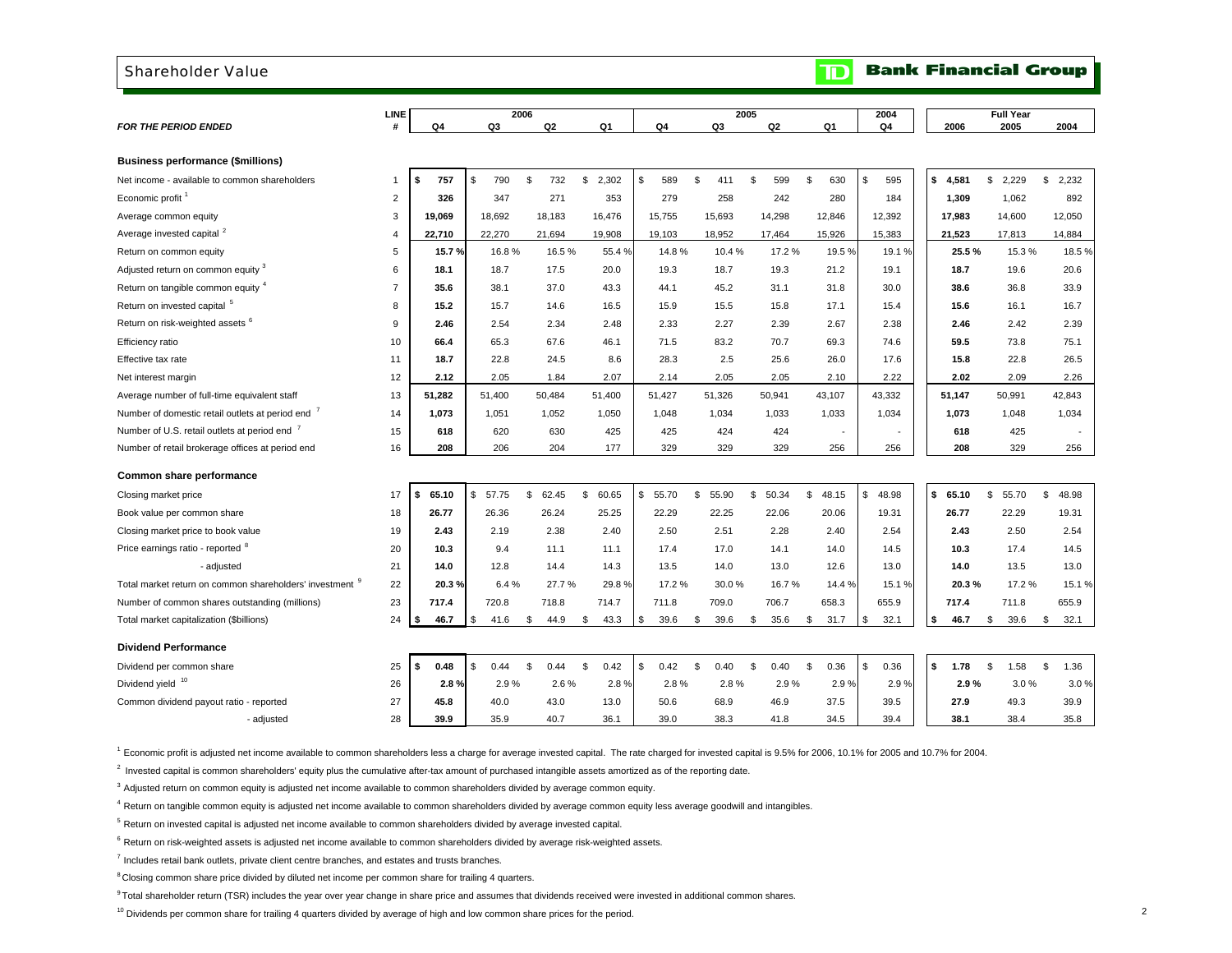## Adjustment for Items of Note, Net of Tax<sup>1</sup>

#### **Bank Financial Group** וסד

|                                                                          | <b>LINE</b>    |      |                          |    |           | 2006 |                |                          |                 |                          | 2005           |                          |                          | 2004                     |                   | <b>Full Year</b>         |                          |
|--------------------------------------------------------------------------|----------------|------|--------------------------|----|-----------|------|----------------|--------------------------|-----------------|--------------------------|----------------|--------------------------|--------------------------|--------------------------|-------------------|--------------------------|--------------------------|
| <b>FOR THE PERIOD ENDED</b>                                              | #              |      | Q4                       |    | Q3        |      | Q <sub>2</sub> | Q1                       | Q4              | Q3                       |                | Q <sub>2</sub>           | Q1                       | Q4                       | 2006              | 2005                     | 2004                     |
| Items of note affecting net income (\$ millions)                         |                |      |                          |    |           |      |                |                          |                 |                          |                |                          |                          |                          |                   |                          |                          |
| Amortization of intangibles                                              |                |      | 87                       | S  | 61        | \$   | 86             | \$<br>82                 | \$<br>86        | \$<br>91                 | \$             | 90                       | \$<br>87                 | 92<br>\$                 | \$<br>316         | \$<br>354                | \$<br>477                |
| Dilution gain on Ameritrade transaction, net of costs                    | $\overline{2}$ |      |                          |    |           |      | 5              | (1,670)                  |                 |                          |                |                          |                          | $\overline{\phantom{a}}$ | (1,665)           |                          |                          |
| Dilution loss on the acquisition of Hudson by TD Banknorth               | 3              |      |                          |    |           |      |                | 72                       |                 |                          |                |                          |                          |                          | 72                |                          |                          |
| Wholesale Banking restructuring charge                                   | $\overline{4}$ |      |                          |    |           |      |                | 35                       |                 | 10                       |                | 15                       | $\overline{\phantom{a}}$ | $\overline{\phantom{a}}$ | 35                | 29                       |                          |
| Balance Sheet restructuring charge in TD Banknorth                       | 5              |      | $\blacksquare$           |    |           |      |                | 19                       |                 |                          |                | $\overline{\phantom{a}}$ | $\overline{\phantom{a}}$ | ٠                        | 19                | $\overline{\phantom{a}}$ |                          |
| Hedging impact due to AcG-13                                             | 6              |      | 8                        |    | 5         |      | (10)           | (10)                     | (7)             | 12                       |                | (33)                     | 11                       | 11                       | (7)               | (17)                     | 50                       |
| Non-core portfolio loan loss recoveries (sectoral related)               | 7              |      |                          |    |           |      |                | $\overline{\phantom{a}}$ | (60)            | (23)                     |                | (24)                     | (20)                     | (101)                    |                   | (127)                    | (426)                    |
| Tax charge related to reorganizations                                    | 8              |      | $\overline{\phantom{a}}$ |    |           |      |                | $\overline{\phantom{a}}$ | 138             | $\overline{\phantom{a}}$ |                | 25                       |                          |                          |                   | 163                      |                          |
| Other tax items                                                          | 9              |      | $\blacksquare$           |    | 24        |      |                | $\overline{\phantom{a}}$ | (68)            | (30)                     |                |                          | $\blacksquare$           | $\overline{\phantom{a}}$ | 24                | (98)                     |                          |
| Loss on structured derivative portfolios                                 | 10             |      |                          |    |           |      |                | $\overline{\phantom{a}}$ | 70              | 30                       |                |                          |                          |                          |                   | 100                      |                          |
| Preferred share redemption                                               | 11             |      |                          |    |           |      |                | $\overline{\phantom{a}}$ | 13              |                          |                |                          |                          |                          |                   | 13                       |                          |
| Initial set up of specific allowance for credit card and overdraft loans | 12             |      | 18                       |    |           |      |                | $\overline{\phantom{a}}$ |                 |                          |                |                          |                          | $\blacksquare$           | 18                | $\sim$                   |                          |
| General allowance release                                                | 13             |      |                          |    |           |      | (39)           | $\overline{\phantom{a}}$ |                 |                          |                |                          | (23)                     | $\overline{\phantom{a}}$ | (39)              | (23)                     | (43)                     |
| Litigation charge                                                        | 14             |      |                          |    |           |      |                |                          |                 | 238                      |                | $\overline{\phantom{a}}$ |                          | $\overline{\phantom{a}}$ |                   | 238                      | 195                      |
| Total                                                                    | 15             |      | 113                      | \$ | 90        | \$   | 42             | \$(1,472)                | \$<br>176       | \$<br>328                | $\mathfrak{s}$ | 73                       | 55<br>\$                 | $\overline{2}$<br>\$     | \$<br>(1, 227)    | \$<br>632                | \$<br>253                |
| Items of note affecting diluted earnings per share $(\text{$\$})^2$      |                |      |                          |    |           |      |                |                          |                 |                          |                |                          |                          |                          |                   |                          |                          |
| Amortization of intangibles                                              | 16             | l \$ | 0.12                     | S. | 0.08      | \$   | $0.11$ \$      | 0.11                     | \$<br>$0.12$ \$ | $0.12$ \$                |                | $0.13$ \$                | 0.13                     | <b>\$</b><br>0.14        | \$<br>$0.42$ \$   | 0.51                     | \$<br>0.72               |
| Dilution gain on Ameritrade transaction, net of costs                    | 17             |      |                          |    |           |      | 0.01           | (2.32)                   |                 |                          |                |                          |                          |                          | (2.30)            |                          |                          |
| Dilution loss on the acquisition of Hudson by TD Banknorth               | 18             |      |                          |    |           |      |                | 0.10                     |                 |                          |                |                          |                          |                          | 0.10              |                          |                          |
| Wholesale Banking restructuring charge                                   | 19             |      |                          |    |           |      |                | 0.05                     |                 | 0.02                     |                | 0.02                     |                          |                          | 0.05              | 0.04                     |                          |
| Balance Sheet restructuring charge in TD Banknorth                       | 20             |      |                          |    |           |      | $\blacksquare$ | 0.03                     |                 |                          |                |                          |                          |                          | 0.03              | $\sim$                   |                          |
| Hedging impact due to AcG-13                                             | 21             |      | 0.01                     |    | 0.01      |      | (0.01)         | (0.02)                   | (0.01)          | 0.02                     |                | (0.05)                   | 0.02                     | 0.02                     | (0.01)            | (0.02)                   | 0.08                     |
| Non-core portfolio loan loss recoveries (sectoral related)               | 22             |      |                          |    |           |      |                |                          | (0.08)          | (0.03)                   |                | (0.03)                   | (0.03)                   | (0.15)                   |                   | (0.17)                   | (0.65)                   |
| Tax charge related to reorganizations                                    | 23             |      |                          |    |           |      |                |                          | 0.19            |                          |                | 0.04                     |                          |                          |                   | 0.23                     | $\overline{\phantom{a}}$ |
| Other tax items                                                          | 24             |      |                          |    | 0.03      |      |                | $\blacksquare$           | (0.10)          | (0.04)                   |                |                          |                          |                          | 0.03              | (0.14)                   | $\blacksquare$           |
| Loss on structured derivative portfolios                                 | 25             |      |                          |    |           |      |                |                          | 0.10            | 0.04                     |                |                          |                          |                          |                   | 0.14                     | $\sim$                   |
| Preferred share redemption                                               | 26             |      |                          |    |           |      |                |                          | 0.02            |                          |                |                          | $\overline{\phantom{a}}$ |                          |                   | 0.02                     |                          |
| Initial set up of specific allowance for credit card and overdraft loans | 27             |      | 0.03                     |    |           |      |                |                          |                 |                          |                |                          |                          |                          | 0.03              |                          |                          |
| General allowance release                                                | 28             |      |                          |    |           |      | (0.05)         | $\blacksquare$           |                 |                          |                |                          | (0.03)                   | $\blacksquare$           | (0.05)            | (0.03)                   | (0.06)                   |
| Litigation charge                                                        | 29             |      |                          |    |           |      |                |                          |                 | 0.33                     |                |                          |                          |                          |                   | 0.33                     | 0.29                     |
| TD Ameritrade timing impact                                              | 30             |      |                          |    |           |      | 0.02           |                          |                 |                          |                |                          |                          |                          | 0.02              |                          | $\overline{\phantom{a}}$ |
| Banknorth timing impact                                                  | 31             |      |                          |    |           |      |                |                          |                 |                          |                | 0.03                     |                          |                          |                   | 0.03                     |                          |
| Total                                                                    | 32             |      | $0.16$ \$                |    | $0.12$ \$ |      | 0.08           | $(2.05)$ \$<br>\$        | 0.24            | \$<br>0.46               | \$             | $0.14$ \$                | 0.09                     | <b>\$</b><br>0.01        | \$<br>$(1.68)$ \$ | 0.94                     | \$<br>0.38               |

<sup>1</sup> The adjustment for items of note, net of tax, is added to reported earnings to compute adjusted earnings.

<sup>2</sup> Earnings per share (EPS) impact is computed by dividing items of note by the weighted average number of shares outstanding during the period. As a result, the sum of the quarterly EPS impact may not equal the YTD EPS i

<sup>3</sup> Full year 2004 items of note do not include the impact of future tax increase of \$17 million (3 cents per share on earnings before amortization of intangibles) reported in the Q1 2004 report to shareholders. For 2006, \$24MM (3 cents per share) on adjusted earnings is included in "Other tax items".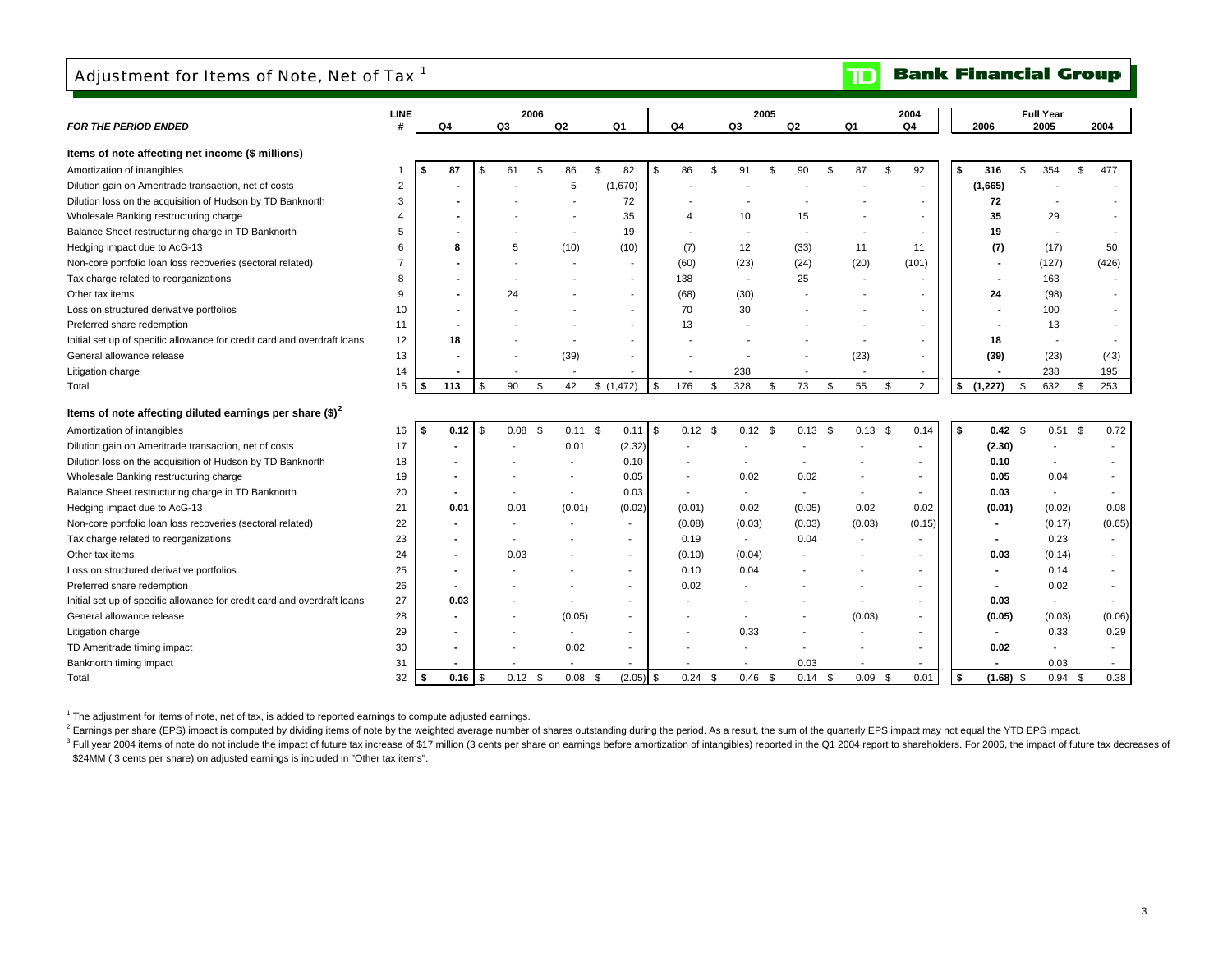## Segmented Results Summary

**RESULTS OF OPERATIONS**

**(\$millions)**

|                                                       | <b>LINE</b>    |     |       |           | 2006 |       |           |                |           | 2005 |                |     |                | 2004      |    |       | <b>Full Year</b> |         |
|-------------------------------------------------------|----------------|-----|-------|-----------|------|-------|-----------|----------------|-----------|------|----------------|-----|----------------|-----------|----|-------|------------------|---------|
| <b>FOR THE PERIOD ENDED</b>                           | #              |     | Q4    | Q3        |      | Q2    | Q1        | Q <sub>4</sub> | Q3        |      | Q <sub>2</sub> |     | Q <sub>1</sub> | Q4        |    | 2006  | 2005             | 2004    |
|                                                       |                |     |       |           |      |       |           |                |           |      |                |     |                |           |    |       |                  |         |
| Net Income - adjusted (where applicable)              |                |     |       |           |      |       |           |                |           |      |                |     |                |           |    |       |                  |         |
| Canadian Personal and Commercial Banking              |                | -\$ | 501   | \$<br>524 | \$   | 465   | \$<br>476 | \$<br>443      | \$<br>434 | \$   | 401            | \$  | 424            | \$<br>381 | \$ | 1,966 | \$1,702          | \$1,450 |
| U.S. Personal and Commercial Banking                  | $\overline{2}$ |     | 63    | 68        |      | 59    | 65        | 69             | 70        |      | 19             |     |                |           |    | 255   | 158              |         |
| Wealth Management                                     | 3              |     | 148   | 152       |      | 152   | 138       | 136            | 99        |      | 99             |     | 98             | 63        |    | 590   | 432              | 352     |
| <b>Total Retail</b>                                   | 4              |     | 712   | 744       |      | 676   | 679       | 648            | 603       |      | 519            |     | 522            | 444       |    | 2,811 | 2,292            | 1.802   |
| <b>Wholesale Banking</b>                              | 5              |     | 146   | 179       |      | 140   | 199       | 115            | 130       |      | 165            |     | 141            | 122       |    | 664   | 551              | 588     |
| Corporate                                             | 6              |     | 17    | (37)      |      | (36)  | (43)      | $\overline{2}$ | 6         |      | (12)           |     | 22             | 31        |    | (99)  | 18               | 95      |
| <b>Total Bank</b>                                     |                | -\$ | 875   | \$<br>886 | \$   | 780   | \$<br>835 | \$<br>765      | \$<br>739 | \$   | 672            | \$. | 685            | \$<br>597 | \$ | 3,376 | \$2,861          | \$2,485 |
| <b>Return on Invested Capital</b>                     |                |     |       |           |      |       |           |                |           |      |                |     |                |           |    |       |                  |         |
| Canadian Personal and Commercial Banking              | 8              |     | 24.7% | 26.2%     |      | 25.1% | 25.0%     | 23.4 %         | 23.3%     |      | 22.5%          |     | 23.0%          | 21.1%     |    | 25.2% | 23.1%            | 20.4%   |
| U.S. Personal and Commercial Banking                  | 9              |     | 4.2   | 4.6       |      | 4.4   | 5.4       | 5.6            | 5.5       |      | 4.5            |     |                |           |    | 4.6   | 5.4              |         |
| Wealth Management                                     | 10             |     | 15.8  | 17.9      |      | 26.0  | 21.0      | 20.8           | 14.8      |      | 15.3           |     | 14.7           | 9.4       |    | 19.5  | 16.4             | 13.0    |
| <b>Wholesale Banking</b>                              | 11             |     | 23.5  | 29.4      |      | 24.6  | 34.4      | 19.4           | 19.7      |      | 27.1           |     | 22.9           | 20.9      |    | 27.9  | 22.3             | 24.7    |
| <b>Total Bank</b>                                     | 12             |     | 15.2% | 15.7%     |      | 14.6% | 16.5%     | 15.9%          | 15.5%     |      | 15.8%          |     | 17.1%          | 15.4%     |    | 15.6% | 16.1%            | 16.7%   |
| Percentage of Net Income Mix <sup>1</sup>             |                |     |       |           |      |       |           |                |           |      |                |     |                |           |    |       |                  |         |
| <b>Total Retail</b>                                   | 13             |     | 83 %  | 81 %      |      | 83%   | 77 %      | 85 %           | 82%       |      | 76 %           |     | 79 %           | 78 %      |    | 81%   | 81 %             | 75%     |
| <b>Wholesale Banking</b>                              | 14             |     | 17    | 19        |      | 17    | 23        | 15             | 18        |      | 24             |     | 21             | 22        |    | 19    | 19               | 25      |
| <b>Total Bank</b>                                     | 15             |     | 100 % | 100 %     |      | 100 % | 100 %     | 100 %          | 100 %     |      | 100 %          |     | 100 %          | 100 %     |    | 100 % | 100 %            | 100 %   |
| Geographic Contribution to Total Revenue <sup>2</sup> |                |     |       |           |      |       |           |                |           |      |                |     |                |           |    |       |                  |         |
| Canada                                                | 16             |     | 77%   | 70 %      |      | 74 %  | 69%       | 68 %           | 66 %      |      | 69 %           |     | 77 %           | 76 %      |    | 73%   | 70 %             | 75 %    |
| <b>United States of America</b>                       | 17             |     | 17    | 22        |      | 18    | 25        | 29             | 25        |      | 18             |     | 14             | 12        |    | 20    | 22               | 15      |
| Other                                                 | 18             |     | 6     | 8         |      | 8     | 6         | 3              | 9         |      | 13             |     | 9              | 12        |    | 7     | 8                | 10      |
| <b>Total Bank</b>                                     | 19             |     | 100 % | 100 %     |      | 100 % | 100 %     | 100 %          | 100 %     |      | 100 %          |     | 100 %          | 100 %     |    | 100 % | 100 %            | 100 %   |

<sup>1</sup> Percentages exclude Corporate segment results.

 $2$  The taxable equivalent amounts and dilution gains on net investments are not included.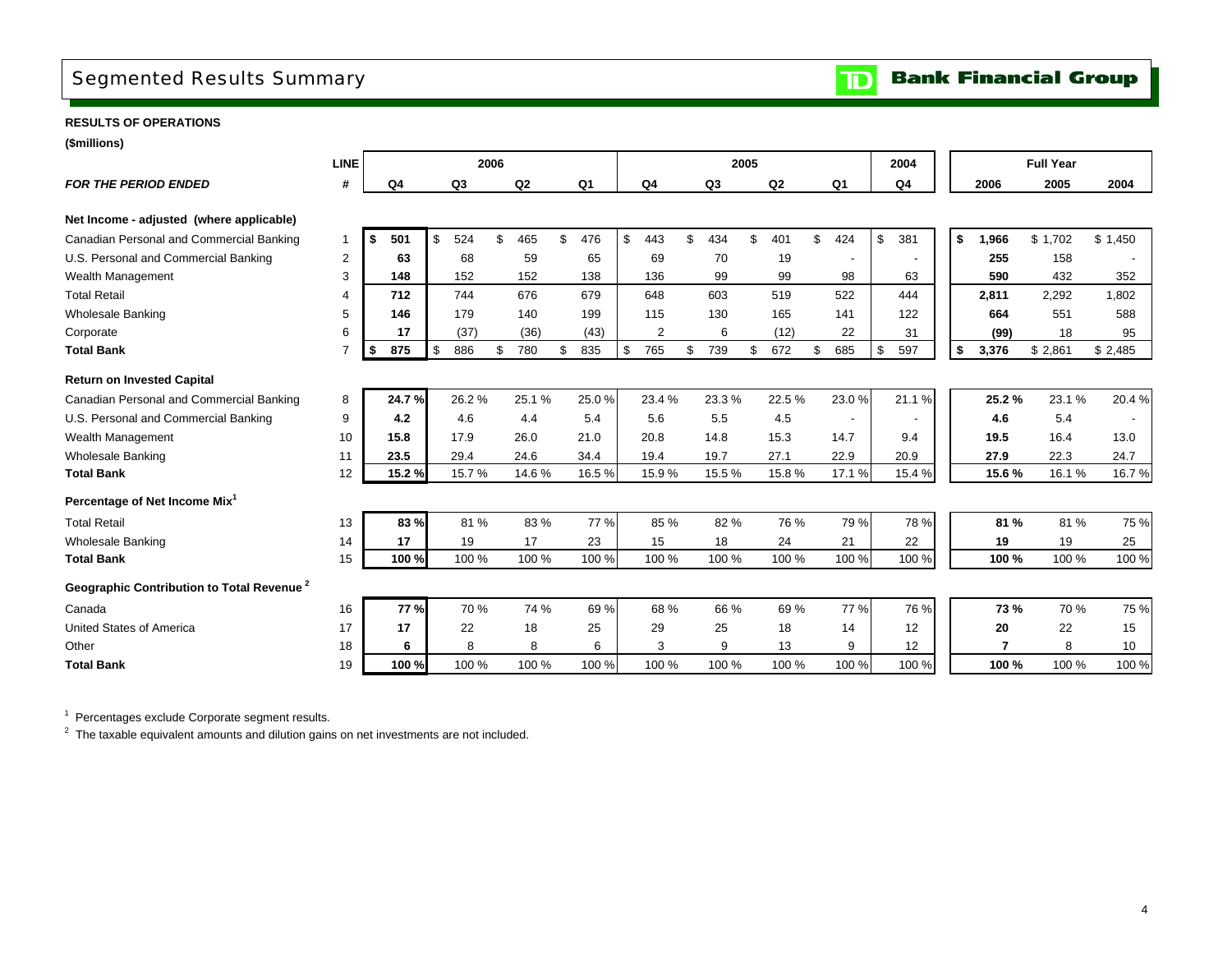### Canadian Personal and Commercial Banking Segment

#### **Bank Financial Group**  $\mathbf{D}$

### **RESULTS OF OPERATIONS**

| (\$millions) |  |
|--------------|--|
|              |  |

|                                                       | <b>LINE</b>    |      |        |         | 2006  |         |        |           |       |                |       |           | 2005 |         |           | 2004           |             | <b>Full Year</b> |           |
|-------------------------------------------------------|----------------|------|--------|---------|-------|---------|--------|-----------|-------|----------------|-------|-----------|------|---------|-----------|----------------|-------------|------------------|-----------|
| <b>FOR THE PERIOD ENDED</b>                           | #              |      | Q4     | Q3      |       |         | Q2     | Q1        |       | Q <sub>4</sub> |       | Q3        |      | Q2      | Q1        | Q <sub>4</sub> | 2006        | 2005             | 2004      |
|                                                       |                |      |        |         |       |         |        |           |       |                |       |           |      |         |           |                |             |                  |           |
| Net interest income                                   | -1             | \$   | 1,295  | \$1,260 |       | \$1,147 |        | \$1,177   |       | \$1,129        |       | \$1,094   |      | \$1,030 | \$1,089   | \$1,091        | \$<br>4,879 | \$4,342          | \$4,154   |
| Other income                                          | 2              |      | 653    |         | 669   |         | 624    | 627       |       | 600            |       | 600       |      | 587     | 574       | 523            | 2,573       | 2,361            | 2,066     |
| Total revenue                                         | 3              |      | 1,948  | 1,929   |       |         | 1,771  | 1,804     |       | 1,729          |       | 1,694     |      | 1,617   | 1,663     | 1,614          | 7,452       | 6,703            | 6,220     |
| Provision for credit losses                           | $\overline{4}$ |      | 132    |         | 104   |         | 78     | 99        |       |                | 97    | 90        |      | 91      | 95        | 88             | 413         | 373              | 373       |
| Non-interest expenses                                 | 5              |      | 1,068  | 1,039   |       |         | 994    | 985       |       | 968            |       | 956       |      | 925     | 924       | 944            | 4,086       | 3,773            | 3,650     |
| Net income before taxes                               | 6              |      | 748    |         | 786   |         | 699    | 720       |       | 664            |       | 648       |      | 601     | 644       | 582            | 2,953       | 2,557            | 2,197     |
| Income taxes                                          | $\overline{7}$ |      | 247    |         | 262   |         | 234    | 244       |       | 221            |       | 214       |      | 200     | 220       | 201            | 987         | 855              | 747       |
| Net Income - reported                                 | 8              |      | 501    |         | 524   |         | 465    | 476       |       | 443            |       | 434       |      | 401     | 424       | 381            | 1,966       | 1,702            | 1,450     |
| Adjustment for items of note, net of taxes            | 9              |      |        |         |       |         |        |           |       |                |       |           |      |         |           |                |             |                  |           |
| Net income - adjusted                                 | 10             |      | 501    | \$      | 524   | \$      | 465    | 476<br>\$ |       | \$<br>443      |       | 434<br>\$ | \$   | 401     | 424<br>\$ | \$<br>381      | \$<br>1,966 | \$1,702          | \$1,450   |
|                                                       |                |      |        |         |       |         |        |           |       |                |       |           |      |         |           |                |             |                  |           |
| Average Invested Capital (\$billions)                 | 11             | l \$ | 8.0    | \$      | 7.9   |         | 7.6    | \$<br>7.6 |       | \$             | 7.5   | \$<br>7.4 | \$   | 7.3     | £.<br>7.3 | \$<br>7.2      | \$<br>7.8   | \$<br>7.4        | \$<br>7.1 |
| Economic profit <sup>1</sup>                          | 12             |      | 328    |         | 354   |         | 307    | 314       |       | 273            |       | 266       |      | 241     | 258       | 219            | 1,303       | 1,038            | 810       |
| Return on Invested Capital                            | 13             |      | 24.7%  |         | 26.2% |         | 25.1 % |           | 25.0% |                | 23.4% | 23.3%     |      | 22.5 %  | 23.0%     | 21.1%          | 25.2%       | 23.1%            | 20.4%     |
|                                                       |                |      |        |         |       |         |        |           |       |                |       |           |      |         |           |                |             |                  |           |
| Key performance indicators (\$billions)               |                |      |        |         |       |         |        |           |       |                |       |           |      |         |           |                |             |                  |           |
| Risk-weighted assets <sup>2</sup>                     |                | $-5$ |        | \$      |       |         |        | \$        |       |                |       | \$        |      |         | \$        |                |             |                  |           |
|                                                       | 14             |      | 65     |         | 65    |         | 61     | 60        |       | \$             | 58    | 59        | \$   | 57      | 58        | \$<br>57       | \$<br>65    | \$<br>58         | \$<br>57  |
| Average loans - personal                              | 15             |      | 111    |         | 111   |         | 109    | 107       |       | 103            |       | 100       |      | 98      | 99        | 97             | 110         | 100              | 94        |
| Average loans and acceptances - business              | 16             |      | 18     |         | 18    |         | 18     | 17        |       |                | 17    | 17        |      | 17      | 16        | 16             | 18          | 17               | 16        |
| Average securitized loans                             | 17             |      | 39     |         | 35    |         | 33     | 33        |       |                | 34    | 34        |      | 32      | 30        | 29             | 35          | 33               | 28        |
| Average deposits - personal                           | 18             |      | 100    |         | 98    |         | 96     | 94        |       |                | 94    | 93        |      | 91      | 90        | 90             | 97          | 92               | 88        |
| Average deposits - business                           | 19             |      | 36     |         | 36    |         | 34     |           | 35    |                | 33    | 32        |      | 31      | 31        | 30             | 35          | 32               | 28        |
| Margin on avg. earning assets inc. securitized assets | 20             |      | 3.07%  |         | 3.08% |         | 2.98%  |           | 3.01% |                | 2.96% | 2.92%     |      | 2.95%   | 3.02%     | 3.02%          | 3.04%       | 2.96%            | 3.05%     |
| Efficiency ratio                                      | 21             |      | 54.8%  |         | 53.9% |         | 56.1%  |           | 54.6% |                | 56.0% | 56.4%     |      | 57.2%   | 55.6%     | 58.5%          | 54.8%       | 56.3%            | 58.7%     |
| Average number of full-time equivalent staff          | 22             |      | 29,805 | 29,686  |       | 29,402  |        | 29,510    |       | 29,539         |       | 29,358    |      | 28,795  | 28,566    | 28,680         | 29,602      | 29,072           | 28,368    |

 $1$  The rate charged for Invested Capital is 8.5% in 2006, and 9% in 2005 and 2004.

 $2$  Balances prior to Q4 2006 have been reclassified from the Corporate segment.

Canadian Personal and Commercial Banking comprises our personal and business banking in Canada as well as our global insurance operations (excluding the U.S.). Under the TD Canada Trust brand, the retail operations provide a full range of financial products and services to approximately 10 million personal and small business customers. Products and services are provided - anywhere, anytime - through telephone and internet banking, more than 2,400 automated banking machines and a network of 1,000 branches located across Canada. Under the TD Insurance and TD Meloche Monnex brands, the Bank offers a broad range of insurance products, including home and automobile coverage, life and health insurance, as well as credit protection coverage on TD Canada Trust lending products. TD Commercial Banking serves the needs of Canadian businesses, customizing a broad range of products and services to meet their financing, investment, cash management, international trade and day-to-day banking needs.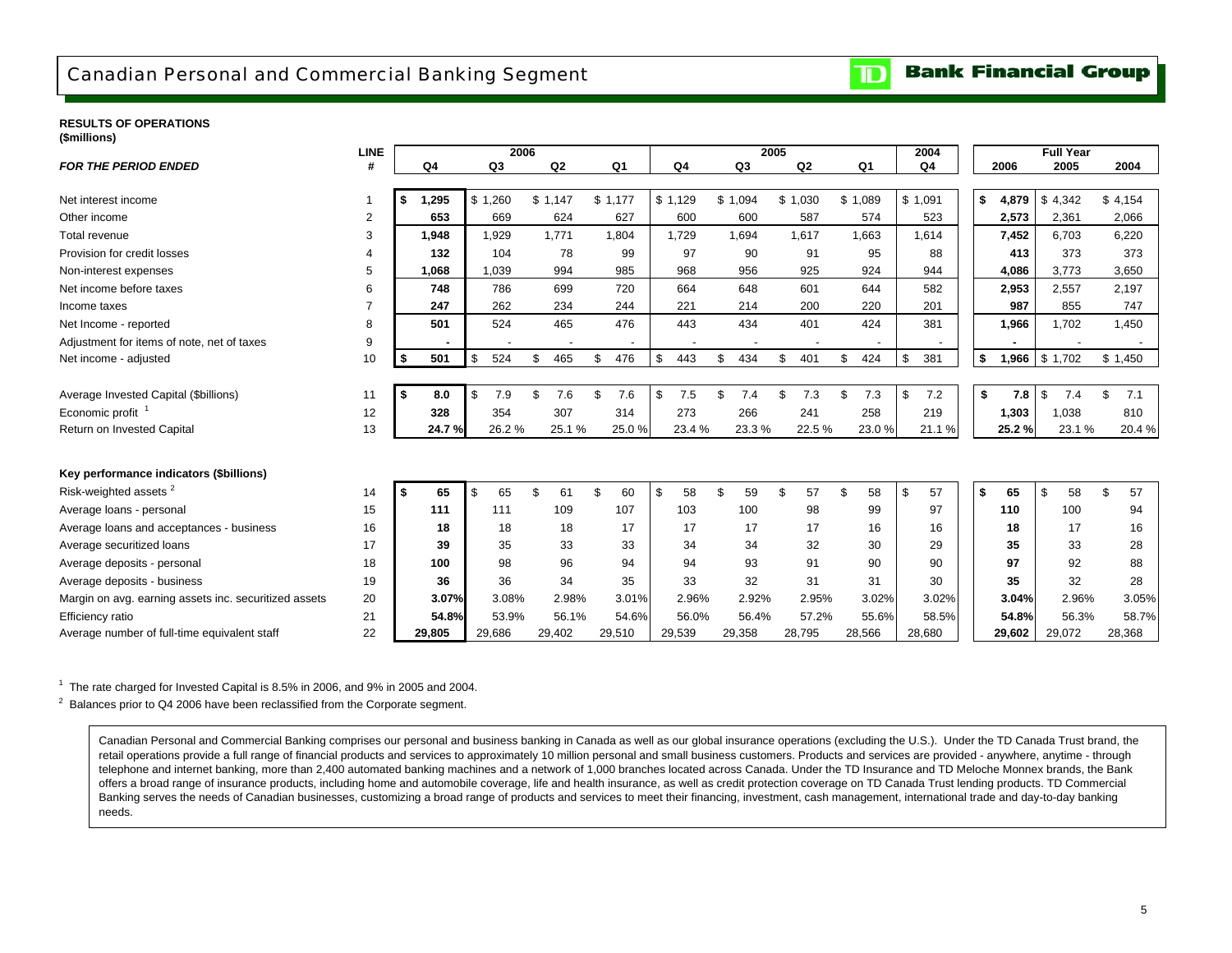#### **RESULTS OF OPERATIONS**

|  |  | (\$millions) |  |
|--|--|--------------|--|
|  |  |              |  |

|                                                                                     | <b>LINE</b>    |    |                |                | 2006 |                |                |      |                          | 2005           |                |    |       | <b>Full Year</b> |       |
|-------------------------------------------------------------------------------------|----------------|----|----------------|----------------|------|----------------|----------------|------|--------------------------|----------------|----------------|----|-------|------------------|-------|
| <b>FOR THE PERIOD ENDED</b>                                                         | #              |    | Q <sub>4</sub> | Q <sub>3</sub> |      | Q <sub>2</sub> | Q <sub>1</sub> |      | Q <sub>4</sub>           | Q <sub>3</sub> | Q <sub>2</sub> |    | 2006  |                  | 2005  |
|                                                                                     |                |    |                |                |      |                |                |      |                          |                |                |    |       |                  |       |
| Net interest income                                                                 |                | s  | 337            | \$<br>342      | \$   | 327            | \$<br>284      | \$   | 298                      | \$<br>308      | \$<br>99       | \$ | 1,290 | \$.              | 705   |
| Other income                                                                        | $\overline{2}$ |    | 141            | 142            |      | 134            | 73             |      | 119                      | 141            | 39             |    | 490   |                  | 299   |
| Total revenue                                                                       | 3              |    | 478            | 484            |      | 461            | 357            |      | 417                      | 449            | 138            |    | 1,780 |                  | 1,004 |
| Provision for credit losses                                                         | $\overline{4}$ |    | 15             | 10             |      | 8              | $\overline{7}$ |      | 7                        | $\overline{4}$ | (7)            |    | 40    |                  | 4     |
| Non-interest expenses                                                               | 5              |    | 294            | 284            |      | 284            | 225            |      | 216                      | 250            | 83             |    | 1,087 |                  | 549   |
| Net income before taxes                                                             | 6              |    | 169            | 190            |      | 169            | 125            |      | 194                      | 195            | 62             |    | 653   |                  | 451   |
| Income taxes                                                                        | 7              |    | 55             | 65             |      | 60             | 42             |      | 72                       | 67             | 22             |    | 222   |                  | 161   |
| Non-controlling interests in subsidiaries                                           | 8              |    | 51             | 57             |      | 50             | 37             |      | 53                       | 58             | 21             |    | 195   |                  | 132   |
| Net income - reported                                                               | 9              | \$ | 63             | \$<br>68       | \$   | 59             | \$<br>46       | \$   | 69                       | \$<br>70       | \$<br>19       | \$ | 236   | \$.              | 158   |
| Adjustment for items of note, net of tax and non-controllings interest <sup>3</sup> | 10             |    |                | $\blacksquare$ |      |                | 19             |      | $\overline{\phantom{a}}$ |                |                |    | 19    |                  |       |
| Net income - adjusted                                                               | 11             | \$ | 63             | \$<br>68       | \$   | 59             | \$<br>65       | \$   | 69                       | \$<br>70       | \$<br>19       | \$ | 255   | \$               | 158   |
|                                                                                     |                |    |                |                |      |                |                |      |                          |                |                |    |       |                  |       |
| Average Invested Capital (\$billions) <sup>4</sup>                                  | 12             | \$ | 5.8            | \$<br>5.9      | \$   | 5.5            | \$<br>4.7      | - \$ | 4.9                      | \$<br>5.0      | \$<br>5.1      | \$ | 5.5   | \$.              | 5.0   |
| Economic profit (loss) <sup>5</sup>                                                 | 13             | \$ | (70)           | \$<br>(65)     | \$   | (61)           | \$<br>(43)     | l \$ | (42)                     | \$<br>(43)     | \$<br>(20)     | \$ | (239) | \$               | (105) |
| Return on tangible equity 6, 7                                                      | 14             |    | 26.8%          | 30.9%          |      | 29.2%          | 29.4%          |      | 29.4%                    | 31.3%          | 25.7%          |    | 29.7% |                  | 29.3% |
| Return on Invested Capital                                                          | 15             |    | 4.2%           | 4.6%           |      | 4.4%           | 5.4%           |      | 5.6%                     | 5.5%           | 4.5%           |    | 4.6%  |                  | 5.4%  |
|                                                                                     |                |    |                |                |      |                |                |      |                          |                |                |    |       |                  |       |
|                                                                                     |                |    |                |                |      |                |                |      |                          |                |                |    |       |                  |       |
| Key performance indicators (\$billions)                                             |                |    |                |                |      |                |                |      |                          |                |                |    |       |                  |       |
| Risk-weighted assets                                                                | 16             | \$ | 32             | \$<br>32       | \$   | 34             | \$<br>34       | \$   | 25                       | \$<br>27       | \$<br>26       | \$ | 32    | \$.              | 25    |
| Average loans <sup>4</sup>                                                          | 17             |    | 28             | 28             |      | 27             | 23             |      | 23                       | 24             | 24             |    | 27    |                  | 24    |
| Average deposits <sup>4</sup>                                                       | 18             |    | 31             | 32             |      | 32             | 26             |      | 26                       | 28             | 28             |    | 30    |                  | 27    |
| Margin on average earning assets                                                    | 19             |    | 4.01%          | 4.07%          |      | 3.83%          | 3.96%          |      | 4.09%                    | 4.12%          | 4.14 %         |    | 3.97% |                  | 4.11% |
| Efficiency ratio                                                                    | 20             |    | 61.5%          | 58.7%          |      | 61.6%          | 63.0%          |      | 51.8%                    | 55.7%          | 60.1%          |    | 61.1% |                  | 54.7% |
| Average number of full-time equivalent staff <sup>4</sup>                           | 21             |    | 8,907          | 9,129          |      | 8,581          | 7,313          |      | 7,273                    | 7,229          | 7,483          |    | 8,483 |                  | 7,284 |
|                                                                                     |                |    |                |                |      |                |                |      |                          |                |                |    |       |                  |       |

1 On January 31 2006, TD Banknorth Inc. completed the acquisition of Hudson United Bancorp.

<sup>2</sup> TD Banknorth's financial results are included on a one month lag basis.

<sup>3</sup> Includes the following pre-tax item of note: Q1 2006 \$52 million balance sheet restructuring charge.

4 For comparability purposes, the Q2/05 average figures are based on the month of March 2005 results.

5 The rate charged for Invested Capital is 9%.

 $6$  Return on tangible equity is as reported by TD Banknorth on a stand alone basis.

 $7$  2005 return on tangible equity is based on TD Banknorth's 2005 full fiscal year results as reported by TD Banknorth on a stand alone basis.

U.S. Personal and Commercial Banking comprises the Bank's U.S.-based retail, commercial banking and insurance operations. Under the TD Banknorth brand, the retail operations provide a full range of financial products and services through multiple delivery channels, including a network of almost 600 branches throughout the Northeast United States, telephone and internet banking and automated banking machines, allowing customers to have banking access virtually anywhere and anytime. TD Banknorth also serves the needs of businesses, customizing a broad range of products and services to meet their financing, investment, cash management, insurance, international trade and day-to-day banking needs.

#### **Bank Financial Group**  $\overline{\mathbf{D}}$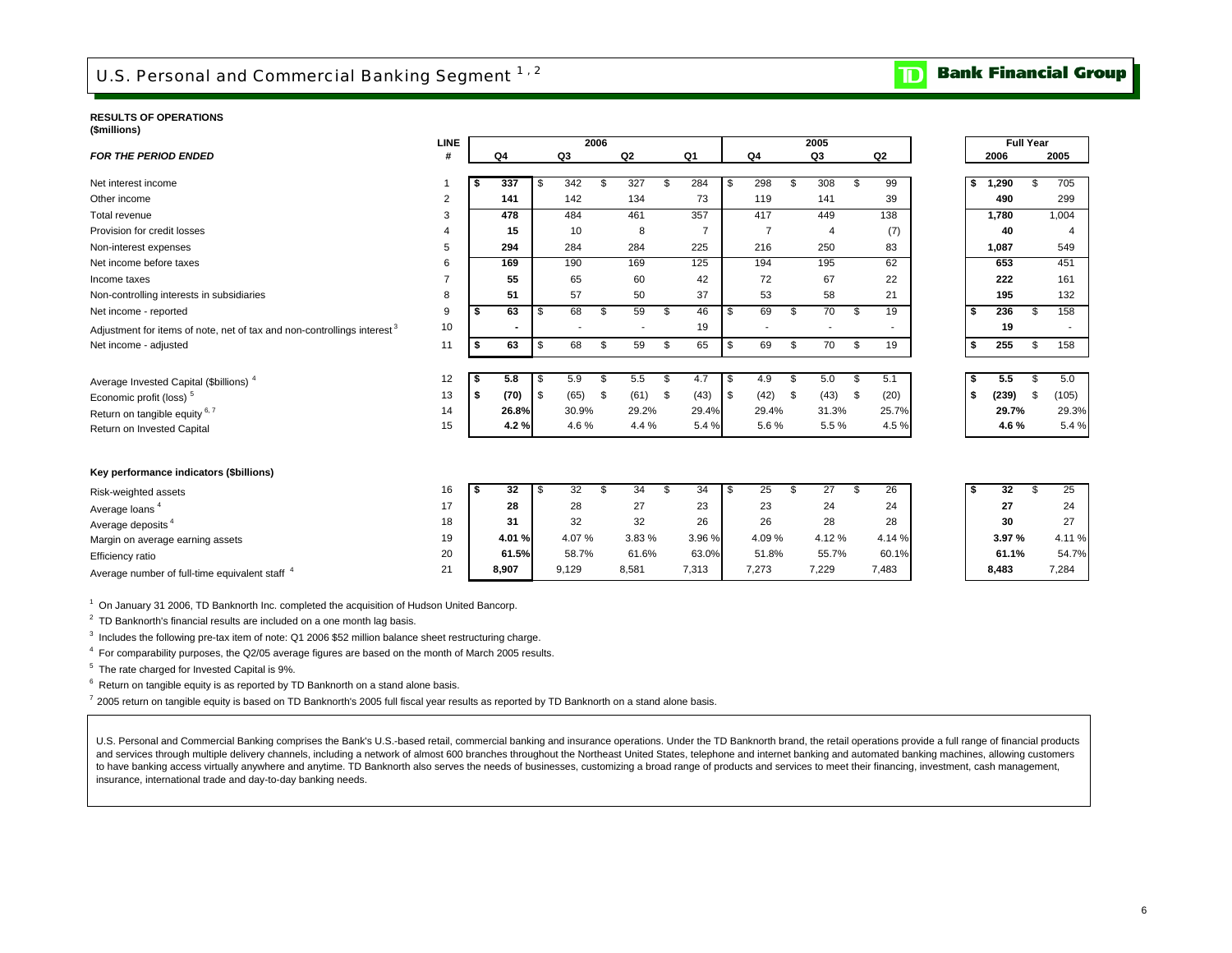## Wealth Management Segment<sup>1</sup>

#### **Bank Financial Group**  $\overline{\mathbf{D}}$

**RESULTS OF OPERATIONS(\$millions)**

|                                                        | <b>LINE</b> |           |                | 2006 |       |     |                          |     |       |    |                          | 2005 |       |    |                | 2004           |           |     | <b>Full Year</b> |     |       |
|--------------------------------------------------------|-------------|-----------|----------------|------|-------|-----|--------------------------|-----|-------|----|--------------------------|------|-------|----|----------------|----------------|-----------|-----|------------------|-----|-------|
| <b>FOR THE PERIOD ENDED</b>                            | #           | Q4        | Q <sub>3</sub> |      | Q2    |     | Q <sub>1</sub>           |     | Q4    |    | Q3                       |      | Q2    |    | Q <sub>1</sub> | Q <sub>4</sub> | 2006      |     | 2005             |     | 2004  |
|                                                        |             |           |                |      |       |     |                          |     |       |    |                          |      |       |    |                |                |           |     |                  |     |       |
| Net interest income                                    |             | 69        | \$<br>68       |      | 62    |     | 178                      | \$  | 175   |    | 167                      | \$   | 156   | £. | 145            | \$<br>130      | \$<br>377 | \$. | 643              | \$. | 492   |
| Brokerage commissions & other income                   | 2           | 435       | 424            |      | 460   |     | 564                      |     | 547   |    | 508                      |      | 530   |    | 518            | 469            | 1,883     |     | 2,103            |     | 2,098 |
| <b>Total revenue</b>                                   | 3           | 504       | 492            |      | 522   |     | 742                      |     | 722   |    | 675                      |      | 686   |    | 663            | 599            | 2,260     |     | 2,746            |     | 2,590 |
| Non-interest expenses                                  | 4           | 357       | 344            |      | 349   |     | 525                      |     | 514   |    | 531                      |      | 530   |    | 508            | 502            | 1,575     |     | 2,083            |     | 2,047 |
| Net income before taxes                                | 5           | 147       | 148            |      | 173   |     | 217                      |     | 208   |    | 144                      |      | 156   |    | 155            | 97             | 685       |     | 663              |     | 543   |
| Income taxes                                           | 6           | 52        | 51             |      | 60    |     | 79                       |     | 72    |    | 45                       |      | 57    |    | 57             | 34             | 242       |     | 231              |     | 191   |
| Equity in net income of associated company, net of tax |             | 53        | 55             |      | 39    |     | $\overline{\phantom{a}}$ |     |       |    | $\overline{\phantom{a}}$ |      |       |    |                |                | 147       |     |                  |     |       |
| Net income (loss) - reported                           | 8           | 148       | 152            |      | 152   |     | 138                      |     | 136   |    | 99                       |      | 99    |    | 98             | 63             | 590       |     | 432              |     | 352   |
| Adjustment for items of note, net of taxes             | 9           |           |                |      |       |     |                          |     |       |    |                          |      |       |    |                |                |           |     |                  |     |       |
| Net income (loss) - adjusted                           | 10          | \$<br>148 | \$<br>152      | \$   | 152   | \$  | 138                      | \$  | 136   | £. | 99                       |      | 99    | £. | 98             | \$<br>63       | \$<br>590 | \$  | 432              | \$  | 352   |
|                                                        |             |           |                |      |       |     |                          |     |       |    |                          |      |       |    |                |                |           |     |                  |     |       |
| Average Invested Capital (\$billions)                  | 11          | \$<br>3.7 | \$<br>3.4      | \$   | 2.4   | \$. | 2.6                      | \$. | 2.6   | \$ | 2.6                      | \$   | 2.7   | £. | 2.6            | \$<br>2.7      | \$<br>3.0 | \$. | 2.6              | \$  | 2.7   |
| Economic profit (loss) <sup>2</sup>                    | 12          | 44        | 59             |      | 90    |     | 64                       |     | 58    |    | 19                       |      | 21    |    | 18             | (18)           | 257       |     | 116              |     | 25    |
| Return on Invested Capital                             | 13          | 15.8 %    | 17.9%          |      | 26.0% |     | 21.0%                    |     | 20.8% |    | 14.8%                    |      | 15.3% |    | 14.7%          | 9.4 %          | 19.5%     |     | 16.4%            |     | 13.0% |
|                                                        |             |           |                |      |       |     |                          |     |       |    |                          |      |       |    |                |                |           |     |                  |     |       |
| Key performance indicators (\$billions)                |             |           |                |      |       |     |                          |     |       |    |                          |      |       |    |                |                |           |     |                  |     |       |
| Risk-weighted assets                                   | 14          | 5         |                |      |       |     | 5                        | \$  | 9     |    | 9                        |      | 9     |    | 9              | \$<br>9        | \$        |     | 9                |     | 9     |
| Assets under administration                            | 15          | 160       | 153            |      | 154   |     | 147                      |     | 315   |    | 322                      |      | 302   |    | 298            | 279            | 160       |     | 315              |     | 279   |
| Assets under management                                | 16          | 151       | 143            |      | 139   |     | 137                      |     | 130   |    | 130                      |      | 124   |    | 123            | 117            | 151       |     | 130              |     | 117   |
| <b>Efficiency ratio</b>                                | 17          | 70.8%     | 69.9%          |      | 66.9% |     | 70.8%                    |     | 71.2% |    | 78.7%                    |      | 77.3% |    | 76.6%          | 83.8%          | 69.7%     |     | 75.9%            |     | 79.0% |
| Average number of full-time equivalent staff           | 18          | 5,785     | 5,783          |      | 5,698 |     | 7,774                    |     | 7,756 |    | 7,935                    |      | 8,150 |    | 8,068          | 8,012          | 6,265     |     | 7,973            |     | 8,021 |

<sup>1</sup> On January 24 2006, TD Bank completed the sale of TD Waterhouse USA brokerage operations to Ameritrade Holding Corporation, and acquired 100% of Ameritrade's

 Canadian brokerage operations. Commencing Q2 2006, the results of TD Bank USA, Inc. (previously reported in the Wealth segment) will be reported in the Corporate segment prospectively. <sup>2</sup> The rates charged for Invested Capital for the domestic Wealth Management, Canada Discount Brokerage, and US and International businesses are 9.5%, 9.5% and 13% for 2006, and

10%, 10% and 14% for 2005 and 2004. The rate charged for Invested Capital for the TD Ameritrade business line is 12% for 2006.

Wealth Management provides a wide array of investment products and services through different brands to a large and diverse retail and institutional client base around the world. Wealth Management is comprised of a number of advisory, distribution and asset management businesses, including TD Waterhouse and TD Mutual Funds, and is one of Canada's largest asset managers. Through Wealth Management's discount brokerage channels (including the Bank's investment in TD Ameritrade), it serves customers in Canada, the United States and the United Kingdom. In Canada, Discount Brokerage, Financial Planning, Private Investment Advice and Private Client Services service the needs of different retail customer segments through all stages of their investing life cycle.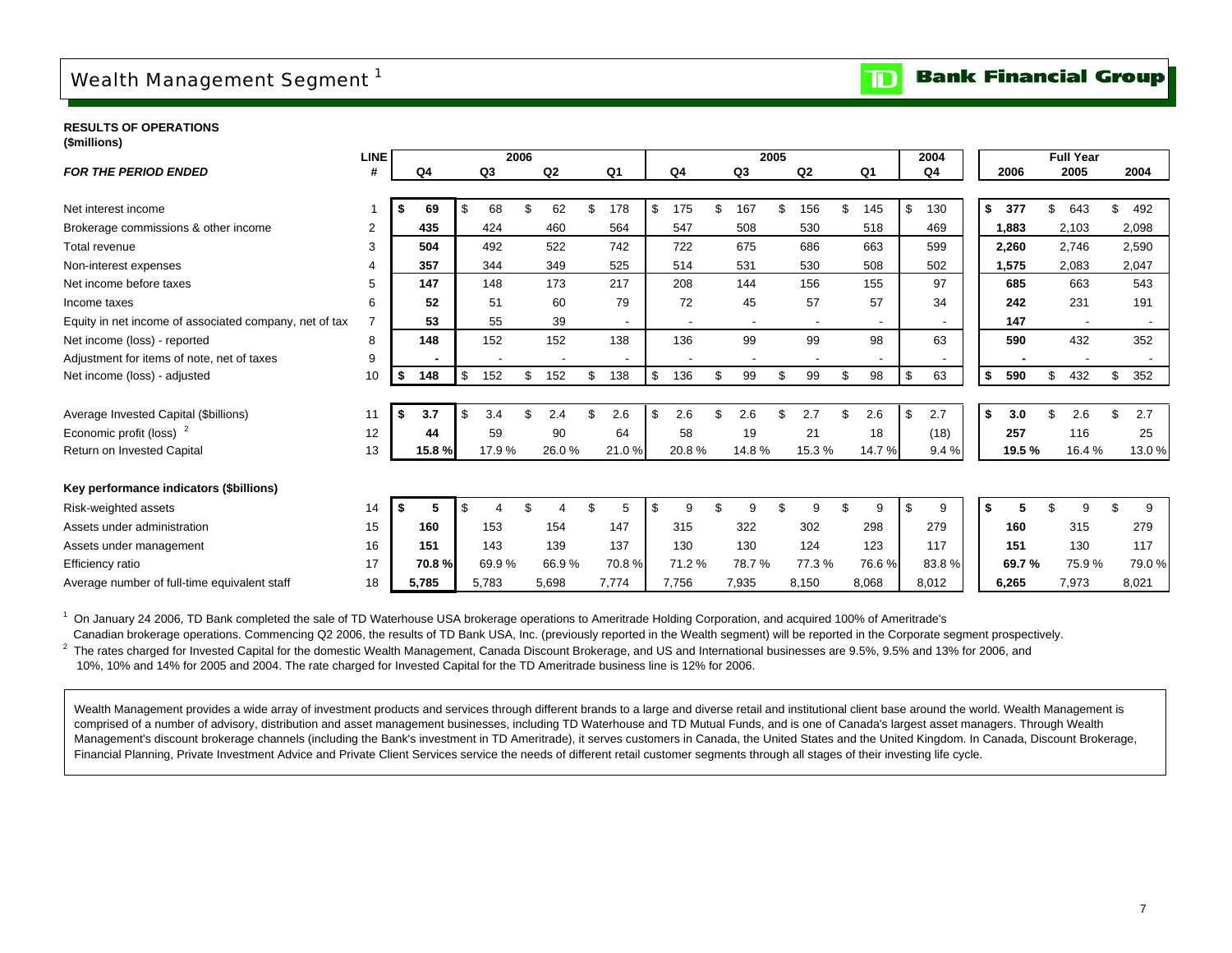## Wholesale Banking Segment

#### **Bank Financial Group**  $\mathbf{D}$

#### **RESULTS OF OPERATIONS(\$millions)**

|                                                         | <b>LINE</b> |           |               |       | 2006 |                |                 |            |                | 2005 |                |                | 2004           |             | <b>Full Year</b> |           |
|---------------------------------------------------------|-------------|-----------|---------------|-------|------|----------------|-----------------|------------|----------------|------|----------------|----------------|----------------|-------------|------------------|-----------|
| <b>FOR THE PERIOD ENDED</b>                             | #           | Q4        |               | Q3    |      | Q2             | Q <sub>1</sub>  | Q4         | Q <sub>3</sub> |      | Q <sub>2</sub> | Q <sub>1</sub> | Q <sub>4</sub> | 2006        | 2005             | 2004      |
|                                                         |             |           |               |       |      |                |                 |            |                |      |                |                |                |             |                  |           |
| Net interest income (TEB)                               | -1          | \$<br>138 | \$            | 127   | \$   | 76             | \$<br>138       | \$<br>234  | \$<br>164      | \$   | 301            | \$<br>278      | \$<br>349      | \$<br>479   | \$<br>977        | \$1,581   |
| Trading and fee income                                  | 2           | 355       |               | 456   |      | 458            | 523             | 137        | 279            |      | 303            | 292            | 115            | 1,792       | 1,011            | 615       |
| Total revenue                                           | 3           | 493       |               | 583   |      | 534            | 661             | 371        | 443            |      | 604            | 570            | 464            | 2,271       | 1,988            | 2,196     |
| Provision for credit losses <sup>1</sup>                |             | 13        |               | 15    |      | 11             | 29              | 13         | 13             |      | 13             | 13             | 12             | 68          | 52               | 41        |
| Restructuring costs                                     | 5           |           |               |       |      |                | 50              | 6          | 15             |      | 22             |                |                | 50          | 43               | (7)       |
| Other non-interest expenses                             | 6           | 293       |               | 303   |      | 321            | 345             | 326        | 281            |      | 343            | 332            | 261            | 1,262       | 1,282            | 1,296     |
| Total non-interest expenses                             |             | 293       |               | 303   |      | 321            | 395             | 332        | 296            |      | 365            | 332            | 261            | 1,312       | 1,325            | 1,289     |
| Net income before taxes                                 | 8           | 187       |               | 265   |      | 202            | 237             | 26         | 134            |      | 226            | 225            | 191            | 891         | 611              | 866       |
| Income taxes (TEB)                                      | 9           | 41        |               | 86    |      | 62             | 73              | (15)       | 44             |      | 76             | 84             | 69             | 262         | 189              | 278       |
| Net income (loss) - reported                            | 10          | 146       |               | 179   |      | 140            | 164             | 41         | 90             |      | 150            | 141            | 122            | 629         | 422              | 588       |
| Adjustment for items of note, net of taxes <sup>2</sup> | 11          |           |               |       |      |                | 35              | 74         | 40             |      | 15             |                |                | 35          | 129              | $\sim$    |
| Net income (loss) - adjusted                            | 12          | \$<br>146 | \$            | 179   | \$   | 140            | \$<br>199       | \$<br>115  | \$<br>130      | \$   | 165            | \$<br>141      | \$<br>122      | \$<br>664   | \$<br>551        | \$<br>588 |
|                                                         |             |           |               |       |      |                |                 |            |                |      |                |                |                |             |                  |           |
| Average Invested Capital (\$billions)                   | 13          | \$<br>2.5 | \$            | 2.4   | \$   | 2.3            | \$<br>2.3       | \$<br>2.4  | \$<br>2.6      | \$   | 2.5            | \$<br>2.4      | \$<br>2.3      | \$<br>2.4   | \$<br>2.5        | \$<br>2.4 |
| Economic profit (loss) <sup>3</sup>                     | 14          | 74        |               | 109   |      | 75             | 132             | 38         | 44             |      | 86             | 61             | 46             | 390         | 229              | 278       |
| Return on Invested Capital                              | 15          | 23.5%     |               | 29.4% |      | 24.6%          | 34.4 %          | 19.4 %     | 19.7%          |      | 27.1%          | 22.9%          | 20.9%          | 27.9%       | 22.3%            | 24.7%     |
| Key performance indicators (\$billions)                 |             |           |               |       |      |                |                 |            |                |      |                |                |                |             |                  |           |
| Risk-weighted assets                                    | 16          | \$<br>34  | $\mathsf{\$}$ | 33    | \$   | 32             | \$<br>33        | \$<br>33   | \$<br>32       | \$   | 31             | \$<br>31       | \$<br>30       | \$<br>34    | \$<br>33         | \$<br>30  |
| Gross Drawn <sup>4</sup>                                | 17          | 9         |               | 7     |      | $\overline{7}$ | $6\phantom{1}6$ | 6          | 5              |      | 6              | 6              | 6              | 9           | 6                | 6         |
| Efficiency ratio                                        | 18          | 59.4 %    |               | 52.0% |      | 60.1%          | 59.8%           | 89.5%      | 66.8%          |      | 60.4%          | 58.2%          | 56.3%          | 57.8%       | 66.6%            | 58.7%     |
| Average number of full-time equivalent staff            | 19          | 2,853     |               | 2,900 |      | 2,871          | 2,963           | 2,990      | 3,043          |      | 2,970          | 3,017          | 3,049          | 2,897       | 3,005            | 2,902     |
| Trading-related income (TEB) <sup>5</sup>               |             |           |               |       |      |                |                 |            |                |      |                |                |                |             |                  |           |
| Interest rate and credit portfolios                     | 20          | \$<br>45  | \$            | 63    | \$   | 55             | \$<br>199       | \$<br>(26) | \$<br>109      | \$   | 127            | \$<br>160      | \$<br>76       | \$<br>362   | \$<br>370        | \$<br>559 |
| Foreign exchange portfolios                             | 21          | 54        |               | 80    |      | 93             | 79              | 54         | 75             |      | 59             | 60             | 49             | 306         | 248              | 230       |
| Equity and other portfolios                             | 22          | (3)       |               | 7     |      | 30             | 30              | (22)       | (46)           |      | 39             | 15             | (5)            | 64          | (14)             | 95        |
| TEB adjustment                                          | 23          | 78        |               | 92    |      | 73             | 67              | 74         | 64             |      | 94             | 45             | 89             | 310         | 277              | 258       |
| Total trading-related income                            | 24          | \$<br>174 | \$            | 242   | \$   | 251            | \$<br>375       | \$<br>80   | \$<br>202      | \$   | 319            | \$<br>280      | \$<br>209      | \$<br>1,042 | \$<br>881        | \$1,142   |

<sup>1</sup> Provision for credit losses includes the cost of credit protection incurred in hedging the lending portfolio.

 $^{2}$  Includes the following pre-tax items of note: Q1 2006 \$50 million restructuring charge, Q4 2005 \$6 million restructuring charge and \$107 million loss on structured derivative portfolios, Q3 2005 \$15 million restructuring charge and \$46 million loss on structured derivative portfolios, and Q2 2005 \$22 million restructuring charge.

 $3$  The rate charged for invested capital is 11.5% in 2006, and 13% in 2004 and 2005.

4 Defined as gross loans plus bankers acceptances, excluding letters of credit and before any cash collateral, credit default swap, reserves, etc.

 $<sup>5</sup>$  Includes trading-related income reported in net interest income (line 1) and trading and fee income (line 2).</sup>

Wholesale Banking serves a diverse base of corporate, government, and institutional clients in key financial markets around the world. Under the TD Securities brand, Wholesale Banking provides a wide range of capital markets and investment banking products and services that include: underwriting and distribution of new debt and equity issues, providing advice on strategic acquisitions and divestitures, and executing daily trading and investment needs.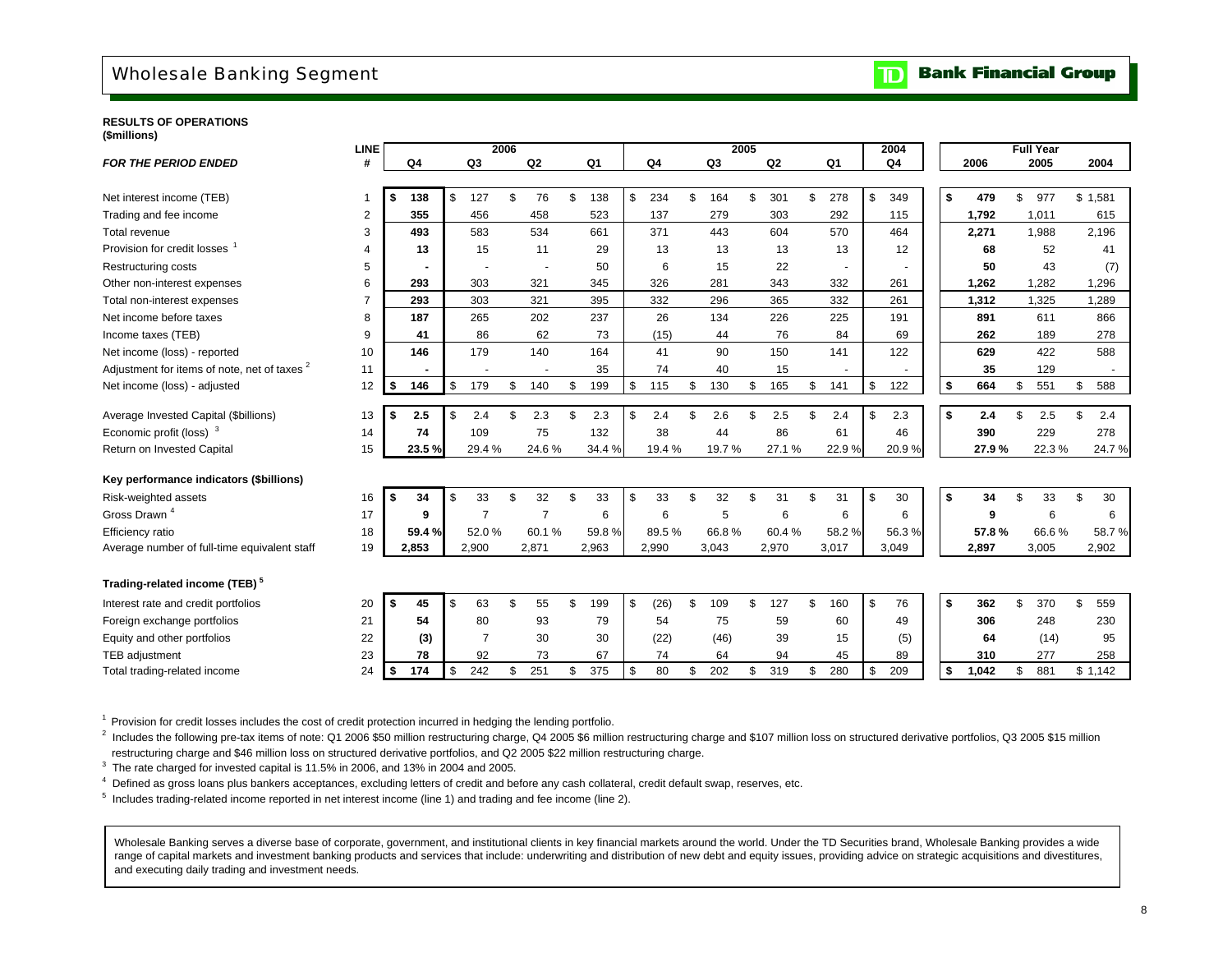## Corporate Segment<sup>1</sup>

#### **RESULTS OF OPERATIONS(\$millions)**

|                                                                                                                                       | LINE           |                          |            | 2006           |                          |         |          | 2005           |                |    | 2004           |             | <b>Full Year</b> |             |
|---------------------------------------------------------------------------------------------------------------------------------------|----------------|--------------------------|------------|----------------|--------------------------|---------|----------|----------------|----------------|----|----------------|-------------|------------------|-------------|
| <b>FOR THE PERIOD ENDED</b>                                                                                                           | #              | Q <sub>4</sub>           | Q3         | Q <sub>2</sub> | Q <sub>1</sub>           | Q4      | Q3       | Q <sub>2</sub> | Q <sub>1</sub> |    | Q <sub>4</sub> | 2006        | 2005             | 2004        |
|                                                                                                                                       |                |                          |            |                |                          |         |          |                |                |    |                |             |                  |             |
| Net interest income 2, 3                                                                                                              |                | \$<br>(125)              | \$(174)    | \$(185)        | \$<br>(170)              | \$(195) | \$(170)  | \$<br>(193)    | \$(101)        |    | \$(135)        | \$<br>(654) | \$<br>(659)      | \$<br>(454) |
| Other Income <sup>3</sup>                                                                                                             | $\overline{2}$ | (4)                      | (26)       | 10             | 1,574                    | 39      |          | 58             | 11             |    | 11             | 1,554       | 115              | 104         |
| Total revenue                                                                                                                         | 3              | (129)                    | (200)      | (175)          | 1,404                    | (156)   | (163)    | (135)          | (90)           |    | (124)          | 900         | (544)            | (350)       |
| General allowance release                                                                                                             |                |                          |            | (60)           |                          |         |          |                | (35)           |    |                | (60)        | (35)             | (67)        |
| Sectoral allowance release                                                                                                            | 5              | $\overline{\phantom{a}}$ |            |                | $\overline{\phantom{a}}$ |         |          |                |                |    | (155)          |             |                  | (655)       |
| Other provision for credit losses 3                                                                                                   | 6              | 10                       | (20)       | (21)           | (21)                     | (132)   | (67)     | (77)           | (63)           |    | (18)           | (52)        | (339)            | (78)        |
| Total provision for credit losses                                                                                                     |                | 10                       | (20)       | (81)           | (21)                     | (132)   | (67)     | (77)           | (98)           |    | (173)          | (112)       | (374)            | (800)       |
| Non-interest expenses                                                                                                                 | 8              | 175                      | 177        | 155            | 160                      | 173     | 544      | 154            | 181            |    | 197            | 667         | 1,052            | 1,021       |
| Net income before taxes                                                                                                               | $\mathbf{Q}$   | (314)                    | (357)      | (249)          | 1,265                    | (197)   | (640)    | (212)          | (173)          |    | (148)          | 345         | (1,222)          | (571)       |
| Income taxes <sup>2</sup>                                                                                                             | 10             | (220)                    | (229)      | (172)          | (218)                    | (97)    | (358)    | (142)          | (140)          |    | (177)          | (839)       | (737)            | (413)       |
| Non-controlling interests in subsidiaries                                                                                             | 11             | (3)                      | (5)        | (3)            |                          |         |          |                |                |    |                | (11)        |                  |             |
| Equity in net income of associated company, net of tax                                                                                | 12             | (5)                      | (4)        | (4)            | $\blacksquare$           |         |          |                |                |    |                | (13)        |                  |             |
| Net income (loss) - reported                                                                                                          | 13             | (96)                     | (127)      | (78)           | 1.483                    | (100)   | (282)    | (70)           | (33)           |    | 29             | 1,182       | (485)            | (158)       |
| Adjustment for items of note, net of tax 4                                                                                            | 14             | 113                      | 90         | 42             | (1,526)                  | 102     | 288      | 58             | 55             |    | 2              | (1, 281)    | 503              | 253         |
| Net income (loss) - adjusted                                                                                                          | 15             | 17                       | \$<br>(37) | (36)<br>\$     | \$<br>(43)               | 2       | \$.<br>6 | (12)<br>\$     | 22<br>\$       | \$ | 31             | \$<br>(99)  | 18<br>\$         | 95<br>\$    |
|                                                                                                                                       |                |                          |            |                |                          |         |          |                |                |    |                |             |                  |             |
| Decomposition of items of note (net of tax, non-controlling interest in subsidiaries, and equity in net income of associated company) |                |                          |            |                |                          |         |          |                |                |    |                |             |                  |             |
| Amortization of intangibles                                                                                                           | 16             | 87                       |            |                | 82                       | 86      | 91       | 90             | 87<br>\$       | S  | 92             | \$<br>316   | \$.<br>354       | \$<br>477   |
| Dilution gain on Ameritrade transaction, net of costs                                                                                 | 17             | $\blacksquare$           |            |                | (1,670)                  | 138     |          |                |                |    |                | (1,665)     | 138              |             |
| Dilution loss on the acquisition of Hudson United by TD Banknorth                                                                     | 18             | $\blacksquare$           |            |                | 72                       |         |          |                |                |    |                | 72          |                  |             |
| General allowance release                                                                                                             | 19             | $\overline{\phantom{a}}$ |            | (39)           | $\overline{\phantom{a}}$ |         |          |                | (23)           |    |                | (39)        | (23)             | (43)        |
| Hedging impact due to AcG-13                                                                                                          | 20             | 8                        | 5          | (10)           | (10)                     | (7)     | 12       | (33)           | 11             |    | 11             | (7)         | (17)             | 50          |
| Litigation charge                                                                                                                     | 21             |                          |            |                |                          |         | 238      |                |                |    |                |             | 238              | 195         |
| Nan assa nostalio logo logo seggundag (geotesel seletad)                                                                              | $\sim$         |                          |            |                |                          | (0)     | (22)     | (0.1)          | (2)            |    | (401)          |             | (407)            | (100)       |

| Non-core portfolio loan loss recoveries (sectoral related) | 22 | $\overline{\phantom{a}}$ |    |  |       | (60) | (23) | (24) | (20)                     | (101) |      | 127  | (426) |
|------------------------------------------------------------|----|--------------------------|----|--|-------|------|------|------|--------------------------|-------|------|------|-------|
| Tax charge related to reorganizations                      | 23 |                          |    |  |       |      |      | 25   | $\overline{\phantom{a}}$ |       |      | 25   |       |
| Preferred share redemption                                 | 24 |                          |    |  |       |      |      |      | $\overline{\phantom{a}}$ |       |      | 13   |       |
| Specific provision for VISA, Personal and Business         |    |                          |    |  |       |      |      |      |                          |       |      |      |       |
| <b>Overdraft Protection</b>                                | 25 | 18                       |    |  |       |      |      |      | $\overline{\phantom{a}}$ |       | 18   |      |       |
| Other tax items                                            | 26 |                          | 24 |  |       | (68) | (30) |      | $\overline{\phantom{a}}$ |       | 24   | (98) |       |
| Items of note                                              | 27 | 113                      |    |  | ,526) | 102  | 288  |      | 55                       |       | .281 | 503  | 253   |

#### **Decomposition of material items included in net income (loss) - adjusted**

| Interest on income tax refunds           | 28 | 13   |      |      |      |      |      |      |      | 18                       |  | 18    | 10                       | 50   |
|------------------------------------------|----|------|------|------|------|------|------|------|------|--------------------------|--|-------|--------------------------|------|
| Securitization gain / (loss)             | 29 | 15   | (11) | (5)  | (3)  |      |      |      |      |                          |  | (4)   |                          |      |
| Unallocated Corporate expenses           | 30 | (58) | (66) | (54) | (56) | (48) | (38) | (42) | (61) | (15)                     |  | (234) | (189)                    | (73) |
| Tax recovery (re: future tax adjustment) | 31 |      |      |      |      |      |      |      |      | $\overline{\phantom{a}}$ |  |       | $\overline{\phantom{a}}$ |      |
| Non-Core Lending Portfolio               | 32 |      |      | (5)  | (4)  | (2)  |      |      | 16   | 23                       |  | (9)   | 25                       | 86   |
| Other                                    | 33 | 47   | 38   | 25   | 20   | 49   | 44   |      | 54   |                          |  | 130   | 161                      |      |
| Net income (loss) - adjusted             | 34 | 47   | '37  | (36) | (43) |      |      | (12) | 22   | 31                       |  | (99)  | 18                       | 95   |

1 Commencing Q2 2006, the results of TD Bank USA, Inc. (previously reported in the Wealth segment) are included in the Corporate segment prospectively.

 $2$  Includes the elimination of the taxable equivalent basis (TEB) adjustments reported in the Wholesale Banking segment and Non-Core Lending Portfolio results.

<sup>3</sup> The Operating Segments results are presented before the impact of asset securitization programs, which is reclassified in the Corporate segment. Results for Q4 2006 include the specific provision for VISA and ODP.

4 The total net (gain) or charge of items of note is added to reported earnings to compute the adjusted earnings.

The Corporate Segment includes the Non-Core Lending Portfolio, the effects of asset securitization programs in the Canadian Personal & Commercial Banking Segment, treasury management, general provisions for credit losses, TD Bank USA, Inc., the elimination of TEB revenue and income tax, corporate level tax benefits, and residual unallocated revenues, expenses and taxes.

#### **Bank Financial Group**  $\mathbf{D}$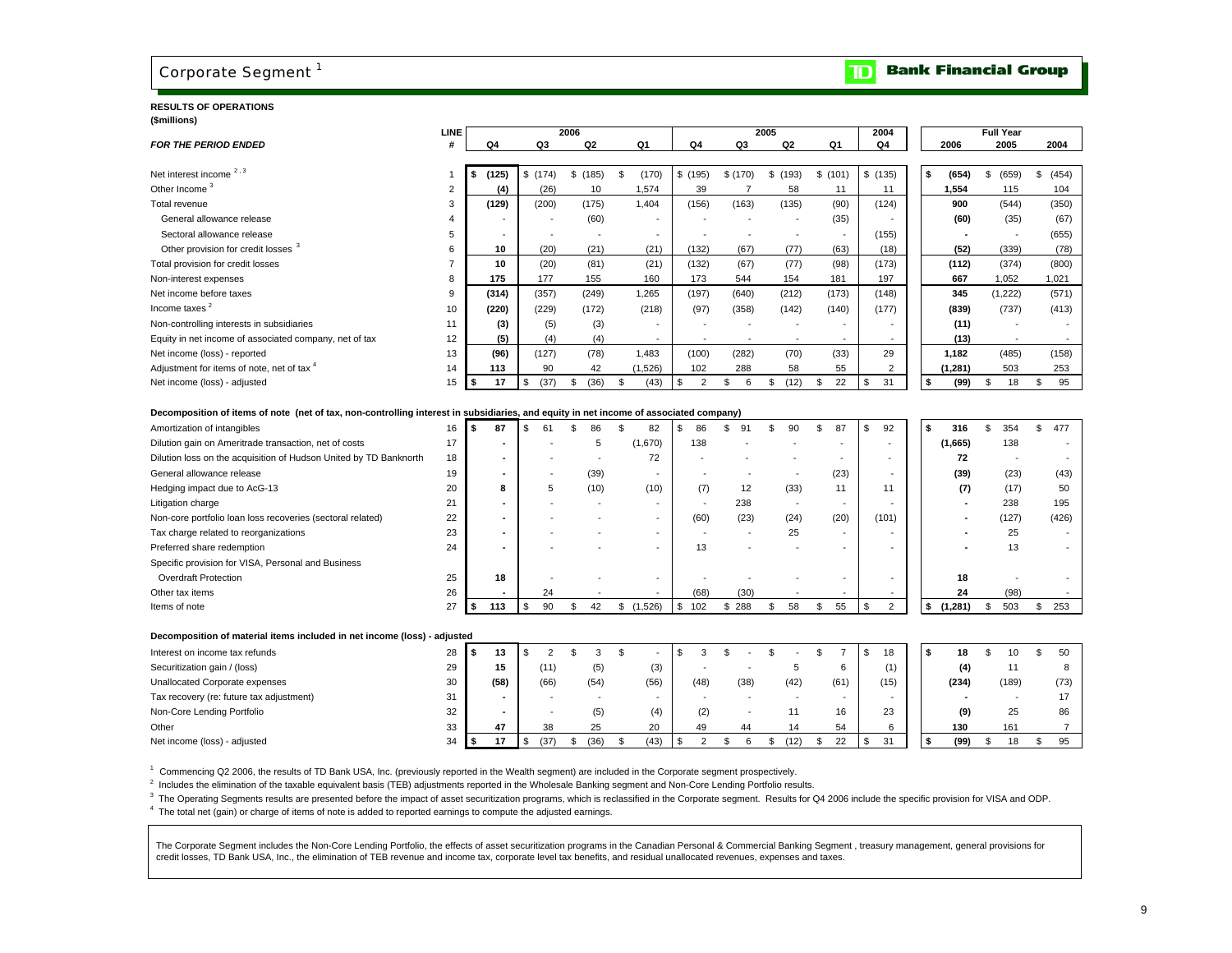## Net Interest Income and Margin

|  |  | <b>TD</b> Bank Financial Group |  |
|--|--|--------------------------------|--|
|--|--|--------------------------------|--|

| (\$MILLIONS)                                                                         | LINE           |                | 2006                        |                |                             |                     |                             | 2005                 |                 | 2004                |    |                 | <b>Full Year</b> |                 |
|--------------------------------------------------------------------------------------|----------------|----------------|-----------------------------|----------------|-----------------------------|---------------------|-----------------------------|----------------------|-----------------|---------------------|----|-----------------|------------------|-----------------|
| <b>FOR THE PERIOD ENDED</b>                                                          | #              | Q4             | Q <sub>3</sub>              | Q2             | Q <sub>1</sub>              | Q <sub>4</sub>      | Q3                          | Q2                   | Q <sub>1</sub>  | Q4                  |    | 2006            | 2005             | 2004            |
| Interest income                                                                      |                |                |                             |                |                             |                     |                             |                      |                 |                     |    |                 |                  |                 |
| Loans                                                                                |                | 3,004<br>-\$   | \$2,862                     | \$2,514        | \$2,452                     | \$2,328             | \$2,269                     | \$1,893              | \$1,832         | \$1,767             | \$ | 10,832          | \$8,322          | \$6,958         |
| <b>Securities</b>                                                                    | 2              | 1,152          | 1,058                       | 966            | 1,259                       | 1,017               | 922                         | 1,015                | 1,085           | 879                 |    | 4,435           | 4,039            | 3,657           |
| Deposits with banks                                                                  | 3              | 74             | 70                          | 78             | 80                          | 106                 | 109                         | 105                  | 95              | 156                 |    | 302             | 415              | 517             |
| Total interest income                                                                | $\overline{4}$ | 4,230          | 3.990                       | 3,558          | 3,791                       | 3,451               | 3,300                       | 3,013                | 3,012           | 2,802               |    | 15,569          | 12,776           | 11,132          |
| Interest expense<br>Deposits                                                         | 5              | 1,957          | 1,836                       | 1,754          | 1,534                       | 1,410               | 1,388                       | 1,223                | 1,108           | 1,009               |    | 7,081           | 5,129            | 3,853           |
| Subordinated notes and debentures                                                    | 6              | 96             | 107                         | 99             | 86                          | 84                  | 82                          | 83                   | 79              | 78                  |    | 388             | 328              | 312             |
| Preferred shares and Capital Trust Securities                                        | $\overline{7}$ | 31             | 28                          | 28             | 39                          | 47                  | 37                          | 34                   | 29              | 40                  |    | 126             | 147              | 170             |
| Other                                                                                | 8              | 432            | 396                         | 250            | 525                         | 269                 | 230                         | 280                  | 385             | 240                 |    | 1,603           | 1,164            | 1,024           |
| Total interest expense                                                               | 9              | 2,516          | 2,367                       | 2,131          | 2,184                       | 1,810               | 1,737                       | 1,620                | 1,601           | 1,367               |    | 9,198           | 6,768            | 5,359           |
| Net interest income                                                                  | 10             | 1,714          | 1,623                       | 1,427          | 1,607                       | 1,641               | 1,563                       | 1,393                | 1,411           | 1,435               |    | 6,371           | 6,008            | 5,773           |
| <b>TEB Adjustment</b>                                                                | 11             | 92             | 89                          | 81             | 81                          | 81                  | 75                          | 98                   | 70              | 93                  |    | 343             | 324              | 282             |
| Net interest income (TEB)                                                            | 12             | 1,806<br>- \$  | \$1,712                     | \$1,508        | \$1,688                     | \$1,722             | \$1,638                     | \$1,491              | \$1,481         | \$1,528             | \$ | 6,714           | \$6,332          | \$6,055         |
| Average total assets (\$billions)                                                    | 13             | 391            | 389<br>\$                   | \$<br>393      | 376<br>\$                   | $\mathbb{S}$<br>371 | \$<br>367                   | \$<br>343            | \$<br>327       | $\mathbb{S}$<br>312 | \$ | 387             | \$<br>352        | \$<br>310       |
| Average earning assets (\$billions)                                                  | 14             | 321            | 314                         | 318            | 308                         | 304                 | 302                         | 279                  | 267             | 257                 |    | 315             | 288              | 255             |
| Net interest margin as a % of average earning assets                                 | 15             | 2.12 %         | 2.05%                       | 1.84%          | 2.07%                       | 2.14 %              | 2.05%                       | 2.05%                | 2.10%           | 2.22%               |    | 2.02%           | 2.09%            | 2.26 %          |
| Net interest margin (TEB) as a % of average earning assets                           | 16             | 2.23           | 2.17                        | 1.95           | 2.18                        | 2.25                | 2.15                        | 2.19                 | 2.20            | 2.36                |    | 2.13            | 2.20             | 2.37            |
| Impact on NII from impaired loans<br>Reduction/(increase) in NII from impaired loans |                |                |                             |                |                             |                     |                             |                      |                 |                     |    |                 |                  |                 |
| Gross<br>Recoveries                                                                  | 17<br>18       | \$<br>9<br>(1) | \$<br>$\overline{7}$<br>(3) | \$<br>6<br>(2) | \$<br>$\overline{7}$<br>(3) | \$<br>6<br>(14)     | \$<br>$\overline{7}$<br>(2) | \$<br>9<br>(7)       | \$<br>13<br>(3) | \$<br>8<br>(2)      | \$ | 29<br>(9)       | \$<br>35<br>(26) | \$<br>49<br>(8) |
| Net reduction/(increase)                                                             | 19             | \$<br>8        | \$<br>$\overline{4}$        | \$<br>4        | \$<br>$\overline{4}$        | (8)<br>\$           | 5<br>\$                     | \$<br>$\overline{2}$ | \$<br>10        | \$<br>6             | S, | $\overline{20}$ | \$<br>9          | \$<br>41        |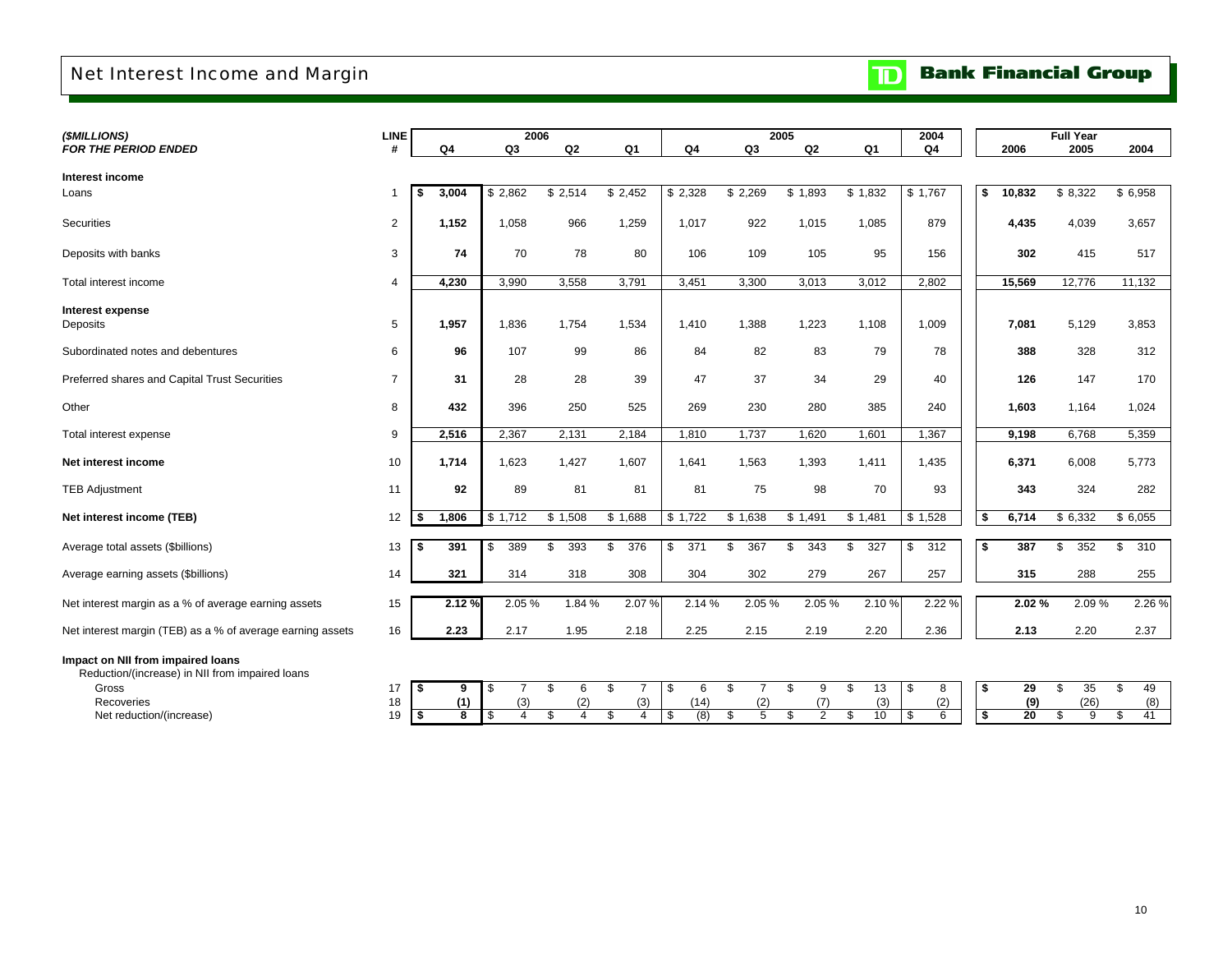### Other Income

**Bank Financial Group** 

 $\mathbf{D}$ 

| (\$MILLIONS)                                                                    | <b>LINE</b>    |                  |                | 2006        |           |                |                |      | 2005  |            |    |       | 2004           |                | <b>Full Year</b> |             |
|---------------------------------------------------------------------------------|----------------|------------------|----------------|-------------|-----------|----------------|----------------|------|-------|------------|----|-------|----------------|----------------|------------------|-------------|
| <b>FOR THE PERIOD ENDED</b>                                                     | #              | Q <sub>4</sub>   | Q <sub>3</sub> | Q2          |           | Q <sub>1</sub> | Q <sub>4</sub> |      | Q3    | Q2         |    | Q1    | Q <sub>4</sub> | 2006           | 2005             | 2004        |
|                                                                                 |                |                  |                |             |           |                |                |      |       |            |    |       |                |                |                  |             |
| TD Waterhouse fees and commissions                                              | $\mathbf{1}$   | $86$ \ $$$<br>\$ | 102            | \$          | 134<br>\$ | 222            | \$             | 214S | 199   | \$<br>223  | \$ | 230   | \$<br>195      | \$<br>544      | \$<br>866        | - \$<br>985 |
| Full service brokerage and other securities services                            | $\sqrt{2}$     | 249              | 241            |             | 242       | 256            | 265            |      | 210   | 230        |    | 222   | 174            | 988            | 927              | 738         |
| Mutual fund management                                                          | 3              | 162              | 157            |             | 156       | 164            | 155            |      | 167   | 154        |    | 148   | 142            | 639            | 624              | 573         |
| <b>Credit fees</b>                                                              | 4              | 110              | 93             |             | 82        | 86             | 84             |      | 76    | 85         |    | 98    | 80             | 371            | 343              | 343         |
| Net investment securities gains/(losses)                                        | 5              | 87               | 113            |             | 82        | 23             | 76             |      | 67    | 47         |    | 52    | 44             | 305            | 242              | 192         |
| Trading income                                                                  | 6              | 98               | 160            |             | 247       | 292            | (88)           |      | 80    | 79         |    | 76    | (75)           | 797            | 147              | (153)       |
| Service charges                                                                 | $\overline{7}$ | 246              | 250            |             | 220       | 221            | 219            |      | 227   | 171        |    | 170   | 170            | 937            | 787              | 673         |
| Loan securitizations                                                            | 8              | 97               | 85             |             | 72        | 92             | 120            |      | 101   | 100        |    | 93    | 82             | 346            | 414              | 390         |
| Card services                                                                   | 9              | 113              | 103            |             | 86        | 81             | 85             |      | 81    | 61         |    | 52    | 20             | 383            | 279              | 172         |
| Insurance revenue (net of claims)                                               | 10             | 214              | 230            |             | 228       | 224            | 210            |      | 217   | 215        |    | 184   | 175            | 896            | 826              | 593         |
| <b>Trust fees</b>                                                               | 11             | 31               | 33             |             | 37        | 29             | 33             |      | 33    | 28         |    | 17    | 18             | 130            | 111              | 78          |
| Foreign exchange - non-trading                                                  | 12             | 40               | 45             |             | 30        | 32             | 19             |      | 35    | 27         |    | 24    | 45             | 147            | 105              | 129         |
| Gains/(Losses) on derivatives & loan sales (non-core)<br>not booked to sectoral | 13             |                  |                |             |           | $\mathbf 1$    |                | (1)  |       |            |    | (1)   | 19             | $\overline{2}$ | (1)              | 71          |
| Other                                                                           | 14             | 46               | 53             |             | 75        | 74             | 51             |      | 41    |            | 97 | 30    | 29             | 248            | 219              | 99          |
| <b>Total other income</b>                                                       | 15             | $1,580$ \$<br>\$ | 1,665          | \$<br>1.691 | \$        | 1,797          | \$<br>1,442    | - 5  | 1,535 | 1.517<br>S | \$ | 1,395 | \$<br>1,118    | -\$<br>6,733   | \$<br>5.889      | 4,883<br>S  |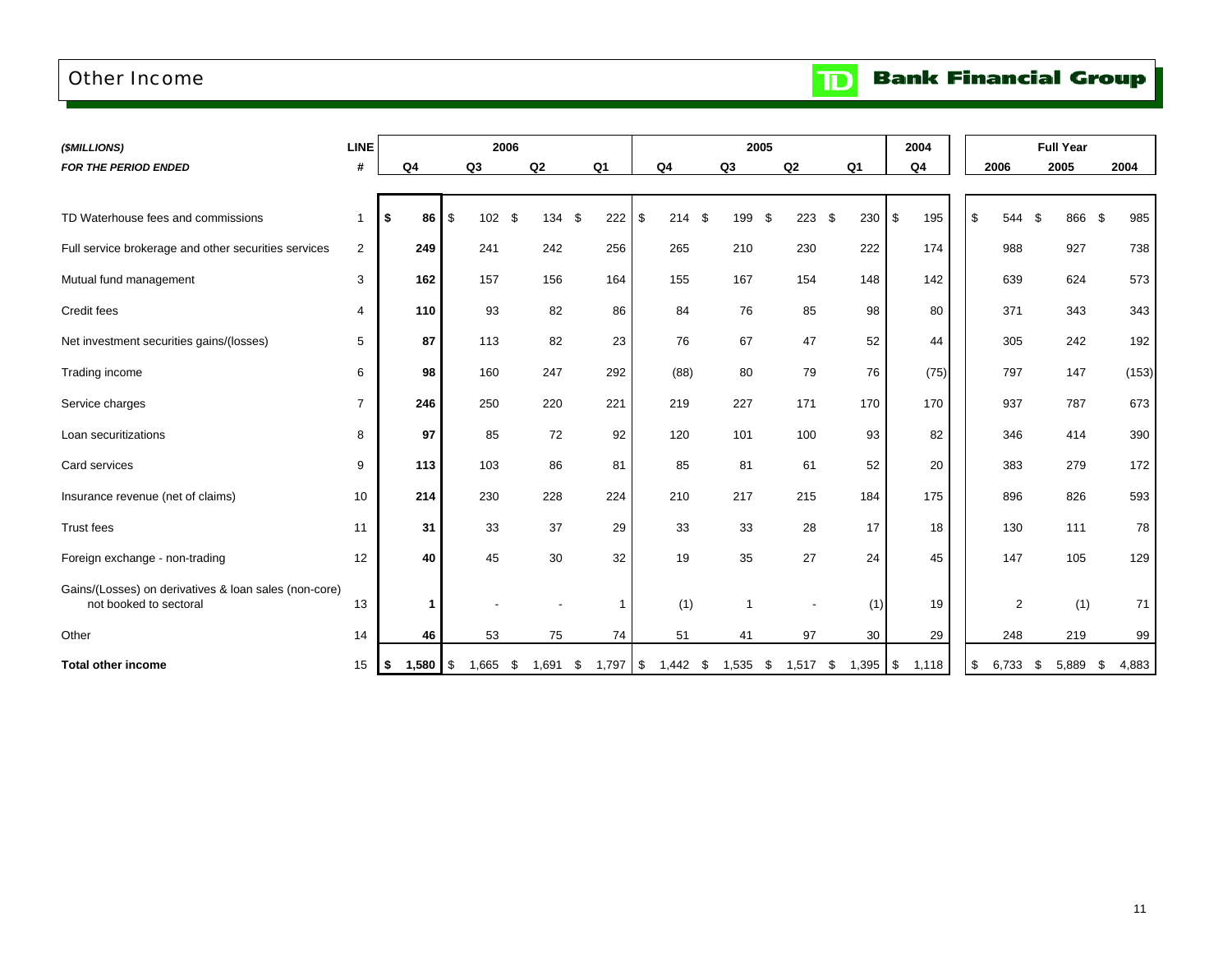## Non-Interest Expenses

# **TD** Bank Financial Group

| (\$MILLIONS)                        | <b>LINE</b>    |             |                | 2006           |                |                      |              | 2005           |                          | 2004                   |                  | <b>Full Year</b> |             |
|-------------------------------------|----------------|-------------|----------------|----------------|----------------|----------------------|--------------|----------------|--------------------------|------------------------|------------------|------------------|-------------|
| <b>FOR THE PERIOD ENDED</b>         | #              | Q4          | Q <sub>3</sub> | Q2             | Q <sub>1</sub> | Q <sub>4</sub>       | Q3           | Q <sub>2</sub> | Q <sub>1</sub>           | Q <sub>4</sub>         | 2006             | 2005             | 2004        |
| Salaries and employee benefits      |                |             |                |                |                |                      |              |                |                          |                        |                  |                  |             |
| Salaries                            | $\mathbf{1}$   | 706<br>\$   | \$<br>673 \$   | 659 \$         | 662            | $\sqrt[6]{3}$<br>679 | - \$<br>669  | \$<br>616 \$   | 580                      | \$<br>572              | \$<br>$2,700$ \$ | 2,544            | \$<br>2,254 |
| Incentive compensation              | $\overline{2}$ | 284         | 288            | 290            | 345            | 302                  | 275          | 288            | 274                      | 238                    | 1,207            | 1,139            | 1,084       |
| Pension and other employee benefits | 3              | 126         | 141            | 144            | 167            | 145                  | 138          | 125            | 127                      | 99                     | 578              | 535              | 442         |
| Total                               | 4              | 1,116       | 1,102          | 1,093          | 1,174          | 1,126                | 1,082        | 1,029          | 981                      | 909                    | 4,485            | 4,218            | 3,780       |
| Occupancy                           |                |             |                |                |                |                      |              |                |                          |                        |                  |                  |             |
| Rent                                | 5              | 97          | 94             | 95             | 85             | 92                   | 100          | 92             | 89                       | 88                     | 371              | 373              | 353         |
| Depreciation                        | 6              | 47          | 39             | 35             | 39             | 41                   | 42           | 34             | 30                       | 36                     | 160              | 147              | 134         |
| Other                               | $\overline{7}$ | 43          | 43             | 42             | 42             | 40                   | 49           | 38             | 29                       | 33                     | 170              | 156              | 125         |
| Total                               | 8              | 187         | 176            | 172            | 166            | 173                  | 191          | 164            | 148                      | 157                    | 701              | 676              | 612         |
| Equipment                           |                |             |                |                |                |                      |              |                |                          |                        |                  |                  |             |
| Rent                                | 9              | 52          | 51             | 48             | 49             | 56                   | 50           | 45             | 41                       | 44                     | 200              | 192              | 165         |
| Depreciation                        | 10             | 51          | 44             | 42             | 46             | 54                   | 50           | 39             | 32                       | 47                     | 183              | 175              | 160         |
| Other                               | 11             | 61          | 55             | 48             | 52             | 61                   | 59           | 63             | 59                       | 70                     | 216              | 242              | 237         |
| Total                               | 12             | 164         | 150            | 138            | 147            | 171                  | 159          | 147            | 132                      | 161                    | 599              | 609              | 562         |
| General                             |                |             |                |                |                |                      |              |                |                          |                        |                  |                  |             |
| Amortization of other intangibles   | 13             | 126         | 126            | 125            | 128            | 135                  | 143          | 134            | 134                      | 142                    | 505              | 546              | 626         |
| Marketing and business development  | 14             | 114         | 127            | 96             | 133            | 116                  | 123          | 126            | 104                      | 88                     | 470              | 469              | 384         |
| Brokerage related fees              | 15             | 35          | 37             | 39             | 53             | 55                   | 56           | 57             | 58                       | 49                     | 164              | 226              | 228         |
| Professional and advisory services  | 16             | 141         | 138            | 126            | 105            | 155                  | 117          | 114            | 108                      | 144                    | 510              | 494              | 446         |
| Communications                      | 17             | 54          | 50             | 48             | 49             | 55                   | 55           | 49             | 46                       | 53                     | 201              | 205              | 207         |
| Capital and business taxes          | 18             | 53          | 56             | 50             | 46             | 33                   | 53           | 45             | 36                       | 31                     | 205              | 167              | 141         |
| Postage                             | 19             | 32          | 29             | 32             | 28             | 28                   | 27           | 30             | 23                       | 23                     | 121              | 108              | 100         |
| Travel and relocation               | 20             | 22          | 22             | 22             | 21             | 24                   | 21           | 18             | 15                       | 17                     | 87               | 78               | 62          |
| Restructuring costs                 | 21             |             |                | $\blacksquare$ | 50             | 6                    | 15           | 22             | $\overline{\phantom{a}}$ |                        | 50               | 43               | (7)         |
| Other                               | 22             | 143         | 134            | 162            | 190            | 126                  | 535          | 122            | 160                      | 130                    | 629              | 943              | 866         |
| Total                               | 23             | 720         | 719            | 700            | 803            | 733                  | 1,145        | 717            | 684                      | 677                    | 2,942            | 3,279            | 3,053       |
| <b>Total non-interest expenses</b>  | 24             | \$<br>2,187 | \$<br>2,147    | \$<br>2,103    | 2,290<br>\$    | $\sqrt{3}$<br>2,203  | -\$<br>2,577 | \$<br>2,057    | 1,945<br>\$              | $\sqrt[6]{3}$<br>1,904 | \$<br>8,727      | \$<br>8,782 \$   | 8,007       |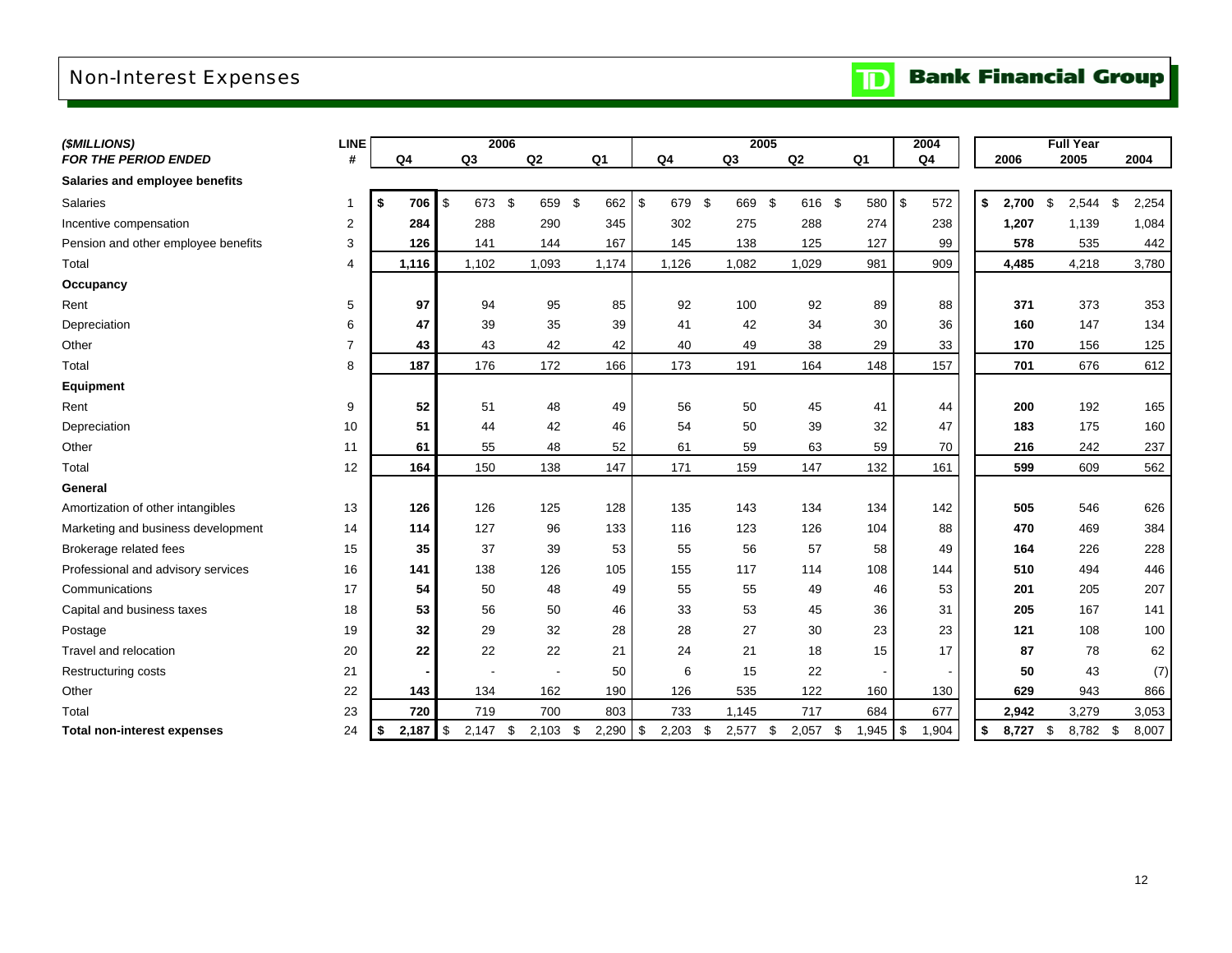#### Balance Sheet

| (\$MILLIONS)                                                      | <b>LINE</b>    |                         | 2006                         |                  |      |                   |                              |                      | 2005 |                   |      |                   |      | 2004              |
|-------------------------------------------------------------------|----------------|-------------------------|------------------------------|------------------|------|-------------------|------------------------------|----------------------|------|-------------------|------|-------------------|------|-------------------|
| AS AT                                                             |                | Q4                      | Q3                           | Q2               |      | Q1                | Q4                           | Q3                   |      | Q2                | Q1   |                   |      | Q4                |
| <b>ASSETS</b>                                                     |                |                         |                              |                  |      |                   |                              |                      |      |                   |      |                   |      |                   |
| Cash and due from banks                                           | -1             | 2.019<br>\$             | \$<br>1,958<br>\$            | $2,046$ \$       |      | 2,158             | \$<br>1,673<br><b>S</b>      | 2,172                | -S   | 1,797             | \$   | 1,729             | \$   | 1,404             |
| Interest-bearing deposits with other banks                        | 2              | 8,763                   | 10,236                       | 10,295           |      | 11,226            | 11,745                       | 10,307               |      | 9,057             |      | 8,859             |      | 7,634             |
| <b>Securities</b>                                                 |                |                         |                              |                  |      |                   |                              |                      |      |                   |      |                   |      |                   |
| Investment                                                        | 3              | 46,976                  | 43,542                       | 42,847           |      | 46,376            | 42,321                       | 40,709               |      | 39,884            |      | 34,862            |      | 31,387            |
| Trading                                                           | $\overline{4}$ | 77,482                  | 73,733                       | 69,809           |      | 75,000            | 65,775                       | 72,597               |      | 71,748            |      | 75,977            |      | 66,893            |
| Total                                                             | 5              | 124,458                 | 117,275                      | 112,656          |      | 121,376           | 108,096                      | 113,306              |      | 111,632           |      | 110,839           |      | 98,280            |
| Securities purchased under reverse repurchase agreements          | 6              | 30,961                  | 27,854                       | 32,344           |      | 24,847            | 26,375                       | 25,624               |      | 23,727            |      | 26,220            |      | 21,888            |
| Loans                                                             |                |                         |                              |                  |      |                   |                              |                      |      |                   |      |                   |      |                   |
| Residential mortgages                                             | $\overline{7}$ | 53,425                  | 51,767                       | 50,868           |      | 51,152            | 52,740                       | 54,744               |      | 55,640            |      | 52,377            |      | 51,420            |
| Consumer instalment and other personal                            | 8              | 63,130                  | 63,995                       | 63,308           |      | 61,744            | 62,754                       | 61,290               |      | 58,595            |      | 50,522            |      | 48,857            |
| Credit cards                                                      | 9              | 4,856                   | 4,419                        | 3,764            |      | 3,171             | 2,998                        | 2,782                |      | 2,664             |      | 2,643             |      | 2,566             |
| Business and government                                           | 10             | 40,514                  | 39,844                       | 39,923           |      | 40,250            | 35,044                       | 35,844               |      | 33,313            |      | 21,429            |      | 22,264            |
| Total                                                             | 11             | 161,925                 | 160,025                      | 157,863          |      | 156,317           | 153,536                      | 154,660              |      | 150,212           |      | 126,971           |      | 125,107           |
| Allowance for credit losses                                       | 12             | (1, 317)                | (1, 279)                     | (1, 291)         |      | (1, 358)          | (1, 293)                     | (1, 380)             |      | (1, 410)          |      | (1, 138)          |      | (1, 183)          |
| Loans (net of allowance for credit losses)                        | 13             | 160,608                 | 158,746                      | 156,572          |      | 154,959           | 152,243                      | 153,280              |      | 148,802           |      | 125,833           |      | 123,924           |
| Other                                                             |                |                         |                              |                  |      |                   |                              |                      |      |                   |      |                   |      |                   |
| Customers' liabilities under acceptances                          | 14             | 8,676                   | 7,244                        | 7,035            |      | 6,699             | 5,989                        | 5,631                |      | 5,871             |      | 5,275             |      | 5,507             |
| Investment in TD Ameritrade                                       | 15             | 4,379                   | 4,284                        | 3,783            |      | 3,327             |                              |                      |      |                   |      |                   |      |                   |
| Trading derivatives' market revaluation                           | 16             | 27,845                  | 32,308                       | 35,430           |      | 33,781            | 33,651                       | 34,185               |      | 34,949            |      | 35,922            |      | 33,697            |
| Goodwill                                                          | 17             | 7,396                   | 7,411                        | 7,652            |      | 7,376             | 6,518                        | 6,785                |      | 6,766             |      | 2,245             |      | 2,225             |
| Intangible assets                                                 | 18             | 1,946                   | 2,007                        | 2,185            |      | 2,275             | 2,124                        | 2,286                |      | 2,421             |      | 2,010             |      | 2,144             |
| Land, buildings and equipment<br>Other assets                     | 19<br>20       | 1.862<br>14,001         | 1,865<br>14,657              | 1.857<br>16,741  |      | 1,701<br>14,652   | 1,801<br>14,995              | 1,773<br>13,074      |      | 1,712<br>12,810   |      | 1,223<br>13,162   |      | 1,330<br>12,994   |
|                                                                   |                |                         |                              |                  |      |                   |                              |                      |      |                   |      |                   |      |                   |
| Total                                                             | 21<br>22       | 66,105<br>\$<br>392,914 | \$<br>69,776<br>385,845 \$   | 74,683           |      | 69,811<br>384,377 | 65,078<br>365,210            | 63,734<br>368,423 \$ |      | 64,529<br>359,544 |      | 59,837<br>333,317 | \$   | 57,897<br>311,027 |
| <b>Total assets</b>                                               |                |                         |                              | 388,596          | \$   |                   | \$<br>\$                     |                      |      |                   | - \$ |                   |      |                   |
| <b>LIABILITIES</b>                                                |                |                         |                              |                  |      |                   |                              |                      |      |                   |      |                   |      |                   |
| <b>Deposits</b>                                                   |                |                         |                              |                  |      |                   |                              |                      |      |                   |      |                   |      |                   |
| Personal Non-Term<br>Personal Term                                | 23<br>24       | \$<br>79,624<br>67,012  | \$<br>72,376<br>\$<br>65,116 | 74,995<br>63,831 | \$   | 74,233<br>61,642  | \$<br>73,041<br>\$<br>58,742 | 74,635<br>59,134     | \$   | 74,165<br>58,954  | \$   | 61,492<br>52,735  | \$   | 59,441<br>51,919  |
| <b>Banks</b>                                                      | 25             | 14,186                  | 17,855                       | 13,597           |      | 15,380            | 11,505                       | 15,756               |      | 17,431            |      | 14,588            |      | 11,459            |
| Business and government                                           | 26             | 100,085                 | 100,440                      | 100,568          |      | 105,030           | 103,693                      | 101,913              |      | 97,964            |      | 93,147            |      | 84,074            |
| Total                                                             | 27             | 260,907                 | 255,787                      | 252,991          |      | 256,285           | 246,981                      | 251,438              |      | 248,514           |      | 221,962           |      | 206,893           |
| Other                                                             |                |                         |                              |                  |      |                   |                              |                      |      |                   |      |                   |      |                   |
| Acceptances                                                       | 28             | 8,676                   | 7,244                        | 7,035            |      | 6,699             | 5,989                        | 5,631                |      | 5,871             |      | 5,275             |      | 5,507             |
| Obligations related to securities sold short                      | 29             | 27,113                  | 24,153                       | 27,037           |      | 26,357            | 24,406                       | 23,124               |      | 20,453            |      | 21,391            |      | 17,671            |
| Obligations related to securities sold under repurchase agreement | 30             | 18,655                  | 19,431                       | 16,983           |      | 12,520            | 11,284                       | 11,285               |      | 10,249            |      | 10,688            |      | 9,846             |
| Trading derivatives' market revaluation                           | 31             | 29,337                  | 33,380                       | 36,295           |      | 34,934            | 33,498                       | 34,877               |      | 34,349            |      | 34,766            |      | 33,873            |
| Other liabilities                                                 | 32             | 17,461                  | 15,285                       | 16,908           |      | 17,244            | 18,545                       | 16,779               |      | 15,061            |      | 18,162            |      | 16,365            |
| Total                                                             | 33             | 101,242                 | 99,493                       | 104,258          |      | 97,754            | 93,722                       | 91,696               |      | 85,983            |      | 90,282            |      | 83,262            |
| Subordinated notes and debentures                                 | 34             | 6,900                   | 6,915                        | 7,748            |      | 7,225             | 5,138                        | 5,570                |      | 5,569             |      | 5,660             |      | 5,644             |
| Liability for preferred shares and Capital Trust Securities       | 35             | 1,794                   | 1,794                        | 1,786            |      | 1,793             | 1,795                        | 2,198                |      | 2,210             |      | 2,210             |      | 2,560             |
| Non-controlling interests in subsidiaries                         | 36             | 2,439                   | 2,429                        | 2,530            |      | 2,847             | 1,708                        | 1,746                |      | 1,676             |      |                   |      |                   |
| Shareholders' equity                                              |                |                         |                              |                  |      |                   |                              |                      |      |                   |      |                   |      |                   |
| Capital stock                                                     |                |                         |                              |                  |      |                   |                              |                      |      |                   |      |                   |      |                   |
| Common                                                            | 37             | 6,334                   | 6,353                        | 6,245            |      | 6,015             | 5,872                        | 5,744                |      | 5,632             |      | 3,475             |      | 3,373             |
| Preferred                                                         | 38             | 425                     | 425                          | 425              |      | 425               |                              |                      |      |                   |      |                   |      |                   |
| Contributed surplus                                               | 39             | 66                      | 56                           | 51               |      | 47                | 40                           | 36                   |      | 28                |      | 24                |      | 20                |
| Foreign currency translation adjustments                          | 40             | (918)                   | (951)                        | (507)            |      | (666)             | (696)                        | (363)                |      | (298)             |      | (212)             |      | (265)             |
| Retained earnings                                                 | 41             | 13,725                  | 13,544                       | 13,069           |      | 12,652            | 10,650                       | 10,358               |      | 10,230            |      | 9,916             |      | 9,540             |
| Total                                                             | 42             | 19,632                  | 19,427                       | 19,283           |      | 18,473            | 15,866                       | 15,775               |      | 15,592            |      | 13,203            |      | 12,668            |
| Total liabilities and shareholders' equity                        | 43             | \$<br>392,914           | \$<br>385,845<br>- \$        | 388,596          | - \$ | 384,377           | \$<br>365,210<br>\$          | 368,423 \$           |      | 359,544           | \$   | 333,317           | l \$ | 311,027           |

**TD** Bank Financial Group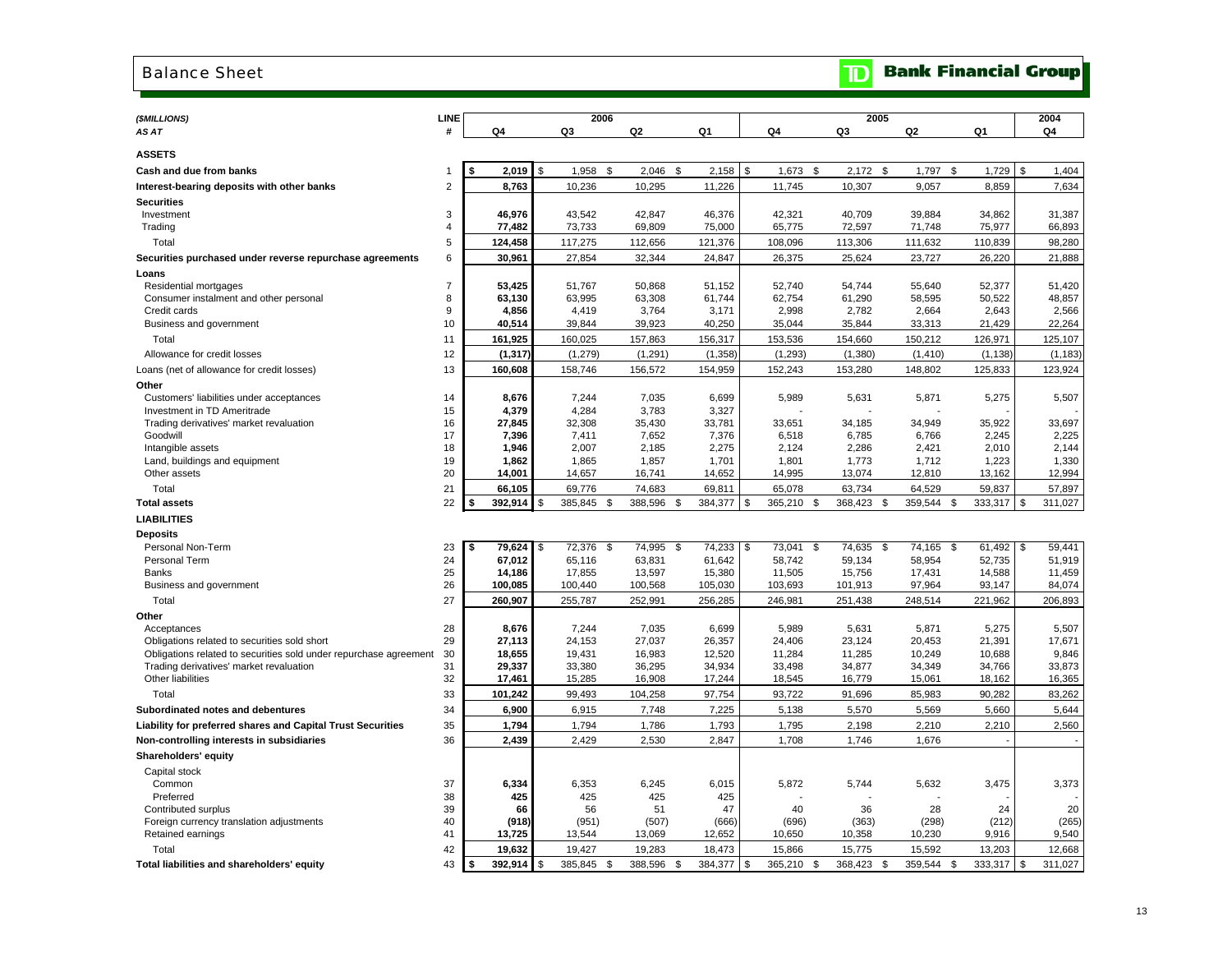| (\$MILLIONS)                                                     | <b>LINE</b>    |    |         |      |           | 2006 |                |      |         |     |                          |      | 2005    |     |                |         |            | 2004    |
|------------------------------------------------------------------|----------------|----|---------|------|-----------|------|----------------|------|---------|-----|--------------------------|------|---------|-----|----------------|---------|------------|---------|
| AS AT                                                            | #              |    | Q4      |      | Q3        |      | Q <sub>2</sub> |      | Q1      |     | Q4                       |      | Q3      |     | Q <sub>2</sub> | Q1      |            | Q4      |
|                                                                  |                |    |         |      |           |      |                |      |         |     |                          |      |         |     |                |         |            |         |
| Investment securities - surplus (deficit) over book <sup>1</sup> |                |    |         |      |           |      |                |      |         |     |                          |      |         |     |                |         |            |         |
| Debt                                                             |                | S  |         | \$   | 3         | \$   | $\overline{2}$ | -\$  |         | \$  | $\overline{\phantom{a}}$ | \$   |         | \$  |                | \$      | \$.        | 6       |
| Common & equivalents                                             | $\overline{2}$ |    | 701     |      | 648       |      | 656            |      | 752     |     | 696                      |      | 684     |     | 513            | 506     |            | 387     |
| Preferred shares                                                 | 3              |    | 72      |      | 56        |      | 48             |      | 53      |     | 54                       |      | 48      |     | 36             | 31      |            | 25      |
| Total                                                            | 4              | \$ | 774     | l \$ | 707       | - \$ | 706 \$         |      | 806     | \$  | 750 \$                   |      | 733     | \$  | 550 \$         | 537     | \$         | 418     |
|                                                                  |                |    |         |      |           |      |                |      |         |     |                          |      |         |     |                |         |            |         |
| Assets under administration                                      |                |    |         |      |           |      |                |      |         |     |                          |      |         |     |                |         |            |         |
| Canadian Personal and Commercial Banking                         | 5              |    | 47,450  | l \$ | 42,150 \$ |      | 40,898         | -\$  | 40,766  | \$  | 39,485                   | -\$  | 37,612  | \$  | $37,125$ \$    | 35,895  | \$         | 35,838  |
| U.S. Personal and Commercial Banking                             | 6              |    | 8,316   |      | 9,337     |      | 9,904          |      | 9,529   |     | 9,307                    |      | 9,082   |     | 8,541          |         |            |         |
| Wealth Management                                                | 7              |    | 160,799 |      | 153,004   |      | 153,723        |      | 147,439 |     | 315,075                  |      | 322,343 |     | 302,112        | 297,852 |            | 279,190 |
| Total                                                            | 8              |    | 216,565 | l \$ | 204,491   |      | 204,525        | \$   | 197,734 | -\$ | 363,867                  | -\$  | 369,037 | \$. | 347,778 \$     | 333,747 | $\sqrt{3}$ | 315,028 |
|                                                                  |                |    |         |      |           |      |                |      |         |     |                          |      |         |     |                |         |            |         |
| Assets under management                                          |                |    |         |      |           |      |                |      |         |     |                          |      |         |     |                |         |            |         |
| U.S. Personal and Commercial Banking                             | 9              |    | 6,137   |      | 6,054     |      | 6,551          |      | 5,995   |     | 5,859                    |      | 6,106   |     | 6,002          |         |            |         |
| Wealth Management                                                | 10             |    | 151,243 |      | 143,339   |      | 138,722        |      | 137,009 |     | 130,108                  |      | 130,036 |     | 123,788        | 122,726 |            | 116,526 |
| Total                                                            | 11             |    | 157,380 |      | 149,393   |      | 145,273        | - \$ | 143,004 | \$  | 135,967                  | - \$ | 136,142 | \$. | 129,790 \$     | 122,726 | -\$        | 116,526 |
|                                                                  |                |    |         |      |           |      |                |      |         |     |                          |      |         |     |                |         |            |         |

<sup>1</sup> Excludes debt security positions which are used as part of the Bank's Asset and Liability Management hedging activities and preferred shares that are hedged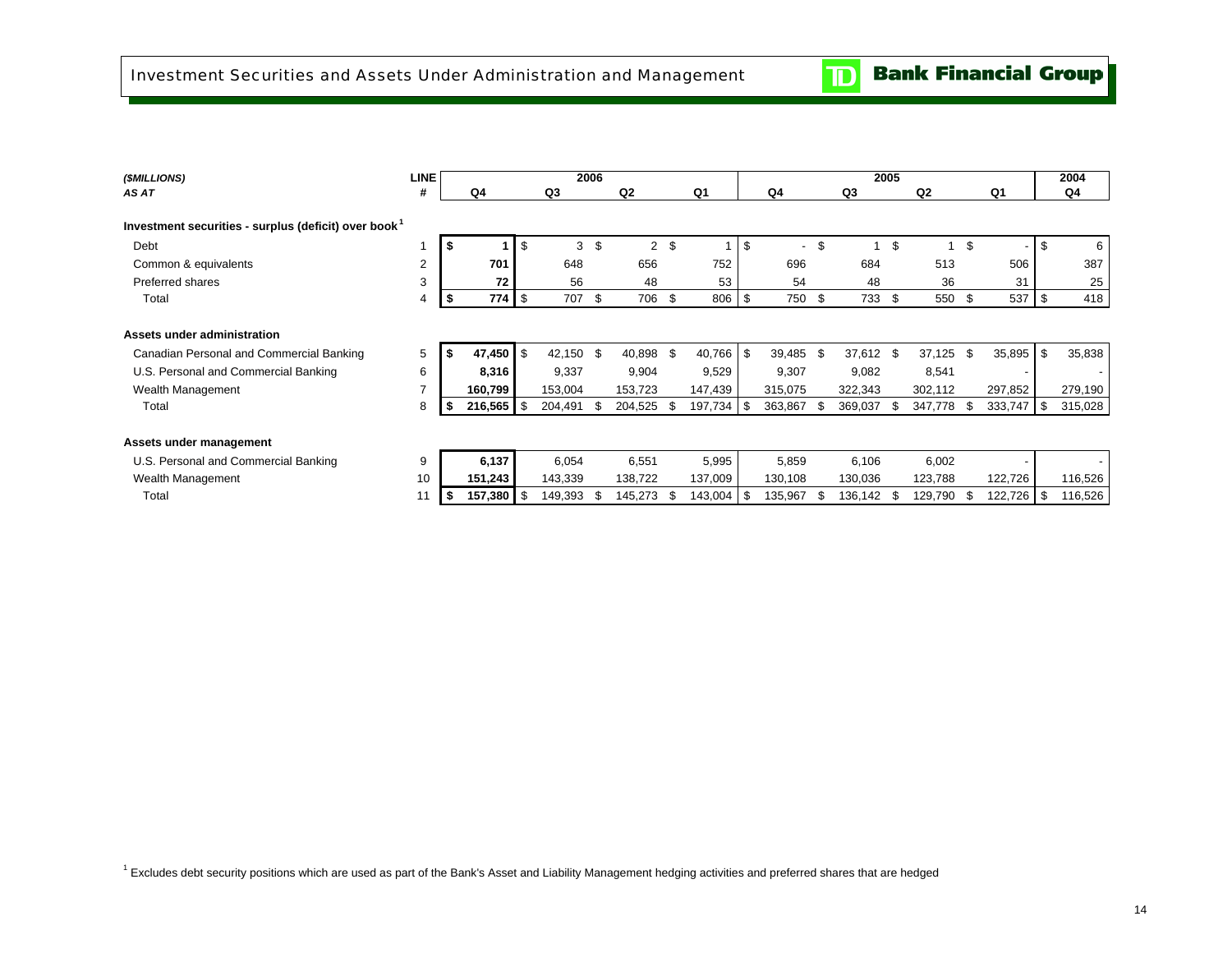## Intangibles and Goodwill, and Restructuring Costs

**Bank Financial Group**  $\mathbf{D}$ 

| (\$MILLIONS)                                       | <b>LINE</b>             |      |            |     | 2006           |      |                          |      |                |            |                |      | 2005           |     |                |       |                      | 2004           |                |            | <b>Full Year</b>         |                 |                |
|----------------------------------------------------|-------------------------|------|------------|-----|----------------|------|--------------------------|------|----------------|------------|----------------|------|----------------|-----|----------------|-------|----------------------|----------------|----------------|------------|--------------------------|-----------------|----------------|
| AS AT                                              | #                       |      | Q4         |     | Q <sub>3</sub> |      | Q2                       |      | Q <sub>1</sub> |            | Q <sub>4</sub> |      | Q <sub>3</sub> |     | Q <sub>2</sub> | Q1    |                      | Q <sub>4</sub> | 2006           |            | 2005                     |                 | 2004           |
| Identifiable intangible assets                     |                         |      |            |     |                |      |                          |      |                |            |                |      |                |     |                |       |                      |                |                |            |                          |                 |                |
| Opening balance                                    | -1                      |      | 2,007      | \$  | 2.185          | \$   | 2,275                    | \$   | 2,124          | \$         | 2,286          | -\$  | 2,421          | \$  | 2,010<br>\$    | 2,144 | \$                   | 2,286          | \$<br>2,124    | \$         | 2,144                    | \$              | 2,737          |
| Arising during the period                          | $\overline{\mathbf{c}}$ |      | 64         |     | (22)           |      | 32                       |      | 282            |            |                |      |                |     | 557            |       |                      |                | 356            |            | 557                      |                 | 33             |
| Amortized in the period                            | 3                       |      | (126)      |     | (126)          |      | (125)                    |      | (128)          |            | (135)          |      | (143)          |     | (134)          | (134) |                      | (142)          | (505)          |            | (546)                    |                 | (626)          |
| Sale of TD Waterhouse USA                          | $\overline{4}$          |      |            |     |                |      | 3                        |      | (6)            |            |                |      | 8              |     |                |       |                      |                | (6)            |            |                          |                 |                |
| Foreign exchange and other adjustments             | 5                       |      |            |     | (30)           |      |                          |      | 3              |            | (27)           |      |                |     | (12)           |       |                      |                | (23)           |            | (31)                     |                 |                |
| <b>Closing balance</b>                             | 6                       | £.   | 1,946      | \$  | 2,007          | £.   | 2,185                    | \$   | 2,275          | \$         | 2,124          | -\$  | 2,286          | £.  | 2,421<br>\$    | 2,010 | - \$                 | 2,144          | \$<br>1,946    | - \$       | 2,124                    | \$              | 2,144          |
| Future tax liability on intangible assets          |                         |      |            |     |                |      |                          |      |                |            |                |      |                |     |                |       |                      |                |                |            |                          |                 |                |
| Opening balance                                    | $\overline{7}$          |      | (690)      | \$  | $(758)$ \$     |      | $(764)$ \$               |      | $(711)$ \$     |            | $(764)$ \$     |      | $(802)$ \$     |     | $(657)$ \$     |       | $(701)$ \$           | (748)          | \$             | $(711)$ \$ | $(701)$ \$               |                 | (841)          |
| Arising during the period                          | 8                       |      | (23)       |     | (8)            |      | (35)                     |      | (98)           |            |                |      |                |     | (189)          |       |                      |                | (164)          |            | (189)                    |                 |                |
| Arising during the period - changes in tax rates   | 9                       |      |            |     | 24             |      | $\overline{\phantom{a}}$ |      |                |            |                |      |                |     |                |       |                      |                | 25             |            |                          |                 | (69)           |
| Recognized in the period                           | 10                      |      | 43         |     | 42             |      | 39                       |      | 41             |            | 44             |      | 46             |     | 42             | 44    |                      | 47             | 165            |            | 176                      |                 | 209            |
| Foreign exchange and other adjustments             | 11                      |      | (9)        |     | 10             |      | $\overline{2}$           |      | 4              |            | 9              |      | (8)            |     | $\overline{2}$ |       |                      |                | $\overline{7}$ |            | 3                        |                 |                |
| <b>Closing balance</b>                             | 12                      |      | $(678)$ \$ |     | (690)          | - \$ | (758)                    | \$   | $(764)$ \$     |            | $(711)$ \$     |      | $(764)$ \$     |     | $(802)$ \$     |       | $(657)$ \$           | (701)          | \$             | $(678)$ \$ | $(711)$ \$               |                 | (701)          |
| Net intangibles closing balance                    | 13                      | - \$ | 1,268      | \$  | 1,317          | \$   | 1,427                    | \$   | 1,511          | \$         | 1,413          | \$   | 1,522          | \$  | 1,619<br>\$    | 1,353 | \$                   | 1,443          | \$<br>1,268    | \$         | $1,413$ \$               |                 | 1,443          |
| Goodwill                                           |                         |      |            |     |                |      |                          |      |                |            |                |      |                |     |                |       |                      |                |                |            |                          |                 |                |
| Opening balance                                    | 14                      | \$   | 7,411      | \$  | 7,652          | \$.  | 7,376                    | \$   | 6,518          | \$         | 6,785          | \$   | 6,766          | \$  | 2,245<br>\$    | 2,225 | \$                   | 2,308          | \$<br>6,518    | \$.        | 2,225                    | \$              | 2,263          |
| Arising during the period                          | 15                      |      | (29)       |     | 27             |      | 316                      |      | 1,722          |            |                |      |                |     | 4,642          |       |                      | 10             | 2,036          |            | 4,642                    |                 | 43             |
| Sale of TD Waterhouse USA                          | 16                      |      |            |     |                |      |                          |      | (827)          |            |                |      |                |     |                |       |                      |                | (827)          |            |                          |                 |                |
| Foreign exchange and other adjustments             | 17                      |      | 14         |     | (268)          |      | (40)                     |      | (37)           |            | (267)          |      | 19             |     | (121)          | 20    |                      | (93)           | (331)          |            | (349)                    |                 | (81)           |
| <b>Closing balance</b>                             | 18                      |      | 7,396      | \$  | 7,411          | -\$  | 7,652                    | - \$ | 7,376          | $\sqrt{3}$ | $6,518$ \$     |      | 6,785          | -\$ | 6,766<br>- \$  | 2,245 | \$                   | 2,225          | \$<br>7,396    | \$         | 6,518                    | \$              | 2,225          |
|                                                    |                         |      |            |     |                |      |                          |      |                |            |                |      |                |     |                |       |                      |                |                |            |                          |                 |                |
| Total net intangibles and goodwill closing balance | -19                     | - \$ | 8,664      | -\$ | 8,728          | \$.  | 9,079                    | \$   | 8,887          | \$         | 7,931          | -\$  | 8,307          | \$  | 8,385<br>\$    | 3,598 | -\$                  | 3,668          | \$<br>8,664    | -\$        | 7,931                    | \$              | 3,668          |
|                                                    |                         |      |            |     |                |      |                          |      |                |            |                |      |                |     |                |       |                      |                |                |            |                          |                 |                |
| <b>Restructuring costs accrual</b>                 |                         |      |            |     |                |      |                          |      |                |            |                |      |                |     |                |       |                      |                |                |            |                          |                 |                |
| Opening balance                                    | 20                      |      | 29         | \$  | 35 $$$         |      | 60 \$                    |      | 25             | -\$        | 28             | \$   | 28 \$          |     | 7 <sup>°</sup> |       | $\overline{7}$<br>\$ | 8              | \$             | $25$ \$    |                          | $7 \text{ }$ \$ | 19             |
| Expensed during the period                         | 21                      |      |            |     |                |      |                          |      | 50             |            | 6              |      | 15             |     | 22             |       |                      |                | 50             |            | 43                       |                 | (7)            |
| Amount utilized during the period                  |                         |      |            |     |                |      |                          |      |                |            |                |      |                |     |                |       |                      |                |                |            |                          |                 |                |
| TD Waterhouse International                        | 22                      |      |            |     |                |      |                          |      |                |            |                |      |                |     |                |       |                      |                |                |            | $\overline{\phantom{a}}$ |                 | (1)            |
| <b>Wholesale Banking</b>                           | 23                      |      | (2)        |     | (6)            |      | (25)                     |      | (15)           |            | (9)            |      | (15)           |     | (1)            |       |                      | (1)            | (48)           |            | (25)                     |                 | (4)            |
| <b>Closing balance</b>                             | 24                      | -\$  |            |     | 29             | - \$ | 35                       | \$   | 60             | l \$       | 25             | - \$ | 28 \$          |     | $28 \quad $$   |       | $7$ \ \$             | $\overline{7}$ | \$             | 27S        | 25                       | \$              | $\overline{7}$ |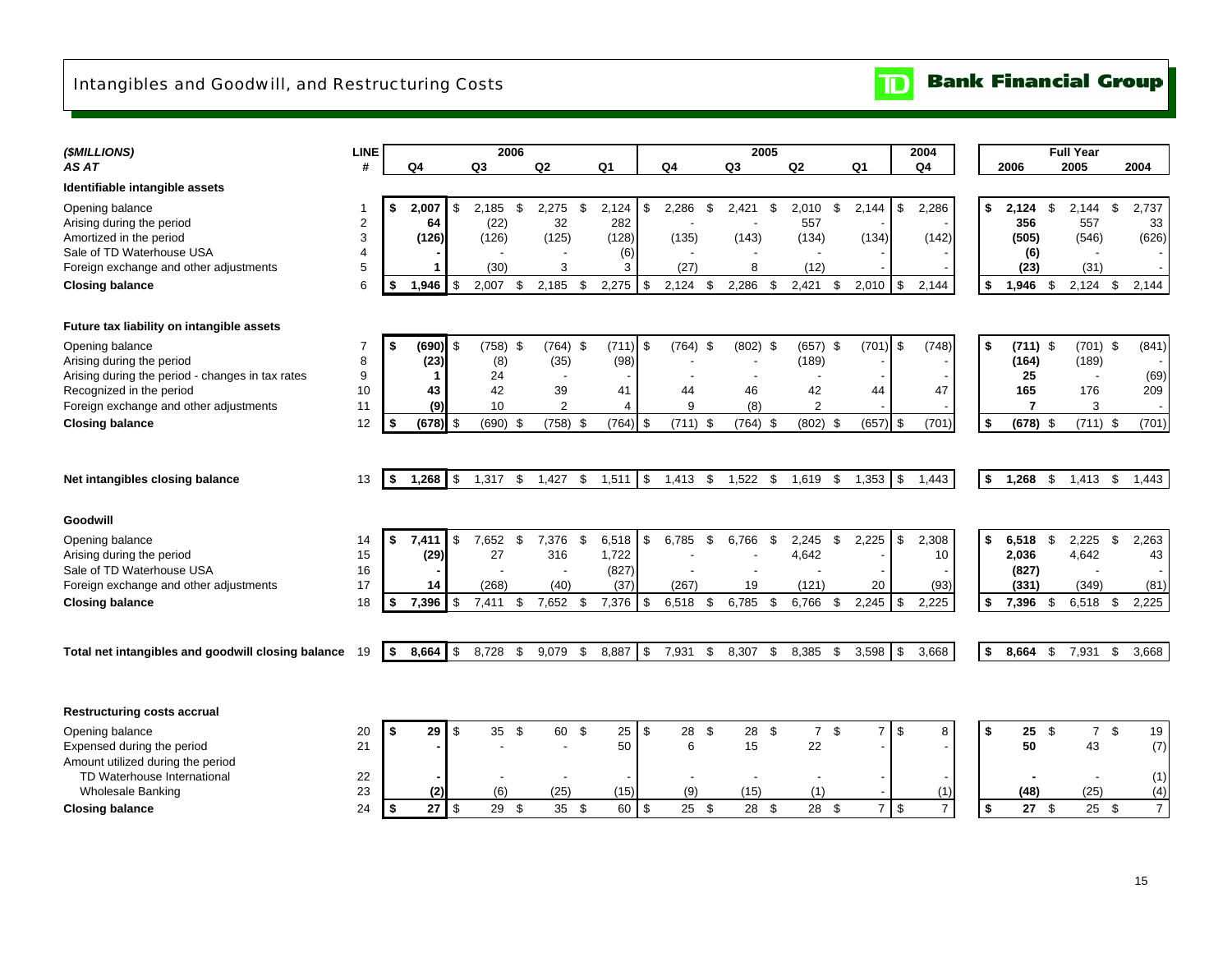## Loan Securitization

**Bank Financial Group**  $\mathbf{D}$ 

#### *(\$MILLIONS)*

|                             | LINE |    | 2006    |            |        |    | 2005 |         |               | 2004 |      | <b>Full Year</b> |      |
|-----------------------------|------|----|---------|------------|--------|----|------|---------|---------------|------|------|------------------|------|
| <b>FOR THE PERIOD ENDED</b> |      | Q4 | ົ<br>wo | $\sim$<br> | ົ<br>. | Q۰ | ົດຈ  | ົ<br>чa | <b>C</b><br>u | Q4   | 2006 | 2005             | 2004 |

**Loans securitized and sold to third parties**

Securitized/(repurchased) during the period<sup>1</sup>

| Mortgage        | <b>MBS Pool</b>    |             | 700،  | 1.613<br>. SS | 1,763 | 1,348<br>-JD.            | ,389<br>- \$             | .460<br>S. | ,449                     | 1,650  | .817<br>S.               | 6,424  | \$5,948 | \$5,625 |
|-----------------|--------------------|-------------|-------|---------------|-------|--------------------------|--------------------------|------------|--------------------------|--------|--------------------------|--------|---------|---------|
|                 | Commercial         | $\sim$      | 205   | 132           | 287   | $\overline{\phantom{a}}$ | 350                      |            | 283                      |        | 300                      | 624    | 633     | 699     |
| Personal        | <b>HELOC</b>       | $\sim$<br>ື | 3,000 | 500           |       | $\sim$                   |                          |            | 786                      | $\sim$ | -                        | 3,500  | 786     | (370)   |
|                 | <b>Credit Card</b> |             | -     |               |       | $\sim$                   | $\overline{\phantom{0}}$ |            | $\overline{\phantom{a}}$ |        | $\overline{\phantom{a}}$ | -      |         | (39)    |
| Corporate Loans |                    |             |       |               |       | $\sim$                   |                          |            | $\overline{\phantom{0}}$ |        |                          |        |         |         |
| Total           |                    |             | 4,905 | 2,245<br>l SS | 2,050 | 1,348                    | 1,739<br>D               | ,460       | 2,518                    | .650   | \$2,117                  | 10,548 | \$7,367 | \$5,915 |

Outstanding at period end

With Retained Interests

| Mortgage                                         | Commercial         | $\overline{7}$ | \$         | 220    | \$<br>223    | \$<br>116   | 124<br>\$                | 137<br>\$    | \$<br>159    | 186<br>- \$ | 205<br>\$   | \$<br>243            | \$<br>220          | 137<br>\$.  | \$<br>243   |
|--------------------------------------------------|--------------------|----------------|------------|--------|--------------|-------------|--------------------------|--------------|--------------|-------------|-------------|----------------------|--------------------|-------------|-------------|
| Personal                                         | <b>HELOC</b>       | 8              |            | 8,000  | 5,000        | 4,500       | 4,500                    | 4,800        | 4,800        | 4,800       | 4,015       | 4,024                | 8,000              | 4,800       | 4,024       |
|                                                  | <b>Credit Card</b> | 9              |            | 800    | 800          | 1,300       | 1.300                    | 1,300        | 1,300        | 1,300       | 1,300       | 1,300                | 800                | 1,300       | 1,300       |
| Corporate Loans                                  |                    | 10             |            |        |              |             | $\overline{\phantom{a}}$ |              |              |             |             |                      |                    |             |             |
| Sub-total                                        |                    | 11             | 5          | 9,020  | 6,023<br>\$  | \$<br>5,916 | \$<br>5,924              | \$6,237      | \$6,259      | 6,286<br>\$ | \$5,520     | \$5,567              | \$<br>9,020        | \$6,237     | \$5,567     |
| <b>Without Retained Interests</b>                |                    |                |            |        |              |             |                          |              |              |             |             |                      |                    |             |             |
| Mortgage                                         | Conventional       | 12             | \$         |        |              | ፍ           | £.                       | \$           | \$           | \$          | \$.         | \$<br>11             | \$                 | ደ           | \$<br>11    |
|                                                  | <b>MBS Pool</b>    | 13             |            | 16,344 | 16,099       | 16,180      | 15,703                   | 15,476       | 15,207       | 14,811      | 14,074      | 13,060               | 16,344             | 15,476      | 13,060      |
|                                                  | Commercial         | 14             |            | 2,553  | 2,360        | 2,395       | 2,123                    | 2,161        | 1,827        | 1,841       | 1,567       | 1,575                | 2,553              | 2,161       | 1,575       |
| Sub-total                                        |                    | 15             | \$         | 18,897 | \$18,459     | \$18,575    | \$17,826                 | \$17,637     | \$17,034     | \$16,652    | \$15,645    | \$14,646             | \$<br>18,897       | \$17,637    | \$14,646    |
|                                                  |                    |                |            |        |              |             |                          |              |              |             |             |                      |                    |             |             |
| Total outstanding at period end                  |                    | 16             | $\sqrt{2}$ | 27,917 | \$24,482     | \$24,491    | \$23,750                 | \$23,874     | \$23,293     | \$22,938    | \$21,165    | \$20,213             | \$<br>27,917       | \$23,874    | \$20,213    |
| Economic Impact - Pre-tax                        |                    |                |            |        |              |             |                          |              |              |             |             |                      |                    |             |             |
| Net interest income                              |                    | 17             | \$         | (76)   | (102)<br>\$. | (85)<br>\$  | \$<br>(105)              | (123)<br>\$. | \$.<br>(111) | (94)<br>. ጽ | (92)<br>\$. | \$<br>(89)           | \$<br>(368)        | (420)<br>£. | \$<br>(415) |
| Other income                                     |                    | 18             |            | 97     | 85           | 72          | 92                       | 120          | 101          | 100         | 93          | 82                   | 346                | 414         | 390         |
| Provision for credit losses                      |                    | 19             |            | 4      | 4            | 8           | 8                        | 8            | 10           | 9           | 8           | 9                    | 24                 | 35          | 41          |
| Total impact                                     |                    | 20             | -\$        | 25     | (13)<br>l \$ | (5)<br>\$   | (5)<br>\$                | 5<br>\$      | \$           | 15<br>\$    | \$<br>9     | $\overline{2}$<br>\$ | \$<br>$\mathbf{2}$ | 29<br>\$    | 16<br>\$    |
|                                                  |                    |                |            |        |              |             |                          |              |              |             |             |                      |                    |             |             |
| Mortgage Backed Securities Retained <sup>2</sup> |                    |                |            |        |              |             |                          |              |              |             |             |                      |                    |             |             |
| Outstanding at end of period                     |                    | 21             | \$         | 20,914 | \$20,414     | \$18,852    | \$17,824                 | \$15,718     | \$13,159     | \$12,230    | \$10,718    | \$12,142             | \$<br>20,914       | \$15,718    | \$12,142    |

 $1$  Excludes principal repayments during the period.

 $2^2$  Reported as investment securities issued or guaranteed by Canada on the consolidated balance sheet.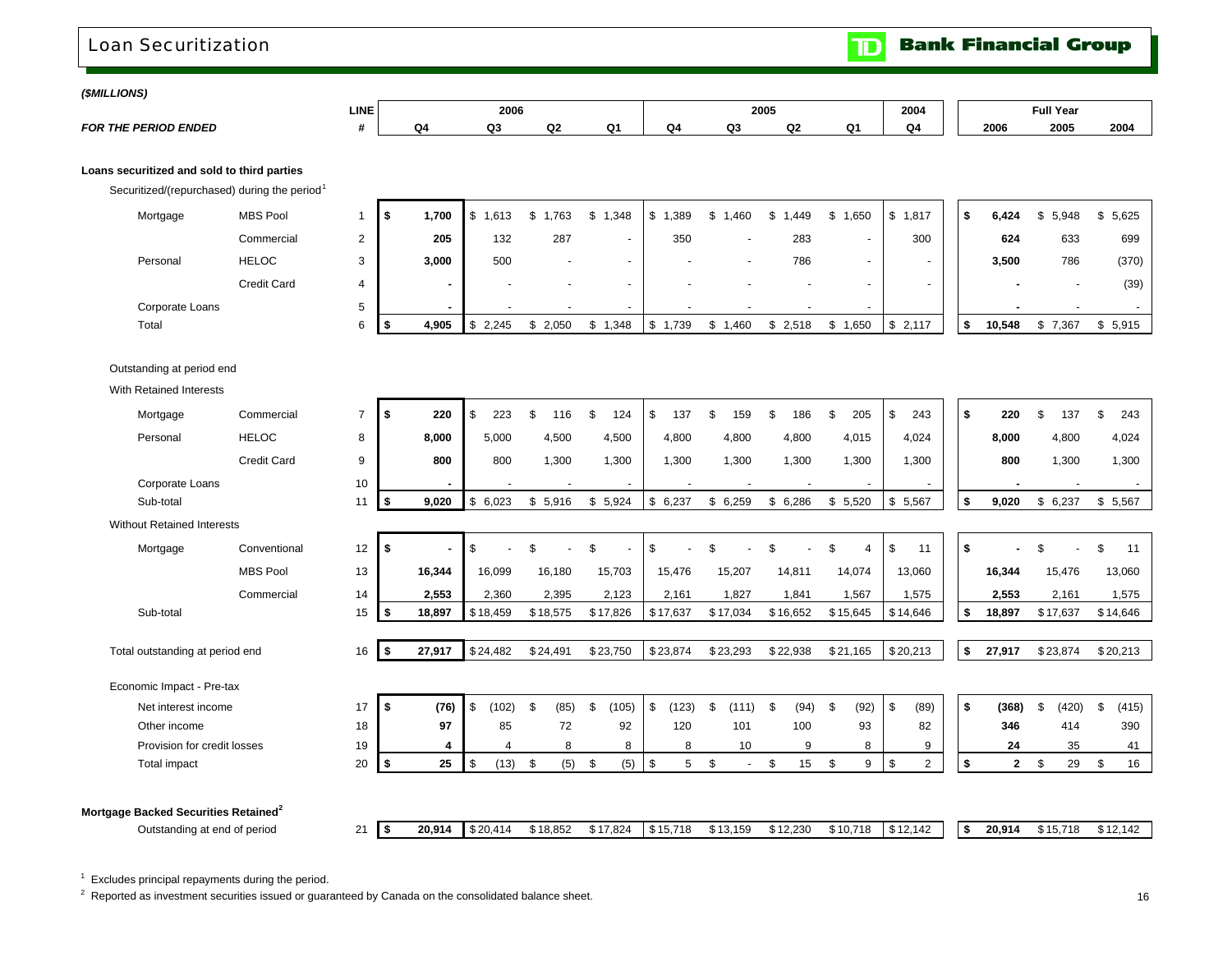## Impaired Loans

| (\$MILLIONS)                                                             | LINE                |                          |    |           | 2006           |                |                       |                |           |                |                          | 2005           |              |                |                          |                | 2004                           |             |                | <b>Full Year</b>               |                |                          |
|--------------------------------------------------------------------------|---------------------|--------------------------|----|-----------|----------------|----------------|-----------------------|----------------|-----------|----------------|--------------------------|----------------|--------------|----------------|--------------------------|----------------|--------------------------------|-------------|----------------|--------------------------------|----------------|--------------------------|
| AS AT                                                                    | #                   | Q4                       |    | Q3        |                | Q <sub>2</sub> | Q1                    |                | Q4        |                | Q3                       |                | Q2           |                | Q1                       |                | Q4                             | 2006        |                | 2005                           |                | 2004                     |
| CHANGE IN GROSS IMPAIRED LOANS BY SEGMENT                                |                     |                          |    |           |                |                |                       |                |           |                |                          |                |              |                |                          |                |                                |             |                |                                |                |                          |
| Balance at beginning of period                                           | 1                   | 357<br>\$                | \$ | 349       | \$             | 365            | \$<br>349             | $\mathfrak{S}$ | 452       | \$             | 482                      | $\mathfrak{L}$ | 513          | \$             | 537                      | $\mathfrak{L}$ | 752                            | \$<br>349   | $\mathfrak{L}$ | 537                            | \$             | 1,371                    |
| Additions                                                                |                     |                          |    |           |                |                |                       |                |           |                |                          |                |              |                |                          |                |                                |             |                |                                |                |                          |
| Canadian Personal and Commercial Banking - retail                        | $\overline{2}$      | 219                      |    | 157       |                | 159            | 160                   |                | 150       |                | 141                      |                | 138          |                | 140                      |                | 139                            | 695         |                | 569                            |                | 649                      |
| - commercial mid-market                                                  | 3                   | 39                       |    | 12        |                | $\overline{7}$ | 68                    |                | 39        |                | 12                       |                | 21           |                | 71                       |                | $\overline{4}$                 | 126         |                | 143                            |                | 59                       |
| U.S. Personal and Commercial Banking                                     | $\overline{4}$<br>5 | 41                       |    | 23        |                | 45             | 18                    |                | 25        |                | 47                       |                |              |                |                          |                |                                | 127         |                | 72                             |                |                          |
| <b>Wholesale Banking</b><br>Corporate - non-core                         | 6                   |                          |    | 14        |                | 3              | 17                    |                |           |                | $\overline{\phantom{a}}$ |                |              |                |                          |                | $\overline{\phantom{a}}$<br>23 | 34          |                | $\overline{\phantom{a}}$       |                | 264                      |
| Total additions to impaired loans and acceptances                        | $\overline{7}$      | 299                      |    | 206       |                | 214            | 263                   |                | 214       |                | 200                      |                | 159          |                | 211                      |                | 166                            | 982         |                | 784                            |                | 972                      |
|                                                                          | 8                   | (81)                     |    | (58)      |                | (97)           | (95)                  |                | (173)     |                | (103)                    |                | (164)        |                | (129)                    |                | (214)                          | (331)       |                | (569)                          |                | (1, 117)                 |
| Return to performing status, repaid or sold                              | 9                   |                          |    |           |                | 117            |                       |                | 41        |                | 97                       |                |              |                |                          |                |                                | 651         |                | 215                            |                |                          |
| Net new additions (reductions)<br>Arising on acquisition of TD Banknorth | 10                  | 218                      |    | 148       |                |                | 168                   |                |           |                |                          |                | (5)<br>86    |                | 82                       |                | (48)                           |             |                | 86                             |                | (145)                    |
| Write-offs                                                               | 11                  | (164)                    |    | (137)     |                | (130)          | (152)                 |                | (138)     |                | (125)                    |                | (113)        |                | (111)                    |                | (132)                          | (583)       |                | (487)                          |                | (687)                    |
| Foreign exchange and other adjustments                                   | 12                  | $\overline{\phantom{a}}$ |    | (3)       |                | (3)            |                       |                | (6)       |                | (2)                      |                | -1           |                | 5                        |                | (35)                           | (6)         |                | (2)                            |                | (2)                      |
| Change during the period                                                 | 13                  | 54                       |    | 8         |                | (16)           | 16                    |                | (103)     |                | (30)                     |                | (31)         |                | (24)                     |                | (215)                          | 62          |                | (188)                          |                | (834)                    |
| Balance at end of period                                                 | 14                  | 411<br>Ŝ.                |    | 357       | \$             | 349            | \$<br>365             | \$             | 349       | \$             | 452                      | \$             | 482          | \$             | 513                      | \$             | 537                            | \$<br>411   | \$             | 349                            | \$             | 537                      |
|                                                                          |                     |                          |    |           |                |                |                       |                |           |                |                          |                |              |                |                          |                |                                |             |                |                                |                |                          |
| <b>GROSS IMPAIRED LOANS BY LOCATION</b> <sup>2</sup>                     |                     |                          |    |           |                |                |                       |                |           |                |                          |                |              |                |                          |                |                                |             |                |                                |                |                          |
| Canada                                                                   | 15                  | 316<br>£.                | \$ | 267       | \$             | 262            | \$<br>297             | \$             | 276       | \$             | 285                      | \$             | 286          | \$             | 320                      | \$             | 277                            | \$<br>316   | \$             | 276                            | \$             | 277                      |
| <b>USA</b><br>Offshore                                                   | 16<br>17            | 95                       |    | 90        |                | 87             | 68                    |                | 73        |                | 167                      |                | 196          |                | 193                      |                | 233<br>27                      | 95          |                | 73<br>$\overline{\phantom{a}}$ |                | 233<br>27                |
| Balance at end of period                                                 | 18                  | 411                      |    | 357       | \$             | 349            | 365<br>\$             | - \$           | 349       | - \$           | 452                      | \$             | 482          | \$             | 513                      | \$             | 537                            | \$<br>411   | \$             | 349                            | \$             | 537                      |
|                                                                          |                     |                          |    |           |                |                |                       |                |           |                |                          |                |              |                |                          |                |                                |             |                |                                |                |                          |
| <b>GROSS IMPAIRED LOANS BY SEGMENT</b>                                   |                     |                          |    |           |                |                |                       |                |           |                |                          |                |              |                |                          |                |                                |             |                |                                |                |                          |
| <b>Canadian Personal and Commercial Banking</b>                          |                     |                          |    |           |                |                |                       |                |           |                |                          |                |              |                |                          |                |                                |             |                |                                |                |                          |
| Personal                                                                 | 19                  | 206<br>\$                | \$ | 166       | \$             | 170            | 166<br>\$             | \$             | 157       | \$             | 149                      | \$             | 153          | \$             | 162                      | \$             | 163                            | \$<br>206   | \$             | 157                            | \$             | 163                      |
| Commercial                                                               | 20                  | 98                       |    | 87        |                | 91             | 130                   |                | 117       |                | 133                      |                | 131          |                | 156                      |                | 111                            | 98          |                | 117                            |                | 111                      |
| Total Canadian Personal and Commercial Banking                           | 21                  | 304                      |    | 253       |                | 261            | 296                   |                | 274       |                | 282                      |                | 284          |                | 318                      |                | 274                            | 304         |                | 274                            |                | 274                      |
| U.S. Personal and Commercial Banking                                     | 22                  | 86                       |    | 81        |                | 79             | 62                    |                | 67        |                | 88                       |                | 86           |                | 2                        |                | $\overline{2}$                 | 86          |                | 67                             |                | $\overline{2}$           |
| <b>Wholesale Banking</b>                                                 | 23                  | 12                       |    | 14        |                | $\blacksquare$ | $\blacksquare$        |                | $\sim$    |                | $\sim$                   |                |              |                | $\overline{\phantom{a}}$ |                | $\overline{\phantom{a}}$       | 12          |                | $\sim$                         |                | $\overline{\phantom{a}}$ |
| <b>Corporate Segment</b>                                                 |                     |                          |    |           |                |                |                       |                |           |                |                          |                |              |                |                          |                |                                |             |                |                                |                |                          |
| Corporate loans - non-core                                               | 24                  | 9                        |    | 9         |                | 9              | $\overline{7}$        |                | 8         |                | 82                       |                | 112          |                | 193                      |                | 261                            | 9           |                | 8                              |                | 261                      |
| <b>TOTAL GROSS IMPAIRED LOANS</b>                                        | 25                  | 411                      |    | 357       | $\mathfrak{L}$ | 349            | 365<br>$\mathfrak{S}$ | \$.            | 349       | \$             | 452                      | $\mathfrak{L}$ | 482          | $\mathfrak{L}$ | 513                      |                | 537                            | \$<br>411   | $\mathfrak{L}$ | 349                            | $\mathfrak{s}$ | 537                      |
| <b>NET IMPAIRED LOANS BY SEGMENT</b>                                     |                     |                          |    |           |                |                |                       |                |           |                |                          |                |              |                |                          |                |                                |             |                |                                |                |                          |
| Canadian Personal and Commercial Banking                                 |                     |                          |    |           |                |                |                       |                |           |                |                          |                |              |                |                          |                |                                |             |                |                                |                |                          |
| Personal                                                                 | 26                  | 95<br>\$                 | S  | 90        | \$             | 92             | 82<br>\$              | \$             | 68        | \$             | 61                       | \$             | 63           | \$             | 75                       | \$             | 71                             | \$<br>95    | \$             | 68                             | \$             | 71                       |
| Commercial                                                               | 27                  | 65                       |    | 53        |                | 56             | 84                    |                | 79        |                | 83                       |                | 79           |                | 103                      |                | 67                             | 65          |                | 79                             |                | 67                       |
| Total Canadian Personal and Commercial Banking                           | 28                  | 160                      |    | 143       |                | 148            | 166                   |                | 147       |                | 144                      |                | 142          |                | 178                      |                | 138                            | 160         |                | 147                            |                | 138                      |
| U.S. Personal and Commercial Banking                                     | 29                  | 70                       |    | 62        |                | 66             | 44                    |                | 49        |                | 51                       |                | 60           |                | $\sim$                   |                | $\sim$                         | 70          |                | 49                             |                | $\overline{a}$           |
| <b>Wholesale Banking</b>                                                 | 30                  | 9                        |    | 10        |                | $\blacksquare$ | $\sim$                |                | $\sim$    |                | $\sim$                   |                | $\mathbf{r}$ |                | $\overline{\phantom{a}}$ |                | $\sim$                         | 9           |                | $\sim$                         |                | $\sim$                   |
| <b>Corporate Segment</b>                                                 |                     |                          |    |           |                |                |                       |                |           |                |                          |                |              |                |                          |                |                                |             |                |                                |                |                          |
| Corporate loans - non-core                                               | 31                  |                          |    |           |                |                |                       |                |           |                | 20                       |                | 30           |                | 79                       |                | 133                            |             |                |                                |                | 133                      |
| Total impaired loans net of specific provisions                          | 32                  | 239                      |    | 215       |                | 214            | 210                   |                | 196       |                | 215                      |                | 232          |                | 257                      |                | 271                            | 239         |                | 196                            |                | 271                      |
| General allowance for credit losses                                      | 33                  | 1,145                    |    | 1,137     |                | 1,156          | 1,203                 |                | 1,140     |                | 1,143                    |                | 1,160        |                | 882                      |                | 917                            | 1,145       |                | 1,140                          |                | 917                      |
| Sectoral allowance for credit losses                                     | 34                  |                          |    |           |                |                |                       |                |           |                |                          |                |              |                |                          |                |                                |             |                |                                |                |                          |
| TOTAL NET IMPAIRED LOANS                                                 | 35                  | (906)                    |    | (922)     | \$             | (942)          | (993)<br>\$           | \$.            | (944)     | $\mathfrak{L}$ | (928)                    | \$             | (928)        | \$             | (625)                    | \$             | (646)                          | \$<br>(906) | \$             | (944)                          | \$             | (646)                    |
| Allowance for credit losses as a % of gross impaired loans               | 36                  | 320.5                    |    | 358.3%    |                | 369.9%         | 372.1 %               |                | 370.5%    |                | 305.3%                   |                | 292.5%       |                | 221.8%                   |                | 220.3%                         | 320.5%      |                | 370.5%                         |                | 220.3%                   |
| Total Loans (page 13, lines 13+14)                                       | 37                  | \$169,284                |    | \$165,990 | \$163,607      |                | \$161,658             |                | \$158,232 |                | \$158,911                |                | \$154,673    |                | \$131,108                |                | \$129,431                      | \$169,284   |                | \$158,232                      | \$129,431      |                          |
| Net impaired loans as a % of net loans                                   | 38                  | $(0.5)$ <sup>9</sup>     |    | (0.6)%    |                | (0.6)%         | (0.6)%                |                | (0.6)%    |                | (0.6)%                   |                | (0.6)%       |                | (0.5)%                   |                | (0.5)%                         | (0.5)%      |                | (0.6)%                         |                | (0.5)%                   |
|                                                                          |                     |                          |    |           |                |                |                       |                |           |                |                          |                |              |                |                          |                |                                |             |                |                                |                |                          |

<sup>1</sup> Including Small Business Banking.

<sup>2</sup> Based on geographic location of unit responsible for recording revenue.

#### **Bank Financial Group**  $\mathbf{D}$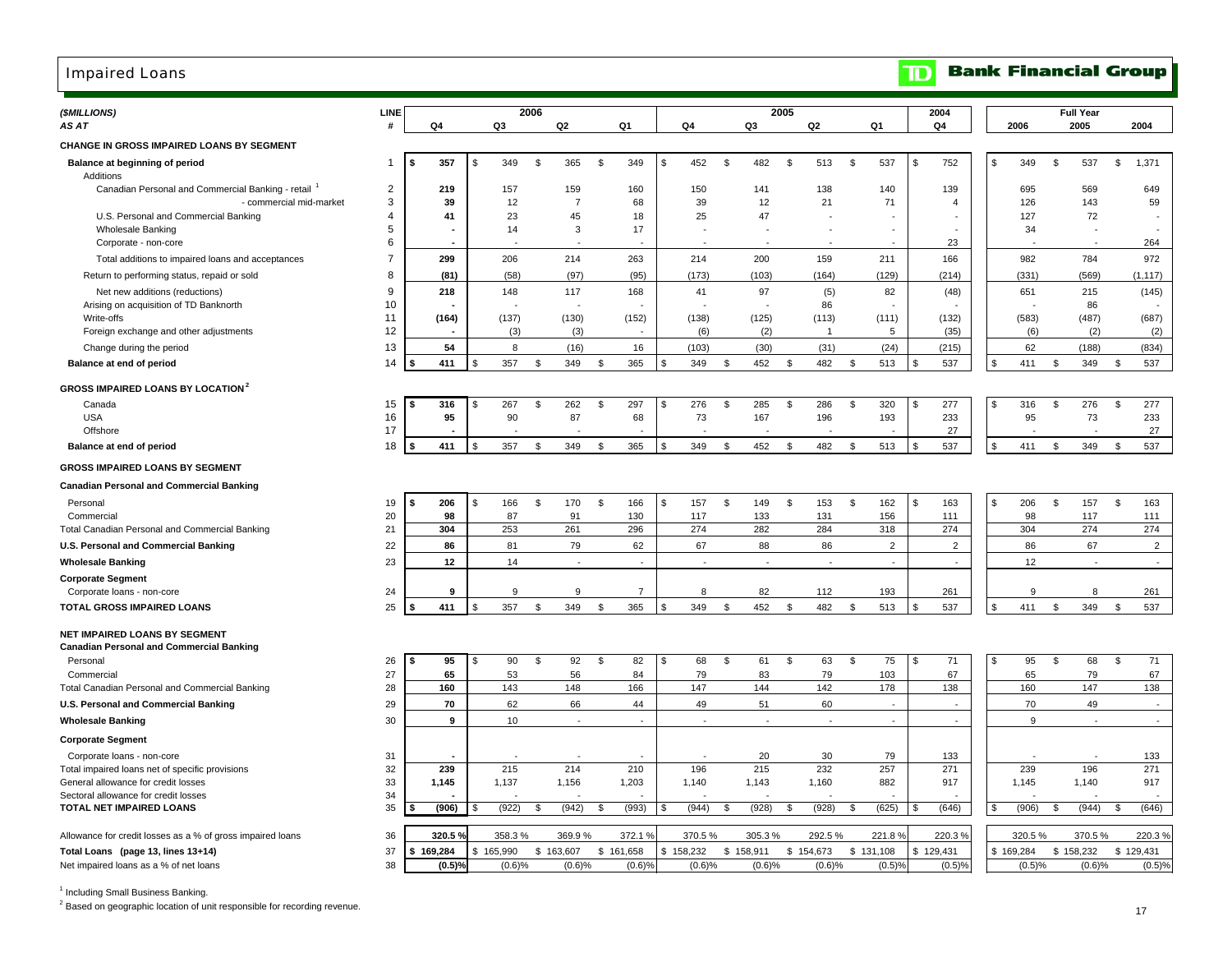Allowance for Credit Losses & Provision for (Reversal of) Credit Losses

**TD** Bank Financial Group

 $\blacksquare$ 

| (\$MILLIONS)                                                      |                        | LINE           |                          |                          | 2006    |                |                |                          |                |                          | 2005          |            |                |                                | 2004           |             | <b>Full Year</b>         |                          |  |
|-------------------------------------------------------------------|------------------------|----------------|--------------------------|--------------------------|---------|----------------|----------------|--------------------------|----------------|--------------------------|---------------|------------|----------------|--------------------------------|----------------|-------------|--------------------------|--------------------------|--|
| AS AT                                                             |                        | #              | Q4                       | Q3                       |         | Q2             | Q <sub>1</sub> |                          | Q4             | Q3                       |               | Q2         |                | Q1                             | Q <sub>4</sub> | 2006        | 2005                     | 2004                     |  |
| <b>ALLOWANCE FOR CREDIT LOSSES</b>                                |                        |                |                          |                          |         |                |                |                          |                |                          |               |            |                |                                |                |             |                          |                          |  |
| Specific allowance                                                |                        |                |                          |                          |         |                |                |                          |                |                          |               |            |                |                                |                |             |                          |                          |  |
| Balance at beginning of period                                    |                        | 1              | 142                      | \$<br>135                | \$      | 155            | ${\mathbb S}$  | 153                      | \$<br>237      | \$<br>250                | $\mathfrak s$ | 256        | $\mathfrak{s}$ | 266                            | \$<br>292      | \$<br>153   | \$<br>266                | $\mathfrak s$<br>487     |  |
| Write-offs                                                        |                        | $\overline{2}$ | (164)                    | (137)                    |         | (130)          |                | (152)                    | (138)          | (125)                    |               | (113)      |                | (111)                          | (132)          | (583)       | (487)                    | (687)                    |  |
| Recoveries                                                        |                        | 3              | 33                       | 33                       |         | 32             |                | 31                       | 82             | 54                       |               | 55         |                | 54                             | 30             | 129         | 245                      | 123                      |  |
| Transfer (to)/from sectoral                                       |                        | 4              |                          |                          |         |                |                |                          |                |                          |               |            |                |                                | $\overline{1}$ |             |                          | 6                        |  |
| Provision for credit losses                                       |                        | 5              | 156                      | 107                      |         | 74             |                | 120                      | (22)           | 60                       |               | 24         |                | 45                             | 82             | 457         | 107                      | 336                      |  |
| Arising on acquisitions                                           |                        | 6              |                          |                          |         |                |                |                          |                |                          |               | 27         |                | ÷                              |                |             | 27                       |                          |  |
| Foreign exchange and other adjustments                            |                        | $\overline{7}$ | 5                        | $\overline{4}$           |         | $\overline{4}$ |                | 3                        | (6)            | (2)                      |               | -1         |                | $\overline{2}$                 | (7)            | 16          | (5)                      | $\mathbf{1}$             |  |
| Balance at end of period                                          |                        | 8              | 172                      | 142                      |         | 135            |                | 155                      | 153            | 237                      |               | 250        |                | 256                            | 266            | 172         | 153                      | 266                      |  |
| General allowance                                                 |                        |                |                          |                          |         |                |                |                          |                |                          |               |            |                |                                |                |             |                          |                          |  |
| Balance at beginning of period                                    |                        | 9              | 1,137                    | 1,156                    |         | 1,203          |                | 1,140                    | 1,143          | 1,160                    |               | 882        |                | 917                            | 917            | 1,140       | 917                      | 984                      |  |
| Provision for credit losses - TD Banknorth                        |                        | 10             | 5                        | (7)                      |         | 2              |                | (6)                      | $\overline{7}$ | (20)                     |               | (4)        |                |                                |                | (6)         | (17)                     |                          |  |
| - VFC                                                             |                        | 11             | 9                        | 9                        |         |                |                |                          |                |                          |               |            |                |                                |                | 18          |                          |                          |  |
| - Other                                                           |                        | 12             |                          |                          |         | (60)           |                |                          |                |                          |               |            |                | (35)                           |                | (60)        | (35)                     | (67)                     |  |
| Arising on acquisitions<br>Foreign exchange and other adjustments |                        | 13<br>14       | (6)                      | (21)                     |         | 18<br>(7)      |                | 69                       | (10)           | ÷<br>3                   |               | 289<br>(7) |                |                                |                | 87<br>(34)  | 289<br>(14)              |                          |  |
| Balance at end of period                                          |                        | 15             | 1,145                    | 1,137                    |         | 1,156          |                | 1,203                    | 1,140          | 1,143                    |               | 1,160      |                | 882                            | 917            | 1,145       | 1,140                    | 917                      |  |
|                                                                   |                        |                |                          |                          |         |                |                |                          |                |                          |               |            |                |                                |                |             |                          |                          |  |
| Sectoral allowance                                                |                        |                |                          |                          |         |                |                |                          |                |                          |               |            |                |                                |                |             |                          |                          |  |
| Balance at beginning of period                                    |                        | 16             |                          |                          |         |                |                |                          |                |                          |               |            |                | $\overline{\phantom{m}}$<br>÷. | 160            |             |                          | 541                      |  |
| Transfer (to)/from specific<br>Recoveries                         |                        | 17             |                          |                          |         |                |                |                          |                |                          |               |            |                | ÷.                             | (1)            |             |                          | (6)                      |  |
| Provision for credit losses                                       |                        | 18<br>19       |                          |                          |         |                |                | $\sim$                   |                |                          |               |            |                | $\overline{a}$                 | 12<br>(155)    |             |                          | 150<br>(655)             |  |
| Foreign exchange and other adjustments                            |                        | 20             | $\overline{\phantom{a}}$ | ٠                        |         | $\overline{a}$ |                | $\overline{\phantom{a}}$ |                | $\overline{\phantom{a}}$ |               |            |                | $\sim$                         | (16)           |             |                          | (30)                     |  |
| Balance at end of period                                          |                        | 21             |                          |                          |         |                |                |                          |                |                          |               |            |                |                                |                |             |                          | $\sim$                   |  |
| Total allowance for credit losses at end of period                |                        | 22             | 1,317                    | \$<br>1,279              | \$1,291 |                | \$1,358        |                          | \$1,293        | \$1,380                  |               | \$1,410    |                | \$1,138                        | \$<br>1,183    | \$<br>1,317 | \$1,293                  | \$1,183                  |  |
|                                                                   |                        |                |                          |                          |         |                |                |                          |                |                          |               |            |                |                                |                |             |                          |                          |  |
| PROVISION FOR (REVERSAL OF) CREDIT LOSSES                         |                        |                |                          |                          |         |                |                |                          |                |                          |               |            |                |                                |                |             |                          |                          |  |
| New specifics (net of reversals)                                  |                        | 23             | 189<br>\$                | \$<br>140                | \$      | 106            | \$             | 151                      | \$<br>60       | \$<br>114                | \$            | 79         | \$             | 99                             | \$<br>112      | \$<br>586   | \$<br>352                | \$<br>459                |  |
| Recoveries                                                        |                        | 24             | (33)                     | (33)                     |         | (32)           |                | (31)                     | (82)           | (54)                     |               | (55)       |                | (54)                           | (30)           | (129)       | (245)                    | (123)                    |  |
| Provision for (reversal of) credit losses - specifics             | (line 5)               | 25             | 156                      | 107                      |         | 74             |                | 120                      | (22)           | 60                       |               | 24         |                | 45                             | 82             | 457         | 107                      | 336                      |  |
| Recoveries - sectoral                                             |                        | 26             |                          |                          |         |                |                |                          | $\overline{a}$ |                          |               |            |                |                                | (12)           |             |                          | (150)                    |  |
| Change in sectoral allowance                                      |                        | 27             |                          |                          |         |                |                |                          |                |                          |               |            |                |                                | (143)          |             | $\overline{\phantom{a}}$ | (505)                    |  |
| Change in general allowance - TD Banknorth                        | (line 10)              | 28             | 5                        | (7)                      |         | $\overline{2}$ |                | (6)                      | $\overline{7}$ | (20)                     |               | (4)        |                | ÷.                             |                | (6)         | (17)                     | $\sim$                   |  |
| - VFC                                                             |                        | 29             | 9                        | 9                        |         | $\overline{a}$ |                |                          |                | ÷                        |               |            |                | ٠                              |                | 18          |                          |                          |  |
| - Other                                                           | (line 11)<br>(line 12) | 30             |                          |                          |         | (60)           |                |                          |                |                          |               |            |                | (35)                           |                | (60)        | (35)                     | (67)                     |  |
| Provision for (reversal of) credit losses                         |                        | 31             | 170<br>\$                | \$<br>109                | \$      | 16             | \$             | 114                      | \$<br>(15)     | \$<br>40                 | \$            | 20         | \$             | 10                             | \$<br>(73)     | \$<br>409   | \$<br>55                 | (386)<br>\$              |  |
|                                                                   |                        |                |                          |                          |         |                |                |                          |                |                          |               |            |                |                                |                |             |                          |                          |  |
| PROVISION FOR (REVERSAL OF) CREDIT LOSSES BY SEGMENT              |                        |                |                          |                          |         |                |                |                          |                |                          |               |            |                |                                |                |             |                          |                          |  |
| Canadian Personal and Commercial Banking                          | (page <sub>5</sub> )   | 32             | 132<br>\$                | 104                      | \$      | 78             | $$\mathbb{S}$$ | 99                       | \$<br>97       | \$<br>90                 | \$            | 91         | $\mathfrak s$  | 95                             | 88             | 413         | \$<br>373                | $\mathsf{\$}$<br>373     |  |
| U.S. Personal and Commercial Banking                              | (page 6)               | 33             | 15                       | 10                       |         | 8              |                | $\overline{7}$           | $\overline{7}$ | $\overline{4}$           |               | (7)        |                | $\overline{\phantom{a}}$       | $\sim$         | 40          | $\overline{4}$           | $\overline{\phantom{a}}$ |  |
| <b>Wholesale Banking</b>                                          | (page 8)               | 34             | 13                       | 15                       |         | 11             |                | 29                       | 13             | 13                       |               | 13         |                | 13                             | 12             | 68          | 52                       | 41                       |  |
| Corporate                                                         |                        |                |                          |                          |         |                |                |                          |                |                          |               |            |                |                                |                |             |                          |                          |  |
| Specific provision for VISA, Personal and Business                |                        |                |                          |                          |         |                |                |                          |                |                          |               |            |                |                                |                |             |                          |                          |  |
| <b>Overdraft Protection</b>                                       |                        | 35             | 28                       |                          |         |                |                |                          |                |                          |               |            |                |                                |                | 28          |                          |                          |  |
| Securitization                                                    |                        | 36             | (4)                      | (4)                      |         | (8)            |                | (8)                      | (8)            | (10)                     |               | (9)        |                | (8)                            | (9)            | (24)        | (35)                     | (41)                     |  |
| Wholesale Banking - CDS                                           |                        | 37             | (11)                     | (12)                     |         | (11)           |                | (13)                     | (13)           | (13)                     |               | (13)       |                | (13)                           | (12)           | (47)        | (52)                     | (41)                     |  |
| General allowance release                                         |                        | 38             |                          | $\overline{\phantom{a}}$ |         | (60)           |                |                          |                |                          |               |            |                | (35)                           |                | (60)        | (35)                     | (67)                     |  |
| Sectoral related and other                                        |                        | 39             | (3)                      | (4)                      |         | (2)            |                |                          | (111)          | (44)                     |               | (55)       |                | (42)                           | (152)          | (9)         | (252)                    | (651)                    |  |
| <b>Total Corporate</b>                                            | (page 9)               | 40             | 10                       | (20)                     |         | (81)           |                | (21)                     | (132)          | (67)                     |               | (77)       |                | (98)                           | (173)          | (112)       | (374)                    | (800)                    |  |
| Provision for (reversal of) credit losses                         |                        | 41             | 170<br>\$                | \$<br>109                | \$      | 16             | \$             | 114                      | \$<br>(15)     | \$<br>40                 | \$            | 20         | \$             | 10                             | \$<br>(73)     | 409<br>\$   | \$<br>55                 | \$<br>(386)              |  |
|                                                                   |                        |                |                          |                          |         |                |                |                          |                |                          |               |            |                |                                |                |             |                          |                          |  |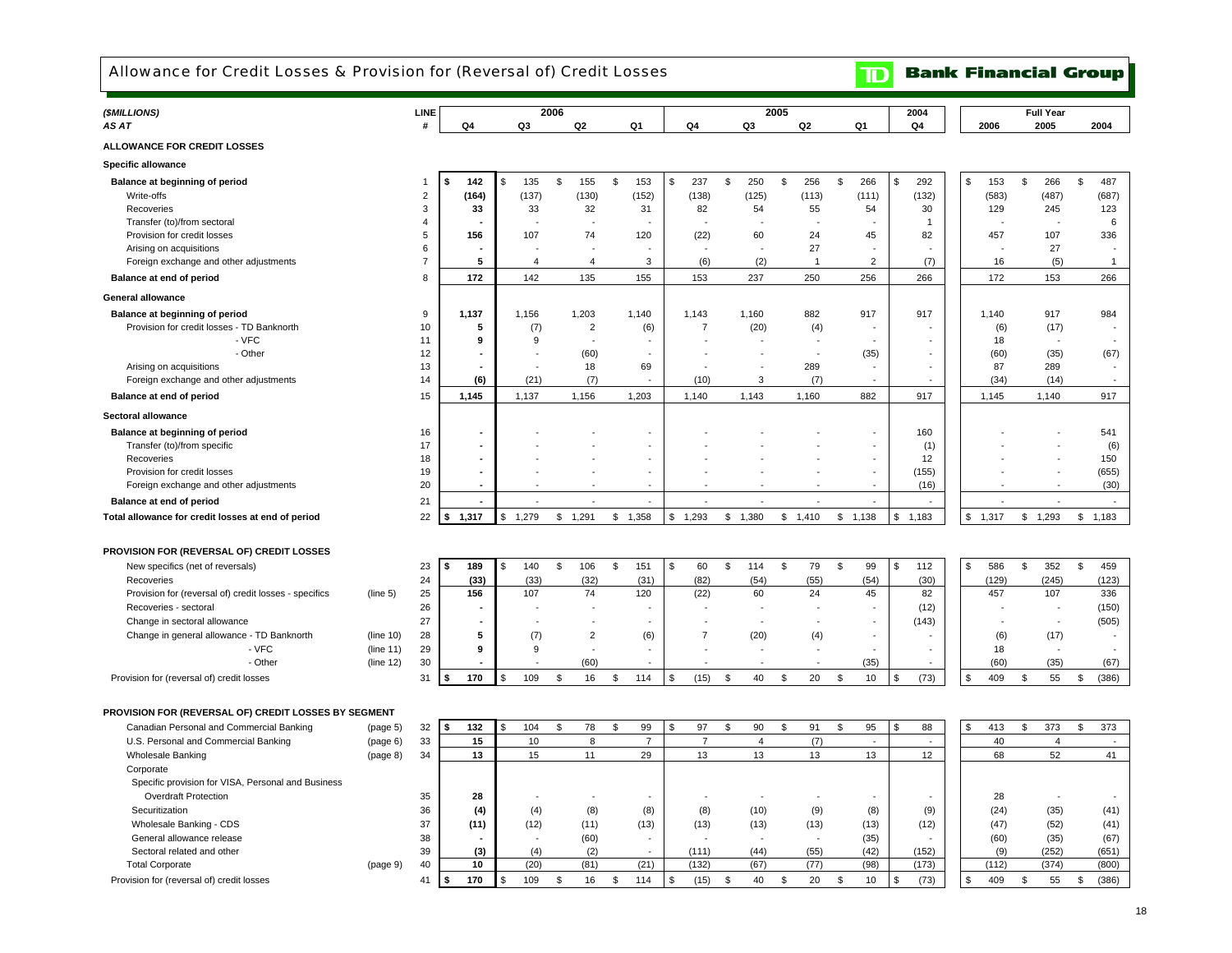## Analysis of Change in Shareholders' Equity

| <b>TD</b> Bank Financial Group |
|--------------------------------|
|--------------------------------|

| (\$MILLIONS)                                           | LINE                    |             | 2006             |                          |         |                | 2005                     |                          |                | 2004                |                 | <b>Full Year</b>  |             |
|--------------------------------------------------------|-------------------------|-------------|------------------|--------------------------|---------|----------------|--------------------------|--------------------------|----------------|---------------------|-----------------|-------------------|-------------|
| <b>FOR THE PERIOD ENDED</b>                            | #                       | Q4          | Q3               | Q <sub>2</sub>           | Q1      | Q4             | Q3                       | Q2                       | Q1             | Q4                  | 2006            | 2005              | 2004        |
|                                                        |                         |             |                  |                          |         |                |                          |                          |                |                     |                 |                   |             |
| <b>Common shares</b>                                   |                         |             |                  |                          |         |                |                          |                          |                |                     |                 |                   |             |
| Opening balance                                        | -1                      | 6,353<br>\$ | $6,245$ \$<br>\$ | $6,015$ \$               | 5,872   | \$<br>5,744 \$ | 5,632 \$                 | $3,475$ \$               | 3,373          | $\sqrt{3}$<br>3,245 | \$<br>5,872     | <b>S</b><br>3,373 | \$<br>3,179 |
| Issued - options                                       | $\overline{\mathbf{c}}$ | 26          | 13               | 35                       | 45      | 31             | 22                       | 45                       | 27             | 17                  | 119             | 125               | 99          |
| - dividend reinvestment plan                           | 3                       | 26          | 95               | 107                      | 100     | 104            | 102                      | 101                      | 73             | 78                  | 328             | 380               | 174         |
| - acquisition of TD Banknorth                          | 4                       |             |                  |                          |         |                | $\overline{\phantom{a}}$ | 1,988                    |                |                     |                 | 1,988             |             |
| - acquisition of VFC                                   | 5                       |             |                  | 70                       |         |                | $\overline{\phantom{a}}$ |                          |                |                     | 70              |                   |             |
| Impact of shares (acquired) sold for trading purposes  | 6                       | (36)        |                  | 18                       | (2)     | (7)            | (12)                     | 23                       | $\overline{2}$ | 33                  | (20)            | 6                 | (41)        |
| Repurchase of common shares                            | $\boldsymbol{7}$        | (35)        |                  |                          |         |                |                          |                          |                |                     | (35)            |                   | (38)        |
| Closing balance                                        | 8                       | 6,334       | 6,353            | 6,245                    | 6,015   | 5,872          | 5,744                    | 5,632                    | 3,475          | 3,373               | 6,334           | 5,872             | 3,373       |
|                                                        |                         |             |                  |                          |         |                |                          |                          |                |                     |                 |                   |             |
| <b>Preferred shares</b>                                | 9                       |             |                  |                          |         |                |                          |                          |                |                     |                 |                   |             |
| Opening balance                                        |                         | 425         | 425              | 425                      |         |                |                          |                          |                |                     |                 |                   |             |
| Issued                                                 | 10                      |             |                  |                          | 425     |                |                          |                          |                |                     | 425             |                   |             |
| Closing balance                                        | 11                      | 425         | 425              | 425                      | 425     |                |                          | $\overline{\phantom{a}}$ |                |                     | 425             | $\overline{a}$    |             |
| <b>Contributed surplus</b>                             |                         |             |                  |                          |         |                |                          |                          |                |                     |                 |                   |             |
| Opening balance                                        | 12                      | 56          | 51               | 47                       | 40      | 36             | 28                       | 24                       | 20             | 17                  | 40              | 20                | $\mathsf g$ |
| Stock option expense                                   | 13                      | 10          | 6                | 6                        | 9       | 4              | 8                        | 5                        | $\overline{4}$ | 3                   | 31              | 21                | 12          |
| Stock option exercised                                 | 14                      |             | (1)              | (2)                      | (2)     |                |                          | (1)                      |                |                     | (5)             | (1)               | (1)         |
| Closing balance                                        | 15                      | 66          | 56               | 51                       | 47      | 40             | 36                       | 28                       | 24             | 20                  | 66              | 40                | 20          |
| <b>Retained earnings</b>                               |                         |             |                  |                          |         |                |                          |                          |                |                     |                 |                   |             |
| Opening balance                                        | 16                      | 13,544      | 13,069           | 12,652                   | 10,650  | 10,358         | 10,230                   | 9,916                    | 9,540          | 9,176               | 10,650          | 9,540             | 8,518       |
| Net income                                             | 17                      | 762         | 796              | 738                      | 2,307   | 589            | 411                      | 599                      | 630            | 595                 | 4,603           | 2,229             | 2,232       |
| Dividends - common                                     | 18                      | (347)       | (316)            | (315)                    | (300)   | (298)          | (283)                    | (281)                    | (236)          | (235)               | (1, 278)        | (1,098)           | (890)       |
|                                                        |                         |             |                  |                          |         |                |                          |                          |                |                     |                 |                   |             |
| Dividends - preferred                                  | 19                      | (5)         | (6)              | (6)                      | (5)     |                |                          |                          |                |                     | (22)            |                   |             |
| Premium paid on common shares repurchased              | 20                      | (229)       |                  |                          |         |                |                          |                          |                |                     | (229)           |                   | (312)       |
| Other                                                  | 21                      |             |                  |                          |         | 1              |                          | (4)                      | (18)           | $\overline{4}$      | 1               | (21)              | (8)         |
| Closing balance                                        | 22                      | 13,725      | 13,544           | 13,069                   | 12,652  | 10,650         | 10,358                   | 10,230                   | 9,916          | 9,540               | 13,725          | 10,650            | 9,540       |
| Foreign currency translation adjustments               |                         |             |                  |                          |         |                |                          |                          |                |                     |                 |                   |             |
| Opening balance                                        | 23                      | (951)       | (507)            | (666)                    | (696)   | (363)          | (298)                    | (212)                    | (265)          | (73)                | (696)           | (265)             | (130)       |
| Investment in subsidiaries                             | 24                      | (29)        | (292)            | (7)                      | (392)   | (628)          | (369)                    | 36                       | 243            | (910)               | (720)           | (718)             | (739)       |
| Hedging activities                                     | 25                      | 97          | (230)            | 246                      | 528     | 443            | 462                      | (198)                    | (279)          | 1,092               | 641             | 428               | 1,004       |
| Impact of change in investment in subsidiaries         | 26                      |             |                  | $\overline{\phantom{a}}$ | 66      |                |                          | $\overline{\phantom{a}}$ |                |                     | 66              |                   |             |
| Provision for/ benefit of income taxes                 | 27                      | (35)        | 78               | (80)                     | (172)   | (148)          | (158)                    | 76                       | 89             | (374)               | (209)           | (141)             | (400)       |
| Closing balance                                        | 28                      | (918)       | (951)            | (507)                    | (666)   | (696)          | (363)                    | (298)                    | (212)          | (265)               | (918)           | (696)             | (265)       |
| Total shareholders' equity                             | 29                      | 19,632      | 19,427<br>-\$    | 19,283<br>\$             | 18,473  | 15,866<br>\$   | 15,775 \$<br>\$          | 15,592<br>\$             | 13,203         | 12,668<br>-\$       | \$<br>19,632 \$ | 15,866 \$         | 12,668      |
|                                                        |                         |             |                  |                          |         |                |                          |                          |                |                     |                 |                   |             |
| <b>NUMBER OF COMMON SHARES (thousands)</b>             |                         |             |                  |                          |         |                |                          |                          |                |                     |                 |                   |             |
| Opening balance                                        | 30                      | 720,792     | 718,786          | 714,696                  | 711,812 | 709,029        | 706,699                  | 658,349                  | 655,902        | 652,960             | 711,812         | 655,902           | 656,261     |
| Issued - options                                       | 31                      | 744         | 372              | 990                      | 1,282   | 1,025          | 786                      | 1,517                    | 941            | 618                 | 3,388           | 4,269             | 4,449       |
| - dividend reinvestment plan                           | 32                      | 392         | 1,631            | 1,718                    | 1,656   | 1,917          | 1,813                    | 2,046                    | 1,497          | 1,641               | 5,397           | 7,273             | 3,844       |
| - acquisition of TD Banknorth                          | 33                      |             |                  |                          |         |                |                          | 44,287                   |                |                     |                 | 44,287            |             |
| - acquisition of VFC                                   | 34                      |             | $\overline{2}$   | 1,101                    |         |                |                          |                          |                |                     | 1,103           |                   |             |
| Impact of shares (acquired) sold for trading purposes1 | 35                      | (512)       | $\mathbf{1}$     | 281                      | (54)    | (159)          | (269)                    | 500                      | 9              | 683                 | (284)           | 81                | (1,052)     |
| Repurchase of common shares                            | 36                      | (4,000)     |                  |                          |         |                |                          |                          |                |                     | (4,000)         |                   | (7,600)     |
| Closing balance                                        | 37                      | 717.416     | 720.792          | 718,786                  | 714.696 | 711.812        | 709.029                  | 706.699                  | 658.349        | 655.902             | 717.416         | 711.812           | 655.902     |

1 Purchased by subsidiaries of the Bank, which are regulated securities entities in accordance with Regulation 92-313 of the *Bank Act* .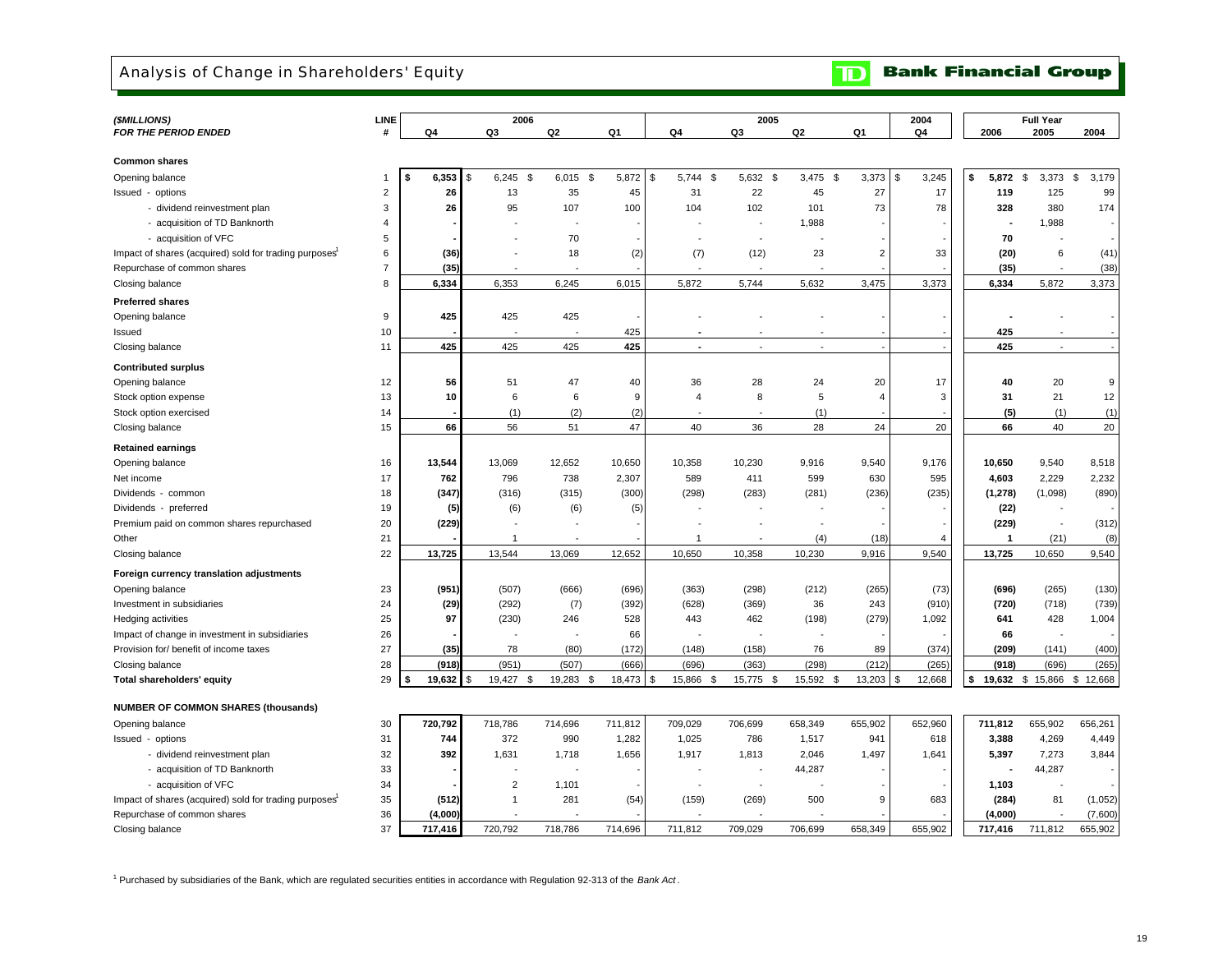## Analysis of Change in Non-Controlling Interests and Investment in TD Ameritrade

## **Bank Financial Group**

 $|\mathbf{D}|$ 

| (\$MILLIONS)                                                          | <b>LINE</b> | 2006 |                |                |       |                          |      |                |     | 2005   |    |       | 2004 | <b>Full Year</b>               |                |  |    |    |            |  |          |      |
|-----------------------------------------------------------------------|-------------|------|----------------|----------------|-------|--------------------------|------|----------------|-----|--------|----|-------|------|--------------------------------|----------------|--|----|----|------------|--|----------|------|
| <b>FOR THE PERIOD ENDED</b>                                           | #           |      | Q4             | Q <sub>3</sub> |       | Q <sub>2</sub>           |      | Q <sub>1</sub> |     | Q4     |    | Q3    |      | Q2                             | Q <sub>1</sub> |  | Q4 |    | 2006       |  | 2005     | 2004 |
| Non-controlling interests in subsidiaries                             |             |      |                |                |       |                          |      |                |     |        |    |       |      |                                |                |  |    |    |            |  |          |      |
| Opening balance                                                       |             | - 5  | 2,429          | l \$           | 2,530 | \$<br>2.847              | \$   | .708           | \$. | .746   | \$ | .676  | - \$ |                                |                |  | \$ | \$ | $1,708$ \$ |  |          | £.   |
| On acquisition                                                        | 2           |      |                |                |       |                          |      |                |     |        |    |       |      | 1,695                          |                |  |    |    |            |  | 1,695    |      |
| Shares repurchase/shares purchased by TD                              | 3           |      | (23)           |                | (22)  | (300)                    |      | (18)           |     |        |    |       |      |                                |                |  |    |    | (363)      |  |          |      |
| Shares issued by TD Banknorth                                         | 4           |      | $\overline{2}$ |                | 5     | 12                       |      | 1,110          |     | 11     |    | 11    |      |                                |                |  |    |    | 1,129      |  | 22       |      |
| <b>Dilution loss</b>                                                  | 5           |      |                |                |       | $\overline{\phantom{a}}$ |      | 66             |     |        |    |       |      |                                |                |  |    |    | 66         |  |          |      |
| On account of income                                                  | 6           |      | 48             |                | 53    | 47                       |      | 37             |     | 53     |    | 58    |      | 21                             |                |  |    |    | 185        |  | 132      |      |
| Dividends paid by TD Banknorth to minority shareholders               | 7           |      | (24)           |                | (24)  | (27)                     |      | (21)           |     | (21)   |    | (19)  |      |                                |                |  |    |    | (96)       |  | (40)     |      |
| Foreign exchange and other adjustments                                | 8           |      |                |                | (113) | (49)                     |      | (35)           |     | (81)   |    | 20    |      | (40)                           |                |  |    |    | (190)      |  | (101)    |      |
| Closing balance                                                       | 9           | - 56 | $2,439$ \$     |                | 2,429 | 2,530<br>\$              | \$   | 2,847          | \$  | 1,708  | \$ | 1,746 | \$   | 1,676 \$                       |                |  | \$ | \$ | $2,439$ \$ |  | 1,708 \$ |      |
|                                                                       |             |      |                |                |       |                          |      |                |     |        |    |       |      |                                |                |  |    |    |            |  |          |      |
| <b>Investment in TD Ameritrade</b>                                    |             |      |                |                |       |                          |      |                |     |        |    |       |      |                                |                |  |    |    |            |  |          |      |
| Opening balance                                                       | 10          | \$   | 4,284          |                | 3,783 | \$<br>3,327              | - \$ |                | £.  |        | \$ |       |      |                                |                |  | \$ | \$ |            |  |          | \$   |
| On acquisition                                                        | 11          |      |                |                |       | 45                       |      | 3,327          |     |        |    |       |      |                                |                |  |    |    | 3,372      |  |          |      |
| Purchase of shares                                                    | 12          |      |                |                | 632   | 301                      |      |                |     |        |    |       |      |                                |                |  |    |    | 933        |  |          |      |
| Increase in reported investment through Lillooet Limited <sup>1</sup> | 13          |      | 42             |                |       |                          |      |                |     |        |    |       |      |                                |                |  |    |    | 42         |  |          |      |
| Equity in net income, net of tax                                      | 14          |      | 48             |                | 51    | 35                       |      |                |     |        |    |       |      |                                |                |  |    |    | 134        |  |          |      |
| Foreign exchange and other adjustments                                | 15          |      |                |                | (182) | 75                       |      |                |     |        |    |       |      |                                |                |  |    |    | (102)      |  |          |      |
| Closing balance                                                       | 16          | - 56 |                |                | 4,284 | 3,783<br>- \$            | \$   | 3,327          | S   | $\sim$ | \$ |       | \$   | \$<br>$\overline{\phantom{a}}$ |                |  | \$ | \$ | 4,379 \$   |  | $\sim$   | -\$  |

<sup>1</sup> This represents increase in the Bank's reported investment in TD Ameritrade through the consolidation of a variable interest entity, Lillooet Limited.